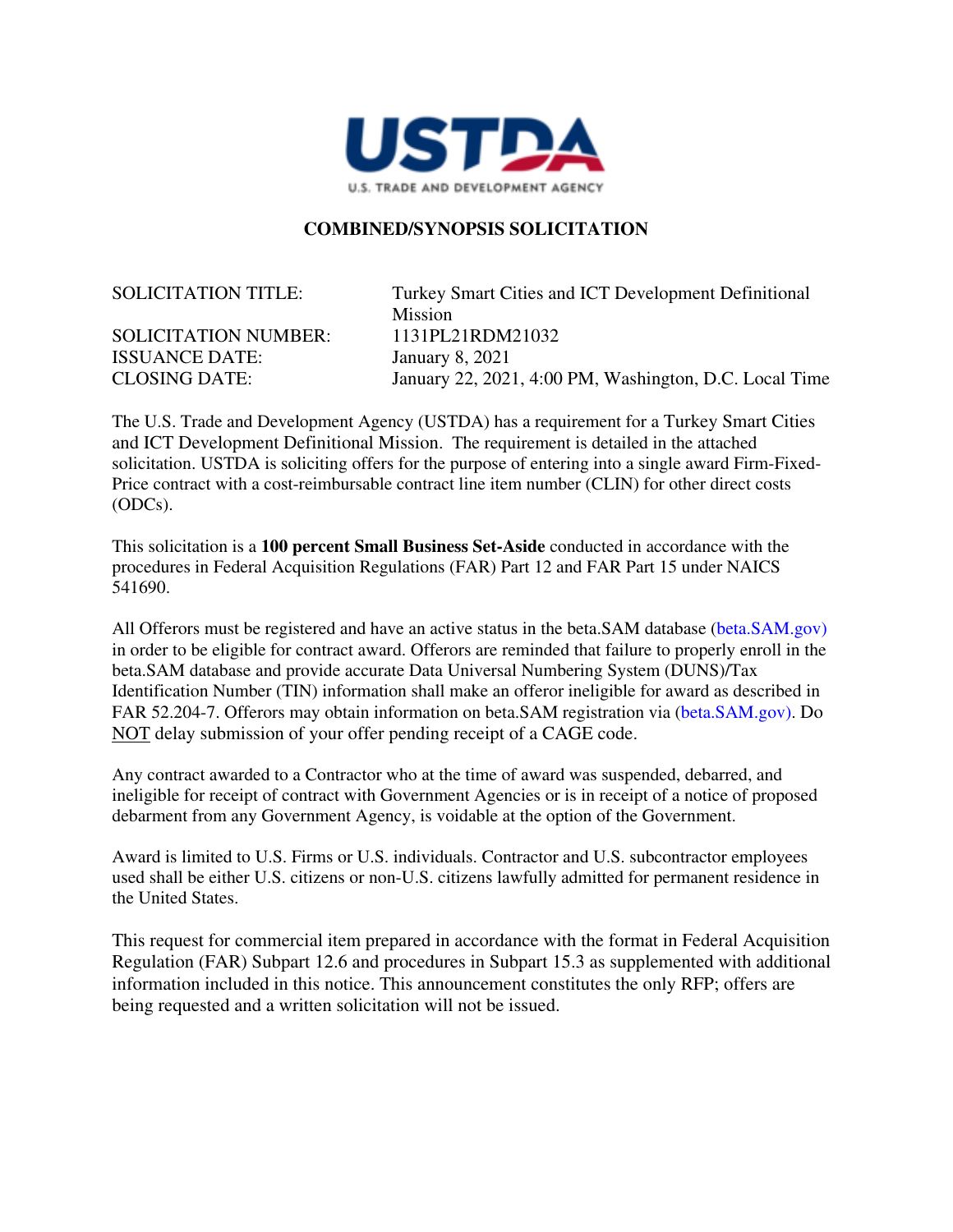Enclosed are the following sections, which contains all information necessary to respond to this RFP:

- 1. Section B Schedule of Supplies/Services,
- 2. Section C Contract Clauses,
- 3. Section D Performance Work Statement, and
- 4. Section E Instructions to Offerors.

#### *//Signed//*

GARTH A. HIBBERT Chief, Office of Acquisition Management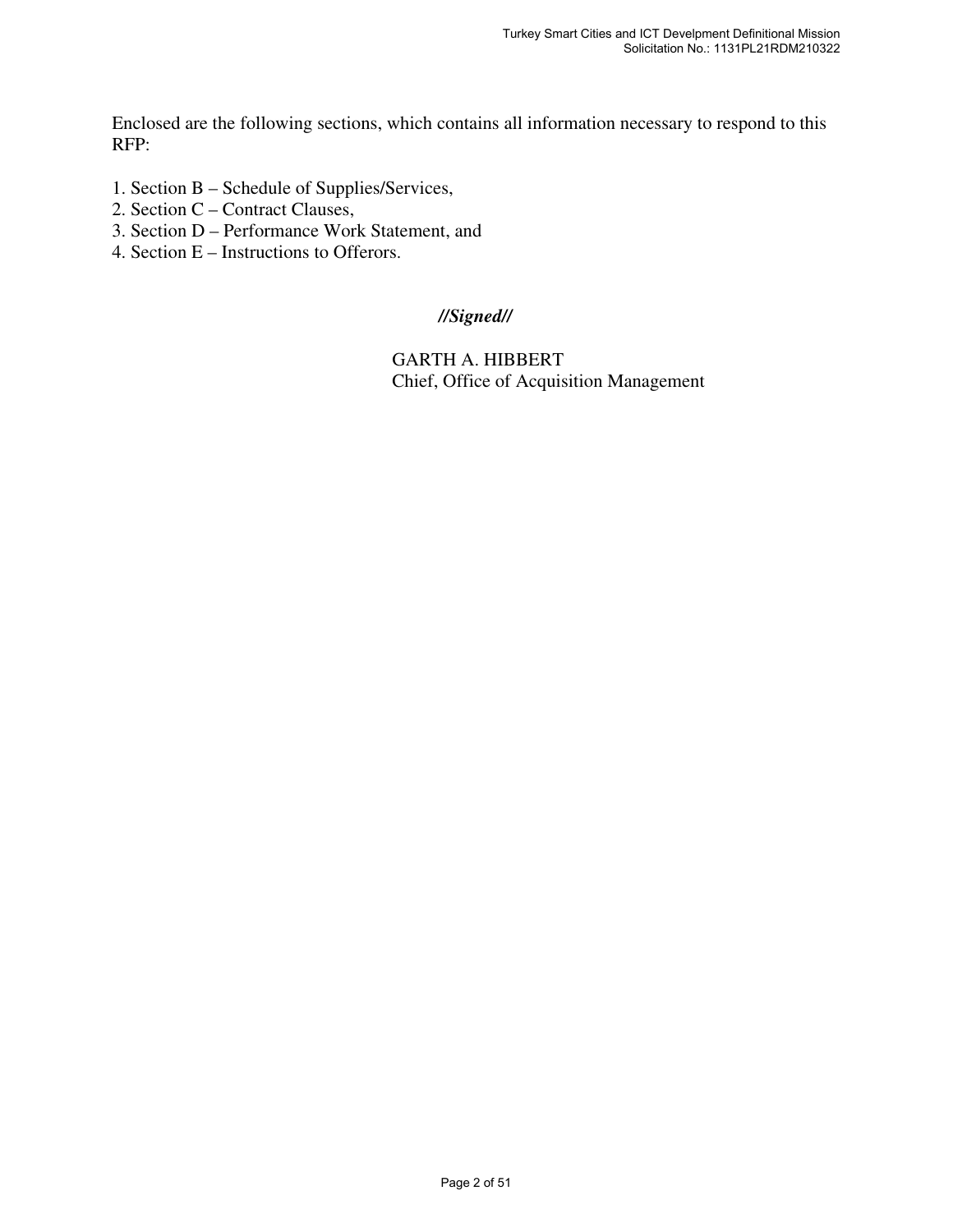# **SECTION B – CONTINUATION OF SF-1449 BLOCKS**

# **B.1 CONTRACT ADMINISTRATION DATA**

(Continuation from Standard Form 1449, block 18A.)

1. CONTRACT ADMINISTRATION: All contract administration matters will be handled by the following individuals:

a. CONTRACTOR: TBD

b. GOVERNMENT: Mr. Garth Hibbert, Chief of Acquisition Management US Trade and Development Agency 1101 Wilson Blvd., Suite 1100 Arlington, VA 22209-3901

2. CONTRACTOR REMITTANCE ADDRESS: All payments by the Government to the contractor will be made as follows:

a. Invoices shall be submitted to USTDA for payment via the Invoice Processing Platform (IPP), www.ipp.gov. IPP is a secure web-based electronic invoicing system provided by the US Department of the Treasury's Bureau of the Fiscal Services in Partnership with the Federal Reserve.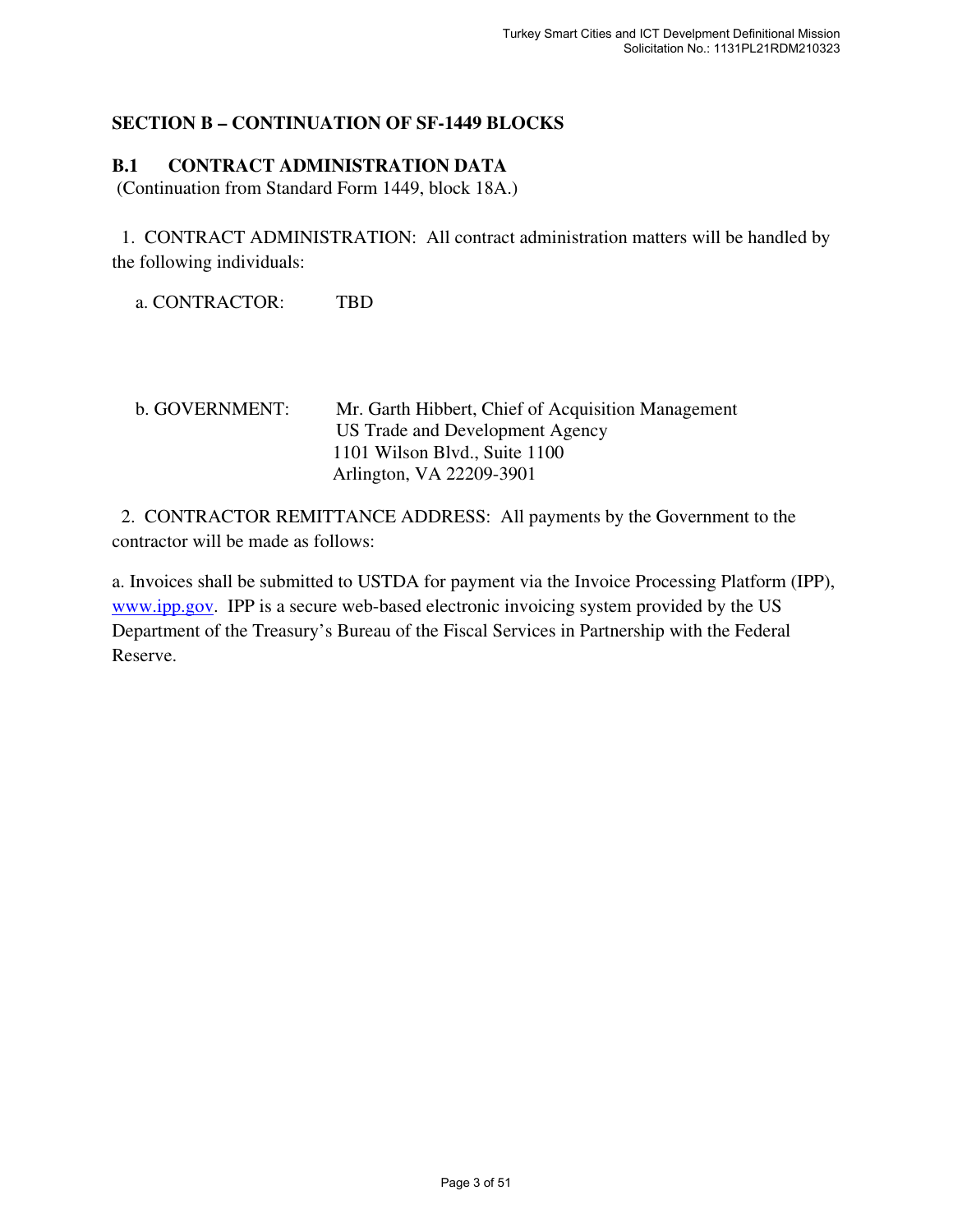# **SECTION C – CONTRACT CLAUSES**

#### a. CLAUSES INCORPORATED BY REFERENCE

| 52.202-1 Definitions                                        | <b>NOV 2013</b> |
|-------------------------------------------------------------|-----------------|
| 52.202-4 Security Requirements                              | <b>AUG 1996</b> |
| 52.209-10 Prohibition on Contracting with Inverted Domestic | <b>NOV 2015</b> |
| Corporations                                                |                 |
| 52.212-4 Contract Terms and Conditions--Commercial Items    | <b>OCT 2018</b> |
| 52.228-3 Worker's Compensation Insurance (Defense Base Act) | <b>JUL 2014</b> |
| 52.232-39 Unenforceability of Unauthorized Obligations      | <b>JUN 2013</b> |
| 52.233-4 Applicable Law for Breach of Contract Claim        | <b>OCT 2004</b> |
|                                                             |                 |

#### b. CLAUSES INCORPORATED BY FULL TEXT

# **52.212-5 Contract Terms and Conditions Required to NOV 2020 Implement Statutes or Executive Orders – Commercial Items**

 (a) The Contractor shall comply with the following Federal Acquisition Regulation (FAR) clauses, which are incorporated in this contract by reference, to implement provisions of law or Executive orders applicable to acquisitions of commercial items:

 (1) 52.203-19, Prohibition on Requiring Certain Internal Confidentiality Agreements or Statements (JAN 2017) (section 743 of Division E, Title VII, of the Consolidated and Further Continuing Appropriations Act, 2015 (Pub. L. 113-235) and its successor provisions in subsequent appropriations acts (and as extended in continuing resolutions)).

 (2) 52.204-23, Prohibition on Contracting for Hardware, Software, and Services Developed or Provided by Kaspersky Lab and Other Covered Entities (JUL 2018) (Section 1634 of Pub. L. 115-91).

 (3) 52.204-25, Prohibition on Contracting for Certain Telecommunications and Video Surveillance Services or Equipment. (AUG 2020) (Section 889(a)(1)(A) of Pub. L. 115-232).

 (4) 52.209-10, Prohibition on Contracting with Inverted Domestic Corporations (NOV 2015).

(5) 52.233-3, Protest After Award (AUG 1996) (31 U.S.C. 3553).

 (6) 52.233-4, Applicable Law for Breach of Contract Claim (OCT 2004) (Public Laws 108-77 and 108-78 ( 19 U.S.C. 3805 note)).

 (b) The Contractor shall comply with the FAR clauses in this paragraph (b) that the Contracting Officer has indicated as being incorporated in this contract by reference to implement provisions of law or Executive orders applicable to acquisitions of commercial items: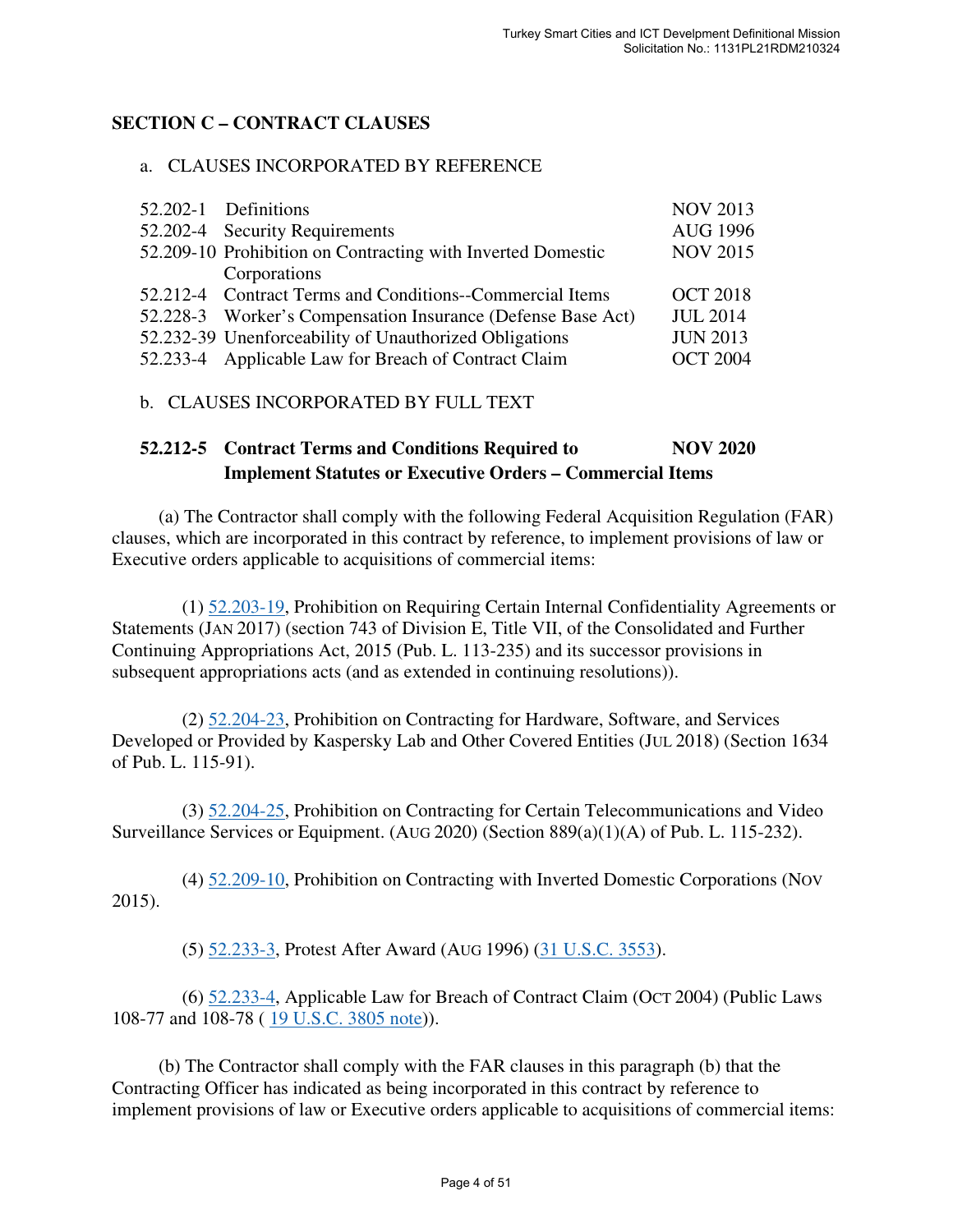[*Contracting Officer check as appropriate*.]

 $(1)$  52.203-6, Restrictions on Subcontractor Sales to the Government (JUNE 2020), with *Alternate I* (OCT 1995) (41 U.S.C. 4704 and 10 U.S.C. 2402).

 \_\_ (2) 52.203-13, Contractor Code of Business Ethics and Conduct (JUN 2020) (41 U.S.C. 3509)).

 \_\_ (3) 52.203-15, Whistleblower Protections under the American Recovery and Reinvestment Act of 2009 (JUN 2010) (Section 1553 of Pub. L. 111-5). (Applies to contracts funded by the American Recovery and Reinvestment Act of 2009.)

 \_X\_(4) 52.204-10, Reporting Executive Compensation and First-Tier Subcontract Awards (JUN 2020) (Pub. L. 109-282) ( 31 U.S.C. 6101 note).

 $\qquad$  (5) [Reserved].

 \_\_ (6) 52.204-14, Service Contract Reporting Requirements (OCT 2016) (Pub. L. 111- 117, section 743 of Div. C).

 \_\_ (7) 52.204-15, Service Contract Reporting Requirements for Indefinite-Delivery Contracts (OCT 2016) (Pub. L. 111-117, section 743 of Div. C).

 \_\_ (8) 52.209-6, Protecting the Government's Interest When Subcontracting with Contractors Debarred, Suspended, or Proposed for Debarment. (JUN 2020) (31 U.S.C. 6101 note).

 \_\_ (9) 52.209-9, Updates of Publicly Available Information Regarding Responsibility Matters (OCT 2018) (41 U.S.C. 2313).

 $(10)$  [Reserved].

 \_\_ (11) (i) 52.219-3, Notice of HUBZone Set-Aside or Sole-Source Award (MAR 2020) (15 U.S.C. 657a).

\_\_ (ii) Alternate I (MAR 2020) of 52.219-3.

 \_\_ (12) (i) 52.219-4, Notice of Price Evaluation Preference for HUBZone Small Business Concerns (MAR 2020) (if the offeror elects to waive the preference, it shall so indicate in its offer) (15 U.S.C. 657a).

\_\_ (ii) Alternate I (MAR 2020) of 52.219-4.

 $(13)$  [Reserved]

 \_X (14) (i) 52.219-6, Notice of Total Small Business Set-Aside (NOV 2020) (15 U.S.C. 644).

\_\_ (ii) Alternate I (MAR 2020) of 52.219-6.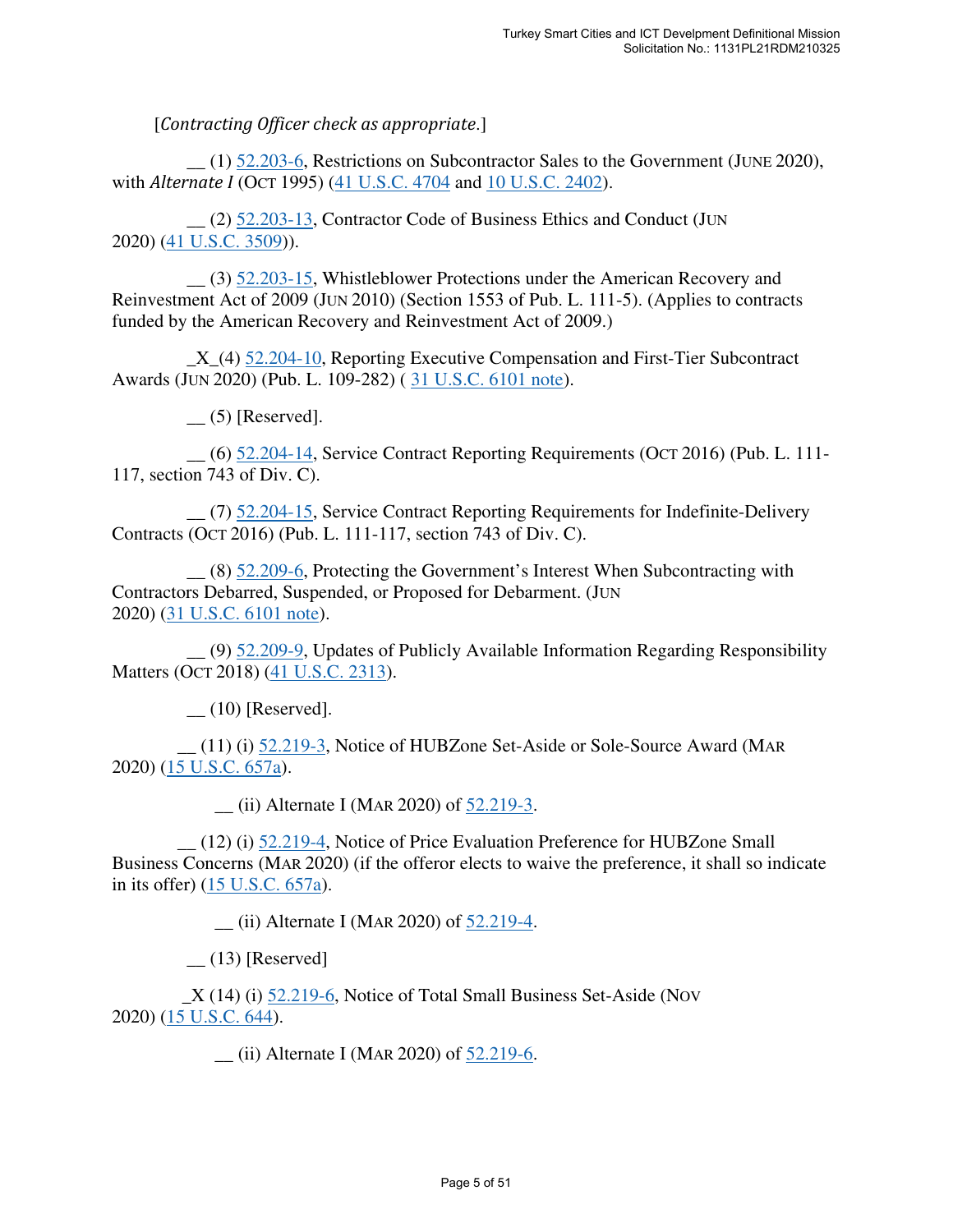\_\_ (15) (i) 52.219-7, Notice of Partial Small Business Set-Aside (NOV 2020) (15 U.S.C. 644).

\_\_ (ii) Alternate I (MAR 2020) of 52.219-7.

 \_\_ (16) 52.219-8, Utilization of Small Business Concerns (OCT 2018) (15 U.S.C. 637(d)(2) and (3)).

 \_\_ (17) (i) 52.219-9, Small Business Subcontracting Plan (JUN 2020) (15 U.S.C. 637(d)(4)).

\_\_ (ii) Alternate I (NOV 2016) of 52.219-9.

 $(iii)$  Alternate II (Nov 2016) of 52.219-9.

 $\frac{1}{2}$  (iv) Alternate III (JUN 2020) of  $\frac{52.219-9}{2}$ .

\_\_ (v) Alternate IV (JUN 2020) of 52.219-9

\_\_ (18) (i) 52.219-13, Notice of Set-Aside of Orders (MAR 2020) (15 U.S.C. 644(r)).

\_\_ (ii) Alternate I (MAR 2020) of 52.219-13.

 $(19)$  52.219-14, Limitations on Subcontracting (MAR 2020) (15 U.S.C. 637(a)(14)).

 \_\_ (20) 52.219-16, Liquidated Damages-Subcontracting Plan (JAN 1999) (15 U.S.C. 637(d)(4)(F)(i)).

 \_\_ (21) 52.219-27, Notice of Service-Disabled Veteran-Owned Small Business Set-Aside (MAR 2020) (15 U.S.C. 657f).

 $-$  (22)

(i) 52.219-28, Post Award Small Business Program Re-representation (NOV 2020) (15 U.S.C. 632(a)(2)).

\_\_ (ii) Alternate I (MAR 2020) of 52.219-28.

 \_\_ (23) 52.219-29, Notice of Set-Aside for, or Sole Source Award to, Economically Disadvantaged Women-Owned Small Business Concerns (MAR 2020) (15 U.S.C. 637(m)).

 \_\_ (24) 52.219-30, Notice of Set-Aside for, or Sole Source Award to, Women-Owned Small Business Concerns Eligible Under the Women-Owned Small Business Program (Mar2020) (15 U.S.C. 637(m)).

 \_\_ (25) 52.219-32, Orders Issued Directly Under Small Business Reserves (MAR 2020) (15 U.S.C. 644(r)).

\_\_ (26) 52.219-33, Nonmanufacturer Rule (MAR 2020) (15U.S.C. 637(a)(17)).

\_\_ (27) 52.222-3, Convict Labor (JUN 2003) (E.O.11755).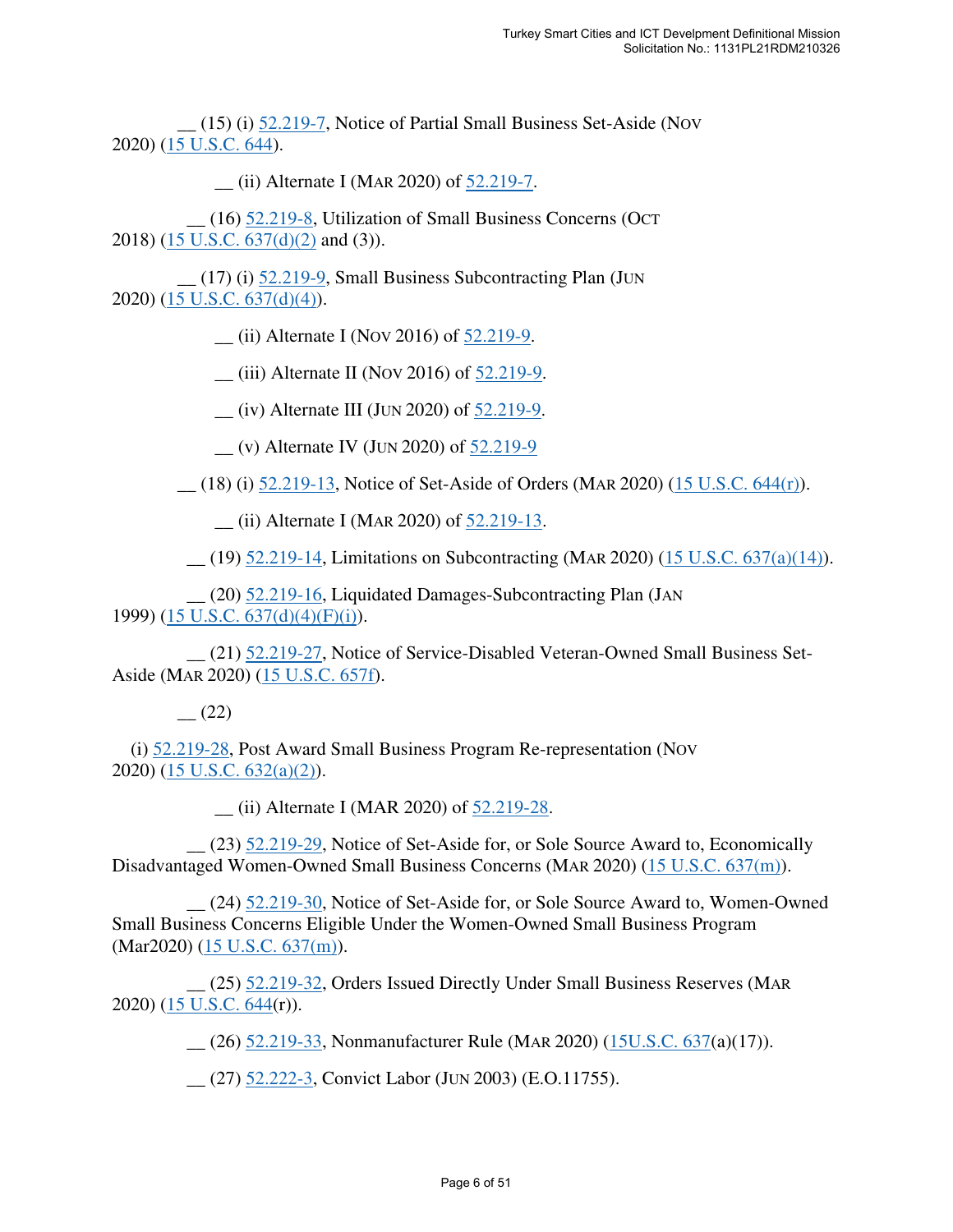\_\_ (28) 52.222-19, Child Labor-Cooperation with Authorities and Remedies (JAN2020) (E.O.13126).

 $(29)$  52.222-21, Prohibition of Segregated Facilities (APR 2015).

\_\_ (30) (i) 52.222-26, Equal Opportunity (SEP 2016) (E.O.11246).

\_\_ (ii) Alternate I (FEB 1999) of 52.222-26.

\_\_ (31) (i) 52.222-35, Equal Opportunity for Veterans (JUN 2020) (38 U.S.C. 4212).

\_\_ (ii) Alternate I (JUL 2014) of 52.222-35.

 \_\_ (32) (i) 52.222-36, Equal Opportunity for Workers with Disabilities (JUN 2020) (29 U.S.C. 793).

 $\frac{1}{2}$  (ii) Alternate I (JUL 2014) of  $\frac{52.222-36}{2}$ .

\_\_ (33) 52.222-37, Employment Reports on Veterans (JUN 2020) (38 U.S.C. 4212).

 \_\_ (34) 52.222-40, Notification of Employee Rights Under the National Labor Relations Act (DEC 2010) (E.O. 13496).

 \_\_\_ (35) (i) 52.222-50, Combating Trafficking in Persons (OCT 2020) (22 U.S.C. chapter 78 and E.O. 13627).

 $X$  (ii) Alternate I (MAR 2015) of  $52.222-50$  (22 U.S.C. chapter 78 and E.O. 13627).

 \_\_ (36) 52.222-54, Employment Eligibility Verification (OCT 2015). (Executive Order 12989). (Not applicable to the acquisition of commercially available off-the-shelf items or certain other types of commercial items as prescribed in 22.1803.)

 $(37)$ 

(i) 52.223-9, Estimate of Percentage of Recovered Material Content for EPA–Designated Items (May 2008) (42 U.S.C.  $6962(c)(3)(A)(ii)$ ). (Not applicable to the acquisition of commercially available off-the-shelf items.)

 $\mu$  (ii) Alternate I (MAY 2008) of 52.223-9 (42 U.S.C. 6962(i)(2)(C)). (Not applicable to the acquisition of commercially available off-the-shelf items.)

 \_\_ (38) 52.223-11, Ozone-Depleting Substances and High Global Warming Potential Hydrofluorocarbons (Jun 2016) (E.O. 13693).

 \_\_ (39) 52.223-12, Maintenance, Service, Repair, or Disposal of Refrigeration Equipment and Air Conditioners (JUN 2016) (E.O. 13693).

 \_\_ (40) (i) 52.223-13, Acquisition of EPEAT®-Registered Imaging Equipment (JUN 2014) (E.O.s 13423 and 13514).

\_\_ (ii) Alternate I (OCT 2015) of 52.223-13.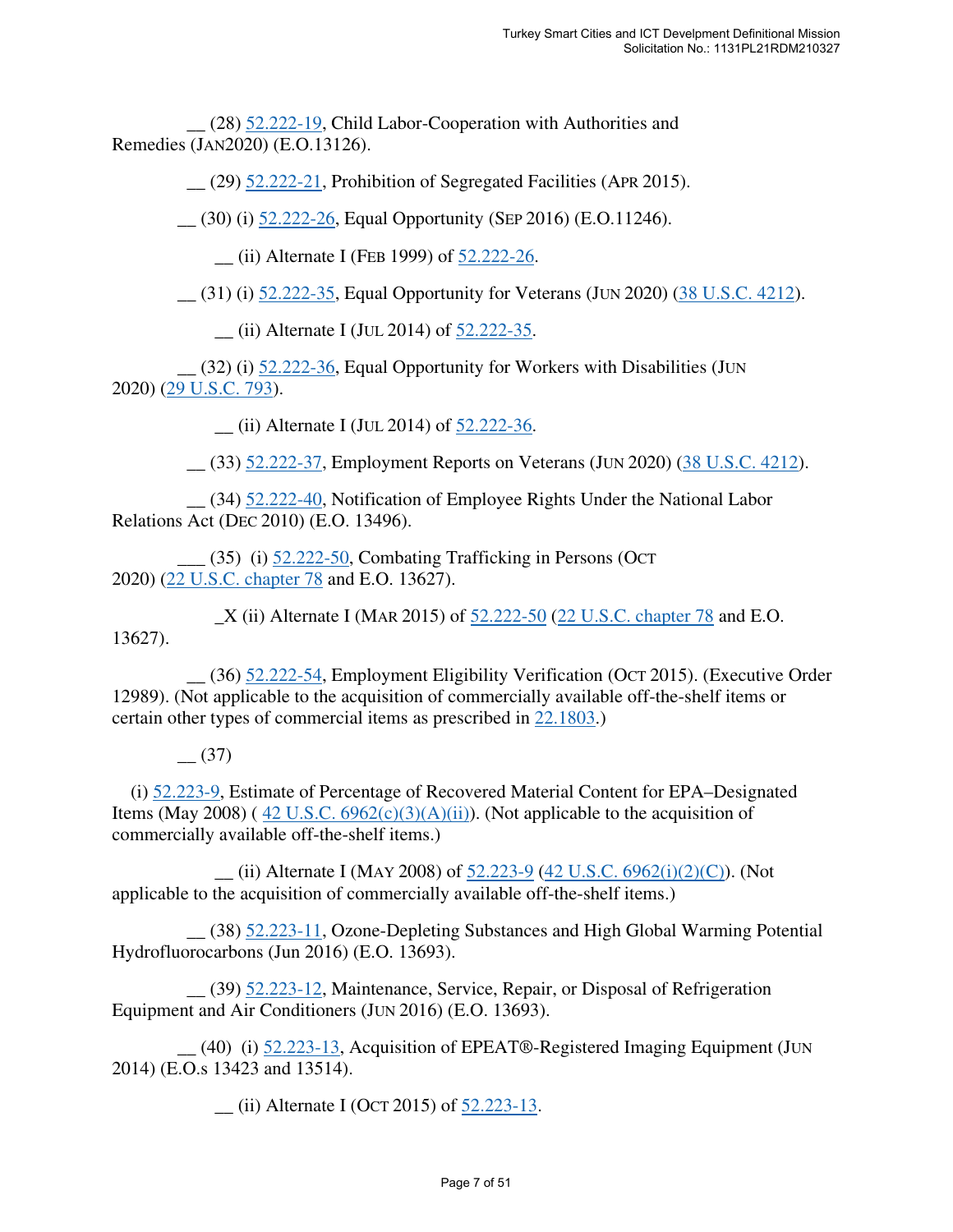\_\_ (41) (i) 52.223-14, Acquisition of EPEAT®-Registered Televisions (JUN 2014) (E.O.s 13423 and 13514).

\_\_ (ii) Alternate I (Jun2014) of 52.223-14.

 \_\_ (42) 52.223-15, Energy Efficiency in Energy-Consuming Products (MAY 2020) (42 U.S.C. 8259b).

 \_\_ (43) (i) 52.223-16, Acquisition of EPEAT®-Registered Personal Computer Products (OCT 2015) (E.O.s 13423 and 13514).

\_\_ (ii) Alternate I (JUN 2014) of 52.223-16.

 \_X\_ (44) 52.223-18, Encouraging Contractor Policies to Ban Text Messaging While Driving (JUN 2020) (E.O. 13513).

\_\_ (45) 52.223-20, Aerosols (JUN 2016) (E.O. 13693).

 $(46)$  52.223-21, Foams (Jun2016) (E.O. 13693).

\_\_ (47) (i) 52.224-3 Privacy Training (JAN 2017) (5 U.S.C. 552 a).

\_\_ (ii) Alternate I (JAN 2017) of 52.224-3.

\_\_ (48) 52.225-1, Buy American-Supplies (May 2014) (41 U.S.C. chapter 83).

 \_\_ (49) (i) 52.225-3, Buy American-Free Trade Agreements-Israeli Trade Act (MAY 2014) (41 U.S.C.chapter83, 19 U.S.C. 3301 note, 19 U.S.C. 2112 note, 19 U.S.C. 3805 note, 19 U.S.C. 4001 note, Pub. L. 103-182, 108-77, 108-78, 108-286, 108-302, 109-53, 109-169, 109- 283, 110-138, 112-41, 112-42, and 112-43.

 $\frac{1}{2}$  (ii) Alternate I (MAY 2014) of  $\frac{52.225-3}{2}$ .

 $(iii)$  Alternate II (MAY 2014) of 52.225-3.

 $(iv)$  Alternate III (MAY 2014) of 52.225-3.

 \_\_ (50) 52.225-5, Trade Agreements (OCT 2019) (19 U.S.C. 2501, *et seq*., 19 U.S.C. 3301 note).

 $(51)$  52.225-13, Restrictions on Certain Foreign Purchases (JUN 2008) (E.O.'s, proclamations, and statutes administered by the Office of Foreign Assets Control of the Department of the Treasury).

 \_\_ (52) 52.225-26, Contractors Performing Private Security Functions Outside the United States (Oct 2016) (Section 862, as amended, of the National Defense Authorization Act for Fiscal Year 2008; 10 U.S.C. 2302Note).

 \_\_ (53) 52.226-4, Notice of Disaster or Emergency Area Set-Aside (Nov2007) (42 U.S.C. 5150).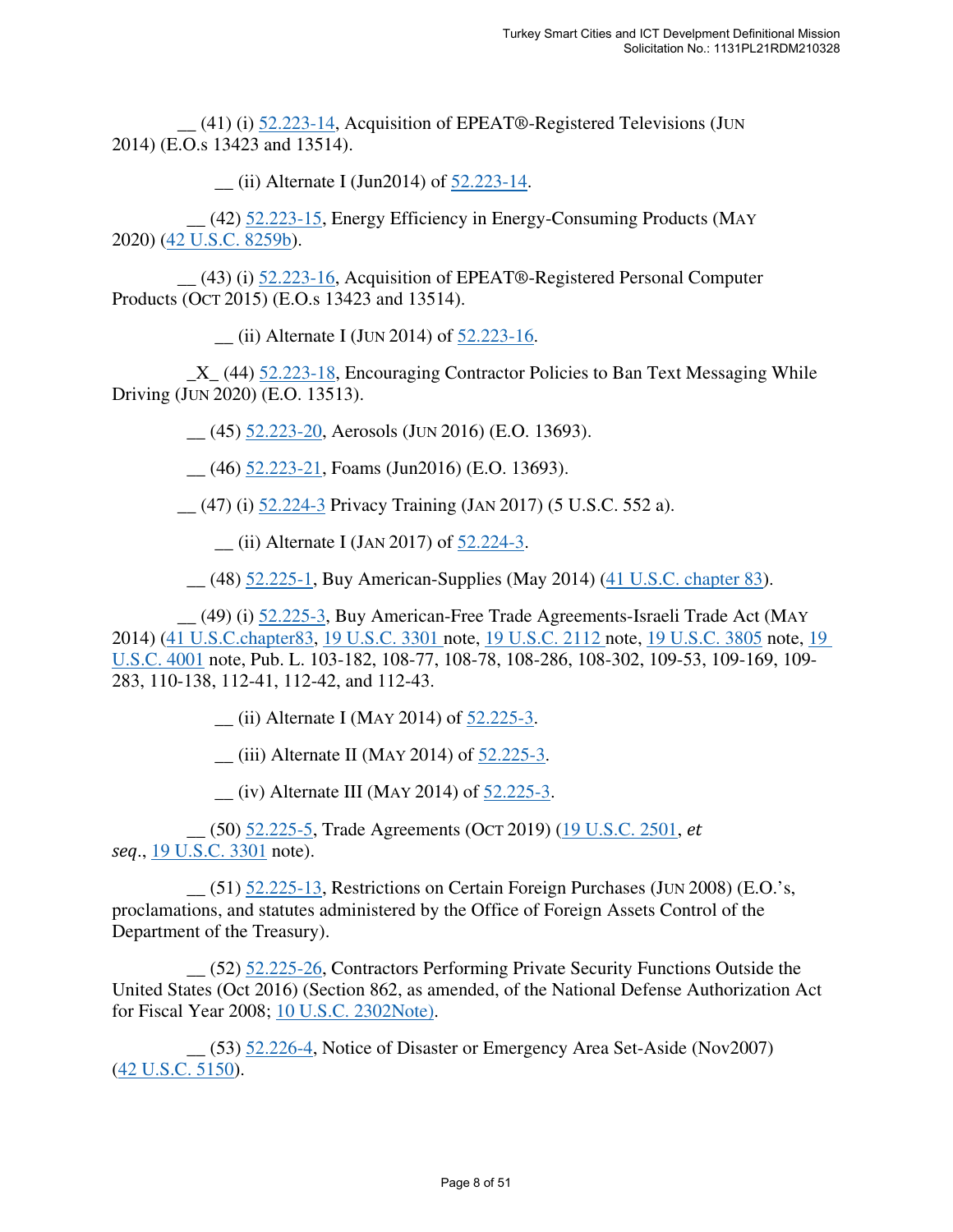\_\_ (54) 52.226-5, Restrictions on Subcontracting Outside Disaster or Emergency Area (Nov2007) (42 U.S.C. 5150).

\_\_ (55) 52.229-12, Tax on Certain Foreign Procurements (JUN 2020).

 \_\_ (56) 52.232-29, Terms for Financing of Purchases of Commercial Items (FEB 2002) (41 U.S.C. 4505, 10 U.S.C. 2307(f)).

 \_\_ (57) 52.232-30, Installment Payments for Commercial Items (Jan 2017) (41 U.S.C. 4505, 10 U.S.C. 2307(f)).

 \_X\_ (58) 52.232-33, Payment by Electronic Funds Transfer-System for Award Management (OCT2018) (31 U.S.C. 3332).

 \_\_ (59) 52.232-34, Payment by Electronic Funds Transfer-Other than System for Award Management (Jul 2013) (31 U.S.C. 3332).

\_\_ (60) 52.232-36, Payment by Third Party (MAY 2014) (31 U.S.C. 3332).

\_\_ (61) 52.239-1, Privacy or Security Safeguards (AUG 1996) (5 U.S.C. 552a).

 $X(62)$  52.242-5, Payments to Small Business Subcontractors (JAN 2017) (15 U.S.C. 637(d)(13)).

\_\_ (63)

(i) 52.247-64, Preference for Privately Owned U.S.-Flag Commercial Vessels (FEB 2006) (46 U.S.C. Appx. 1241(b) and 10 U.S.C. 2631).

 $\frac{1}{2}$  (ii) Alternate I (APR 2003) of  $\frac{52.247-64}{2}$ .

 $\frac{1}{2}$  (iii) Alternate II (FEB 2006) of  $\frac{52.247-64}{2}$ .

 (c) The Contractor shall comply with the FAR clauses in this paragraph (c), applicable to commercial services, that the Contracting Officer has indicated as being incorporated in this contract by reference to implement provisions of law or Executive orders applicable to acquisitions of commercial items:

[*Contracting Officer check as appropriate.*]

 \_\_ (1) 52.222-41, Service Contract Labor Standards (AUG 2018) (41 U.S.C. chapter67).

 \_\_ (2) 52.222-42, Statement of Equivalent Rates for Federal Hires (MAY 2014) (29 U.S.C. 206 and 41 U.S.C. chapter 67).

 \_\_ (3) 52.222-43, Fair Labor Standards Act and Service Contract Labor Standards-Price Adjustment (Multiple Year and Option Contracts) (AUG 2018) (29 U.S.C. 206 and 41 U.S.C. chapter 67).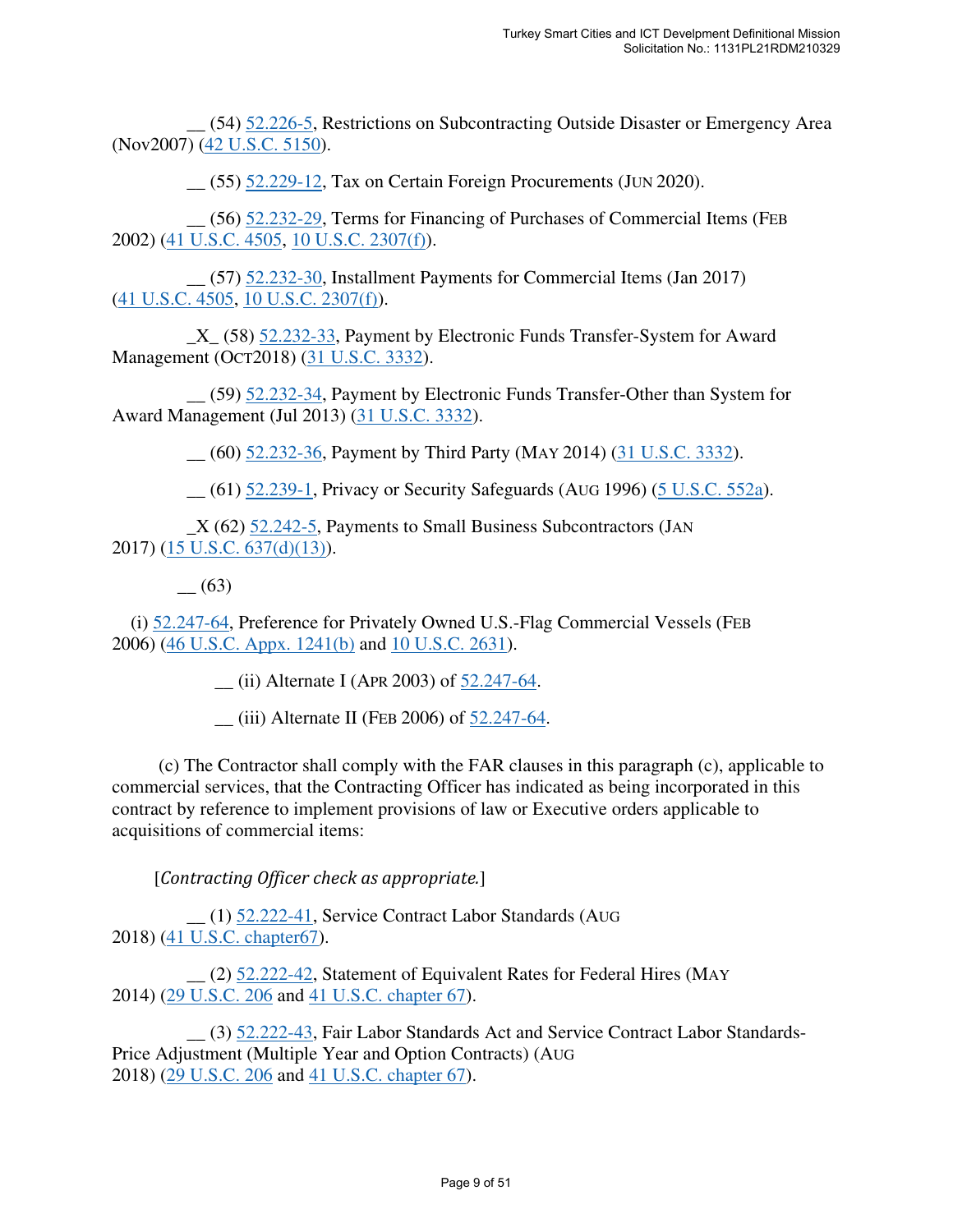\_\_ (4) 52.222-44, Fair Labor Standards Act and Service Contract Labor Standards-Price Adjustment (May 2014) ( 29U.S.C.206 and 41 U.S.C. chapter 67).

 \_\_ (5) 52.222-51, Exemption from Application of the Service Contract Labor Standards to Contracts for Maintenance, Calibration, or Repair of Certain Equipment-Requirements (May 2014) (41 U.S.C. chapter 67).

 \_\_ (6) 52.222-53, Exemption from Application of the Service Contract Labor Standards to Contracts for Certain Services-Requirements (MAY 2014) (41 U.S.C. chapter 67).

\_\_ (7) 52.222-55, Minimum Wages Under Executive Order 13658 (NOV 2020).

 \_\_ (8) 52.222-62, Paid Sick Leave Under Executive Order 13706 (JAN 2017) (E.O. 13706).

 \_\_ (9) 52.226-6, Promoting Excess Food Donation to Nonprofit Organizations (Jun 2020) (42 U.S.C. 1792).

 (d) *Comptroller General Examination of Record*. The Contractor shall comply with the provisions of this paragraph (d) if this contract was awarded using other than sealed bid, is in excess of the simplified acquisition threshold, as defined in FAR 2.101, on the date of award of this contract, and does not contain the clause at 52.215-2, Audit and Records-Negotiation.

 (1) The Comptroller General of the United States, or an authorized representative of the Comptroller General, shall have access to and right to examine any of the Contractor's directly pertinent records involving transactions related to this contract.

 (2) The Contractor shall make available at its offices at all reasonable times the records, materials, and other evidence for examination, audit, or reproduction, until 3 years after final payment under this contract or for any shorter period specified in FAR subpart 4.7, Contractor Records Retention, of the other clauses of this contract. If this contract is completely or partially terminated, the records relating to the work terminated shall be made available for 3 years after any resulting final termination settlement. Records relating to appeals under the disputes clause or to litigation or the settlement of claims arising under or relating to this contract shall be made available until such appeals, litigation, or claims are finally resolved.

 (3) As used in this clause, records include books, documents, accounting procedures and practices, and other data, regardless of type and regardless of form. This does not require the Contractor to create or maintain any record that the Contractor does not maintain in the ordinary course of business or pursuant to a provision of law.

(e)

(1) Notwithstanding the requirements of the clauses in paragraphs (a), (b), (c), and (d) of this clause, the Contractor is not required to flow down any FAR clause, other than those in this paragraph (e)(1) in a subcontract for commercial items. Unless otherwise indicated below, the extent of the flow down shall be as required by the clause-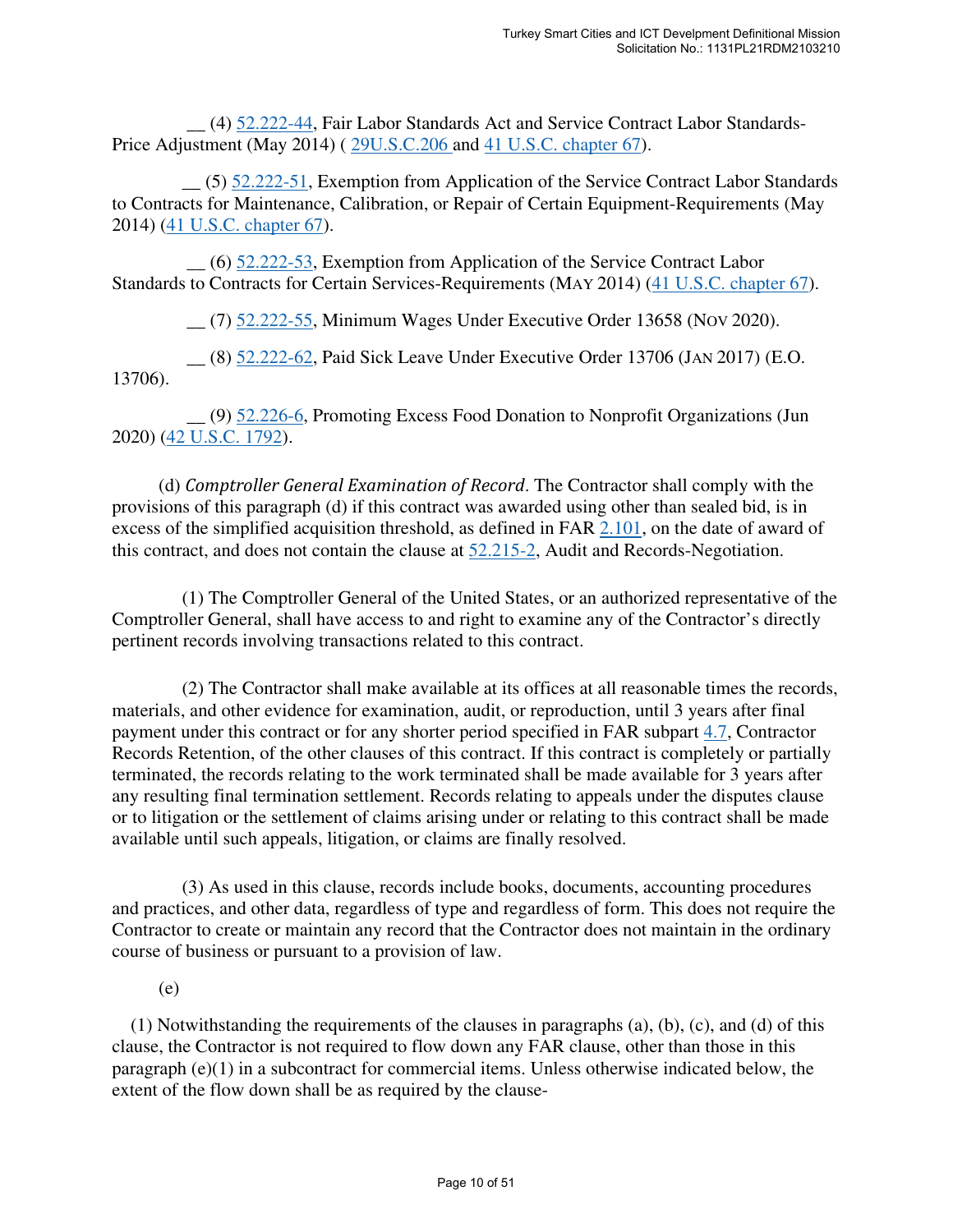(i) 52.203-13, Contractor Code of Business Ethics and Conduct (JUN 2020) (41 U.S.C. 3509).

 (ii) 52.203-19, Prohibition on Requiring Certain Internal Confidentiality Agreements or Statements (Jan 2017) (section 743 of Division E, Title VII, of the Consolidated and Further Continuing Appropriations Act, 2015 (Pub. L. 113-235) and its successor provisions in subsequent appropriations acts (and as extended in continuing resolutions)).

 (iii) 52.204-23, Prohibition on Contracting for Hardware, Software, and Services Developed or Provided by Kaspersky Lab and Other Covered Entities (JUL 2018) (Section 1634 of Pub. L. 115-91).

 (iv) 52.204-25, Prohibition on Contracting for Certain Telecommunications and Video Surveillance Services or Equipment. (AUG 2020) (Section 889(a)(1)(A) of Pub. L. 115- 232).

 (v) 52.219-8, Utilization of Small Business Concerns (OCT 2018) (15 U.S.C. 637(d)(2) and (3)), in all subcontracts that offer further subcontracting opportunities. If the subcontract (except subcontracts to small business concerns) exceeds the applicable threshold specified in FAR 19.702(a) on the date of subcontract award, the subcontractor must include  $52.219-8$  in lower tier subcontracts that offer subcontracting opportunities.

(vi) 52.222-21, Prohibition of Segregated Facilities (APR 2015).

(vii) 52.222-26, Equal Opportunity (SEP 2015) (E.O.11246).

(viii) 52.222-35, Equal Opportunity for Veterans (JUN 2020) (38 U.S.C. 4212).

 $(ix)$  52.222-36, Equal Opportunity for Workers with Disabilities (JUN 2020) (29 U.S.C. 793).

(x) 52.222-37, Employment Reports on Veterans (JUN 2020) (38 U.S.C. 4212).

 (xi) 52.222-40, Notification of Employee Rights Under the National Labor Relations Act (DEC 2010) (E.O. 13496). Flow down required in accordance with paragraph (f) of FAR clause 52.222-40.

 (xii) 52.222-41, Service Contract Labor Standards (AUG 2018) (41 U.S.C. chapter 67).

 $(xiii)$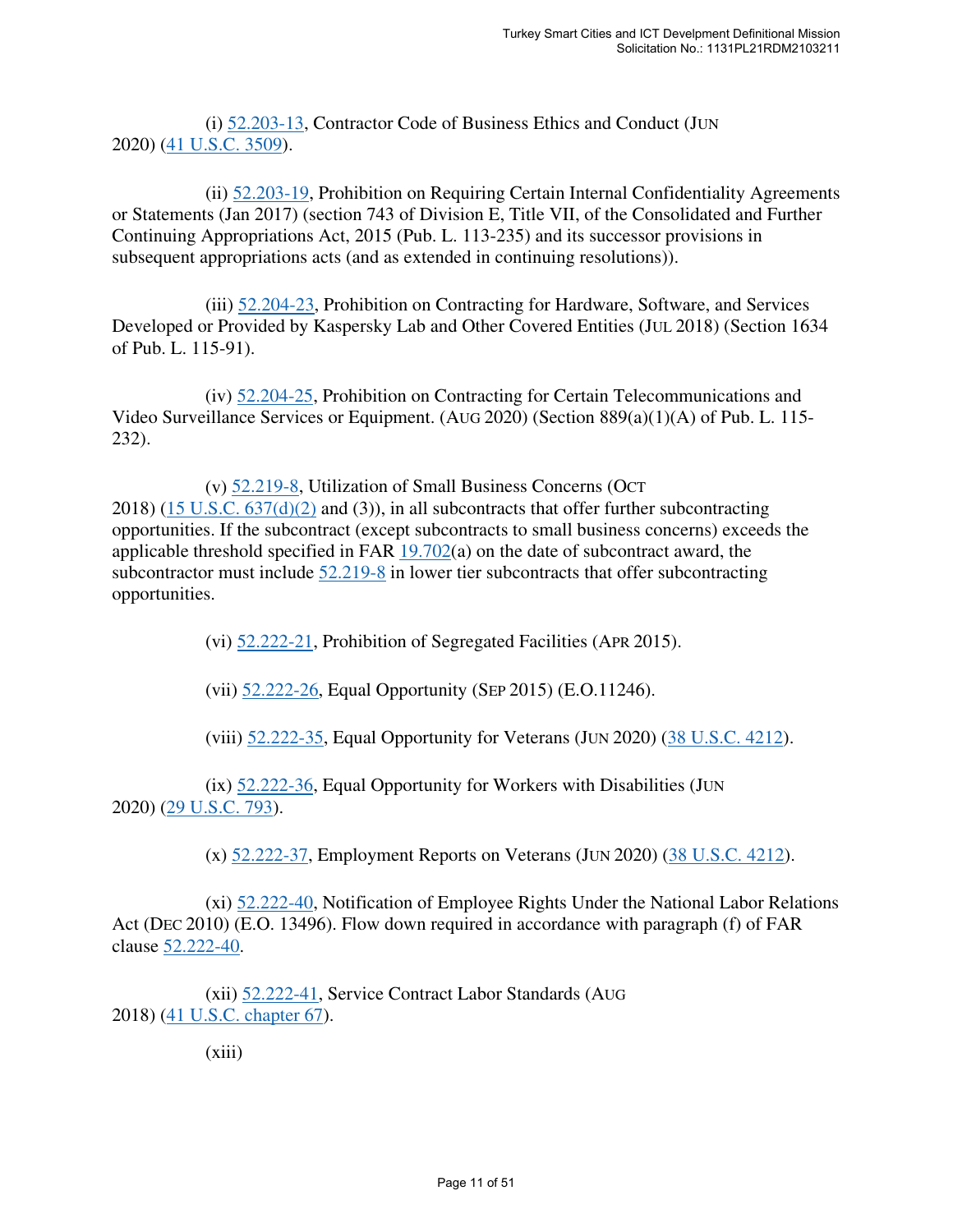(A)  $52.222 - 50$ , Combating Trafficking in Persons (OCT 2020) ( $22$  U.S.C. chapter 78 and E.O 13627).

(B) Alternate I (MAR 2015) of 52.222-50 (22 U.S.C. chapter 78 and E.O. 13627).

 (xiv) 52.222-51, Exemption from Application of the Service Contract Labor Standards to Contracts for Maintenance, Calibration, or Repair of Certain Equipment-Requirements (May2014) (41 U.S.C. chapter 67).

 (xv) 52.222-53, Exemption from Application of the Service Contract Labor Standards to Contracts for Certain Services-Requirements (MAY 2014) (41 U.S.C. chapter 67).

(xvi)  $52.222-54$ , Employment Eligibility Verification (OCT 2015) (E.O. 12989).

(xvii) 52.222-55, Minimum Wages Under Executive Order 13658 (NOV 2020).

(xviii) 52.222-62, Paid Sick Leave Under Executive Order 13706 (JAN 2017) (E.O.

13706).

 $(xix)$ 

(A) 52.224-3, Privacy Training (Jan 2017) (5 U.S.C. 552a).

(B) Alternate I (JAN 2017) of 52.224-3.

 (xx) 52.225-26, Contractors Performing Private Security Functions Outside the United States (OCT 2016) (Section 862, as amended, of the National Defense Authorization Act for Fiscal Year 2008; 10 U.S.C. 2302 Note).

 (xxi) 52.226-6, Promoting Excess Food Donation to Nonprofit Organizations (JUN 2020) (42 U.S.C. 1792). Flow down required in accordance with paragraph (e) of FAR clause 52.226-6.

 (xxii) 52.247-64, Preference for Privately Owned U.S.-Flag Commercial Vessels (FEB 2006) (46 U.S.C. Appx. 1241(b) and 10 U.S.C. 2631). Flow down required in accordance with paragraph (d) of FAR clause 52.247-64.

 (2) While not required, the Contractor may include in its subcontracts for commercial items a minimal number of additional clauses necessary to satisfy its contractual obligations.

(End of clause)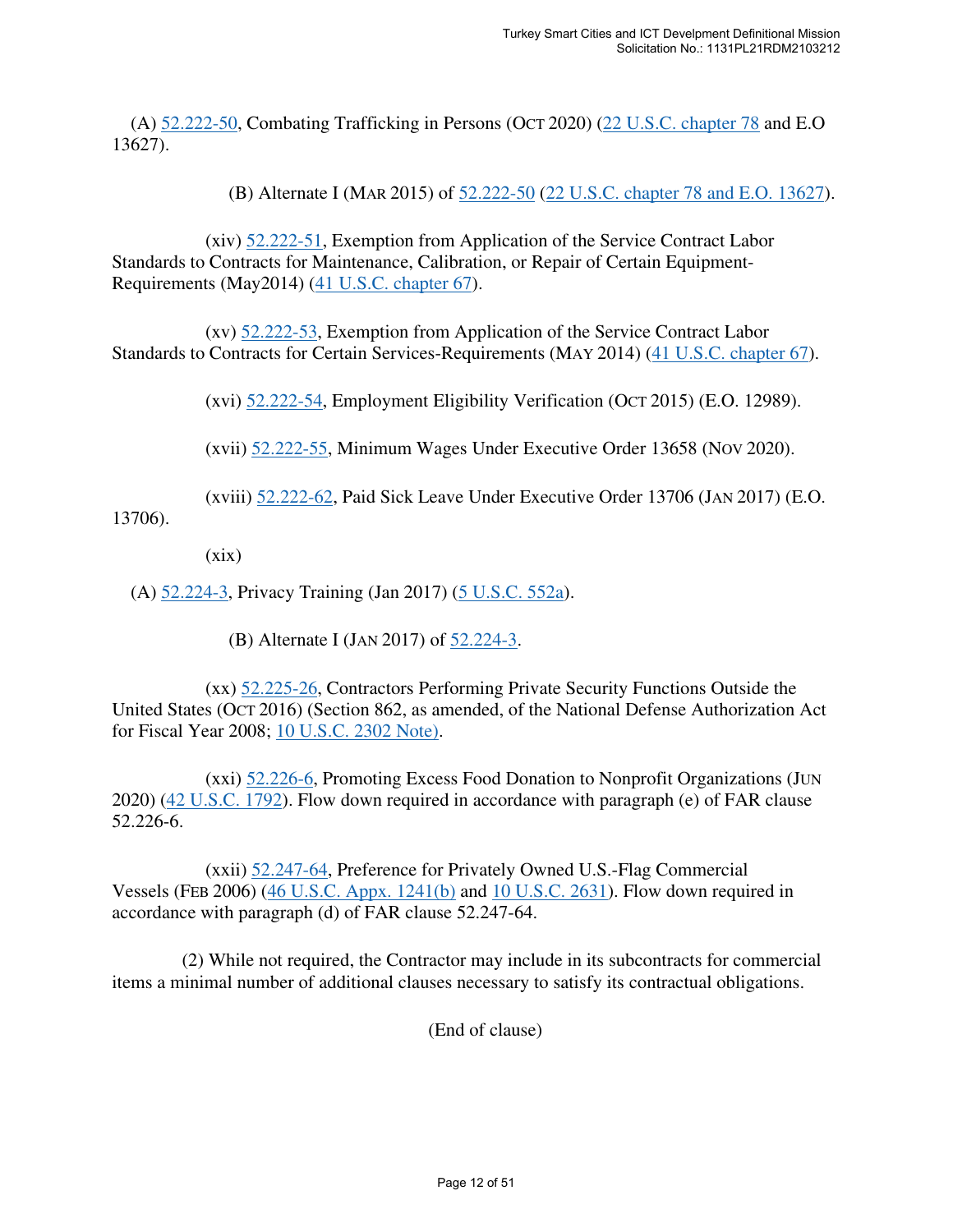# **FAR 52.217-8 - Option to Extend Services (Nov 1999)**

The Government may require continued performance of any services within the limits and at the rates specified in the contract. These rates may be adjusted only as a result of revisions to prevailing labor rates provided by the Secretary of Labor. The option provision may be exercised more than once, but the total extension of performance hereunder shall not exceed 6 months. The Contracting Officer may exercise the option by written notice to the Contractor within five (5) calendar days.

#### **FAR 52.252-2 - Clauses Incorporated by Reference (Feb 1998)**

This contract incorporates one or more clauses by reference, with the same force and effect as if they were given in full text. Upon request, the Contracting Officer will make their full text available. Also, the full text of a clause may be accessed electronically at this address: www.acquisition.gov.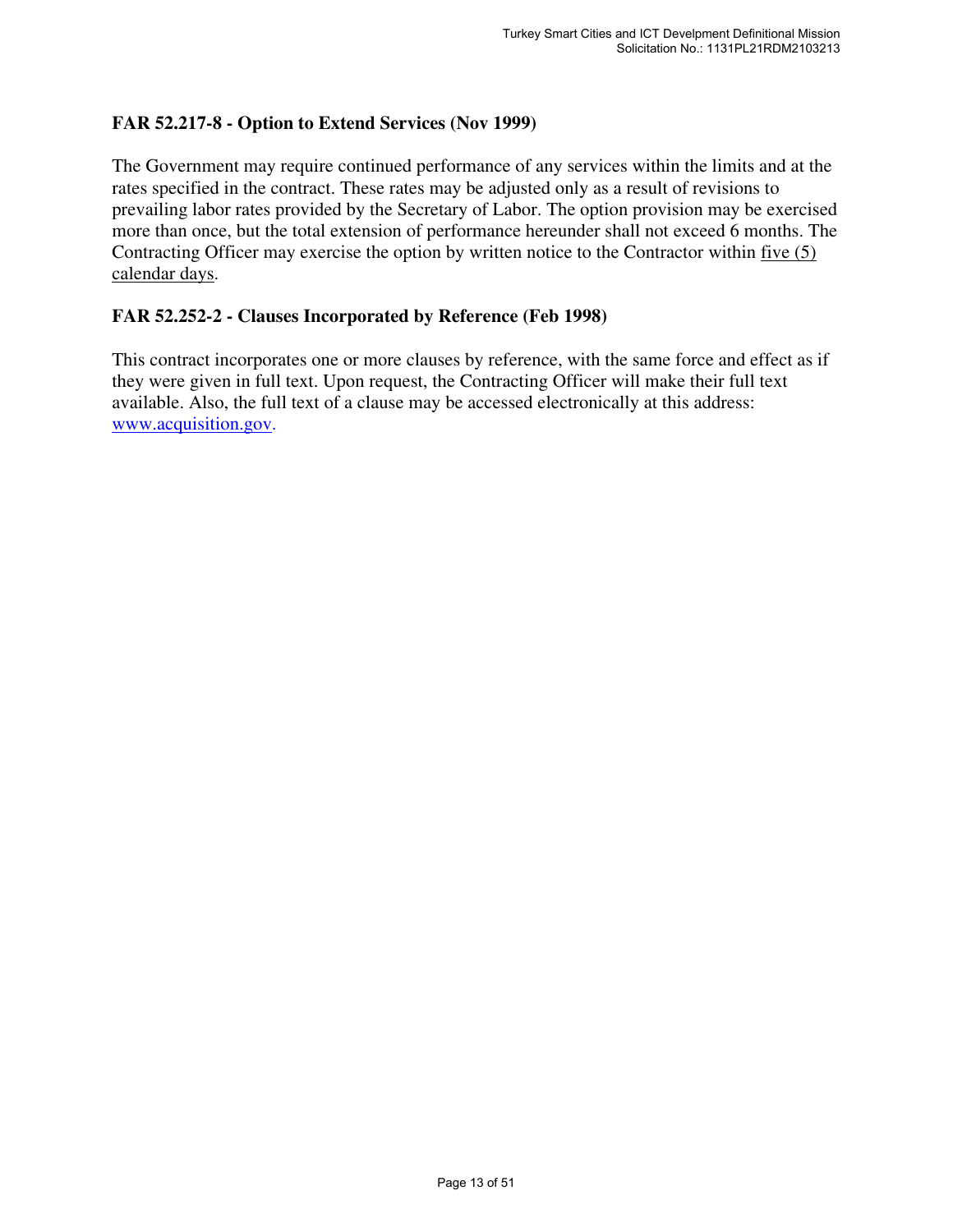# **SECTION D – ANY CONTRACT DOCUMENTS, EXHIBITS OR ATTACHMENTS**

# **D.1. PERFORMANCE WORK STATEMENT (PWS)**

# DEFINITIONAL MISSION FOR TURKEY: SMART CITIES AND ICT DEVELOMENT

# **D.1.1. OVERVIEW**

The U.S. Trade and Development Agency (USTDA) is a foreign assistance agency that delivers its program commitments through grants and contracts. The projects supported by USTDA activities represent strong and measurable development priorities in the host country and offer opportunities for the sale of U.S. goods and services. Requests for USTDA assistance are made by either public or private sector project sponsors for implementation in developing and middle income countries.

# **D.1.2. SCOPE OF WORK**

USTDA requires services under this non-personal services Definitional Mission ("DM") contract to support its decision-making relative to the funding of activities to support integrated smart city planning focused on intelligent transportation, smart utilities (energy and water management), and operations management, as well as ICT development, including 5G, fiber optic solutions, and cybersecurity.

The Contractor shall have at least one (1) employee proficient (i.e. speaking and reading) in Turkish at the advanced professional proficiency level (Level 4) (as defined by the U.S. Department of State) (i.e., for speaking: able to use the language fluently and accurately on all levels; and for reading: nearly native ability to read and understand extremely difficult or abstract prose).

The Contractor shall provide project reports ("Project Reports") for four (4) Activities for USTDA funding consideration and one final report ("Final Report") in cumulation to USTDA. USTDA reserves the right to make the final determination on which activities merit consideration for the Project Reports.

Each Project Report and the Final Report, unless otherwise directed by USTDA, shall be labeled clearly on every page as "Business Confidential" and shall be treated accordingly per sections D.11, "Confidentiality," and D.12, "Intellectual Property."

The purpose of the Final Report is to:

- 1. Assess and provide a recommendation on whether USTDA should provide funding for the proposed feasibility study(ies), technical assistance, pilot project(s), or other activity(ies), hereinafter referred to as "activity(ies)";
- 2. Develop terms of reference and budgets for four (4) Activities for USTDA funding consideration.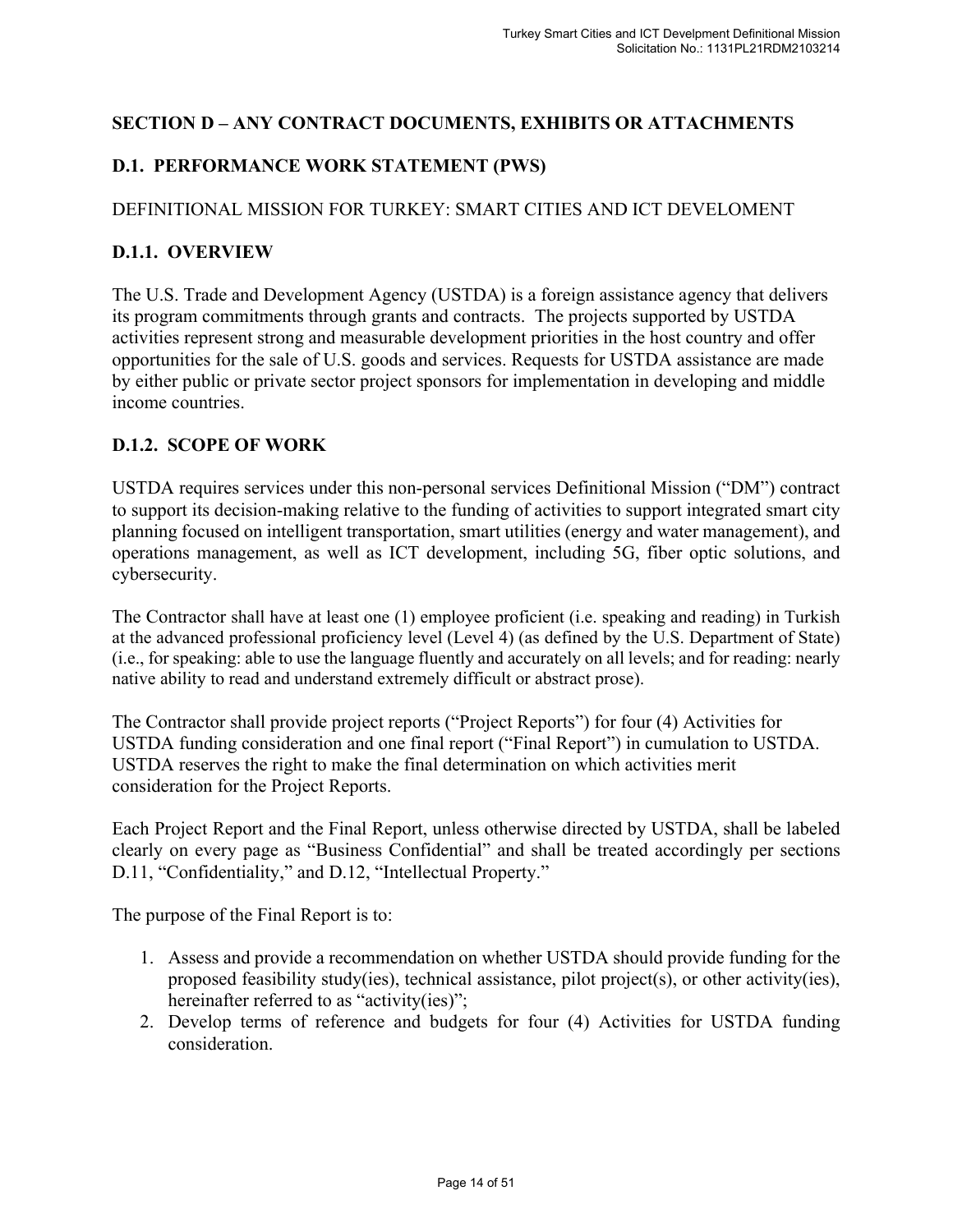- o If Contractor is having difficulty meeting this requirement, the Contractor must discuss the findings of the mission with the Contracting Officer's Representative (COR) in advance of writing the draft Final Report.
- 3. Provide supporting analysis for the recommendation on each Activity in a Project Report that analyzes all the relevant issues. The requirements for the Project Reports are further detailed in section D.1.7, Project Reports.
- 4. In addition, the Contractor shall assess the potential of the relevant market sector in the host country for U.S. suppliers of goods and services for each Project Report and in the Final Report.
- 5. The Contractor shall include all Project Reports in a cumulative Final Report to USTDA.

The Contractor will not be paid for reports that are not approved or completed.

**The actual number of deliverables/reports against this contract is dependent on the success of the Definitional Mission and availability of projects.** Therefore, not all deliverables may be required or be possible and the figures provided for the Project Reports are not-to-exceed ceiling figures and not actual figures. The Contractor shall only invoice for work/deliverables actually completed. Any unexpended funds will be de-obligated from the contract at close-out.

# **D.1.3. USTDA FUNDING CRITERIA**

The Contractor's recommendations shall be based upon USTDA funding criteria, which are that the Project(s) must:

- a) Be likely to receive implementation financing;
- b) Have a procurement process that provides "equal access" to U.S. companies;
- c) Represent an opportunity for sales of U.S. goods and services that is many times greater than the initial investment of USTDA assistance;
- d) Be a development priority of the Project Sponsor and host country where the Project is located and have the endorsement of the U.S. Embassy in that host country; and
- e) Involve U.S. companies that are facing market entry problems and/or strong competition from foreign companies which often receive subsidies and other support from their governments.

To execute this requirement, the Contractor shall:

- (1) Meet with USTDA's Middle East, North Africa, Europe & Eurasia (MENA/EE) Regional Director (RD) and Country Manager (CM), as well as USTDA's Office of Program Monitoring and Evaluation (OPME) team to discuss the DM objectives and execution strategy;
- (2) Connect with relevant U.S. companies interested in smart city and ICT development in Turkey via conference calls, webinars, and/or in-person meetings;
- (3) Connect with prospective grantees and other stakeholders via conference calls, webinars, and/or in-person meetings;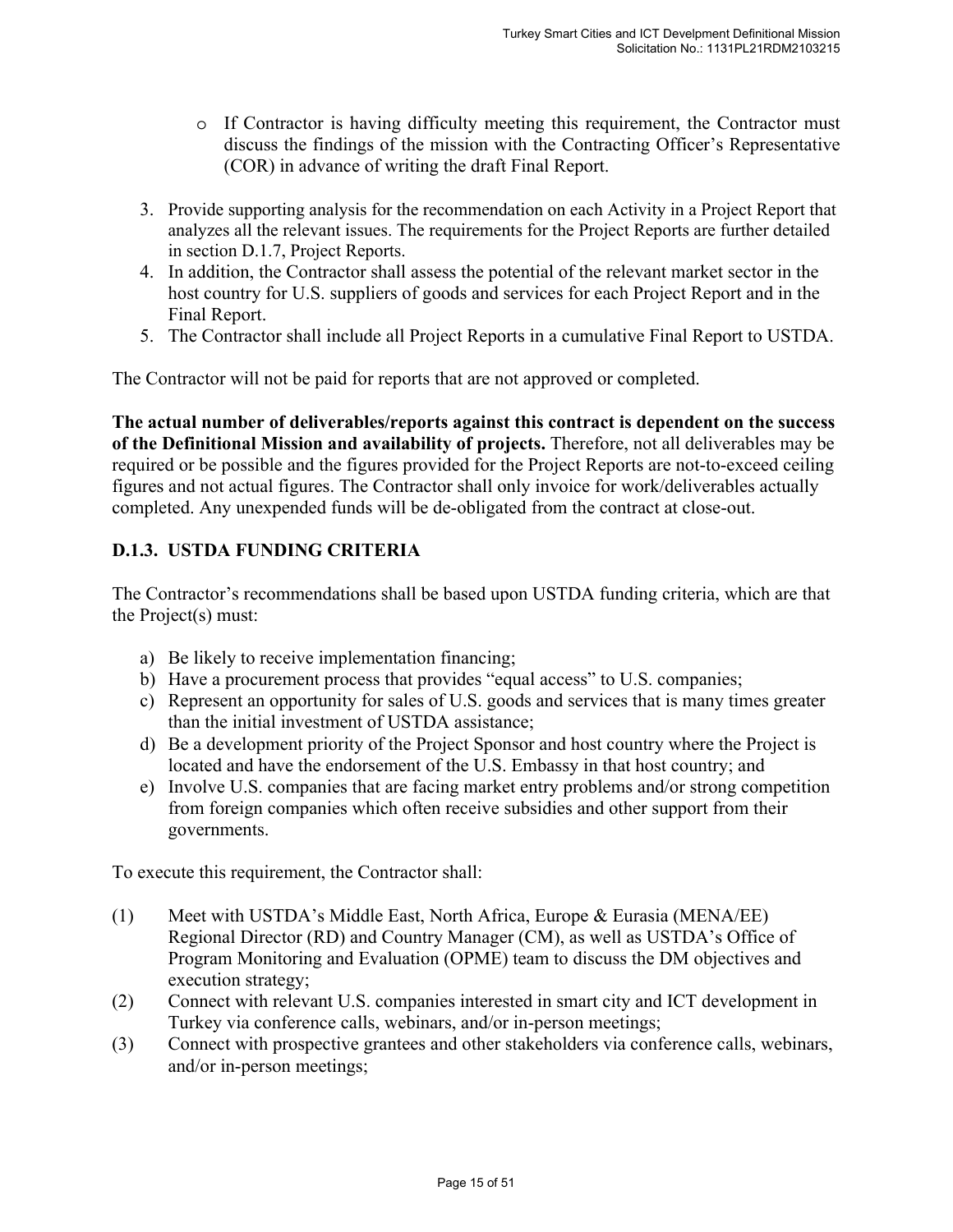- (4) Connect with national and municipal financing bodies, including local banks and financing institutions such as the European Bank for Reconstruction and Development, the World Bank, International Finance Corporation, and Islamic Development Bank via conference calls, webinars, and/or in-person meetings;
- (5) Conduct initial meetings with stakeholders, prior to travel, to begin the identification and evaluation of four (4) project opportunities;
- (6) Travel to Turkey, on two (2) separate trips, for at least ten (10) business days during each trip, to meet with potential project sponsors and other relevant parties;
- (7) Identify and evaluate four (4) project opportunities and provide recommendations for USTDA funding;
- (8) Develop Terms of Reference and budgets for each recommended USTDA activity;
- (9) Assess the anticipated impact of each recommended project opportunity, clearly identifying the relevant development impact indicators and anticipated outcomes, as well as the U.S. export potential, anticipated financing sources, and the likelihood of successful implementation;
- (10) Conduct a climate resilience screening for each recommended project opportunity; and
- (11) Provide a full analysis and recommendations to USTDA in a Final Report.

# **D.1.4. CLIMATE RESILIENCE SCREENING**

Per Executive Order (EO) 13677, USTDA is required to consider climate resilience in its international development work. The Agency has determined that in order to be compliant with the EO, climate resilience screenings must be conducted at the project scoping stage for all feasibility studies (FS) and technical assistance (TA) activities. Accordingly, the Contractor shall conduct a climate resilience screening utilizing the guidance provided in Attachment VII.

# **D.1.5. PROJECT PROFILE**

In order to facilitate the development of smart cities in Turkey, the Ministry of Development launched an Information Society Strategy and Action Plan for 2015-2018, which provided the framework for national and municipal planning. Under this framework, several cities introduced smart applications, particularly in the areas of transportation and urban services. Recently, the Ministry of Development designated the Ministry of Environment and Urbanization as the Ministry responsible for overseeing smart city development. The Ministry of Environment and Urbanization established a new Smart Cities and Geospatial Technologies Department, which is developing a new National Smart City Strategy and Action Plan 2019-2022. On the sub-national level, several municipalities including Istanbul, Ankara, Izmir and Gaziantep, have already introduced smart applications to support comprehensive municipal planning as well as projects to improve energy, transportation and e-citizen services.

This past year, the MENA-EE Regional Team created the U.S.-Turkey Next Generation Cities Initiative to showcase U.S. technologies and services in the development of smart cities. Through the initiative, USTDA is collaborating with the Department of Commerce's Foreign Commercial Service in support of the development of smart cities across Turkey. Over the past few months, the Regional Team has held discussions with the Foreign Relations Department of the Istanbul Municipality regarding potential smart city activities focused on energy, water, and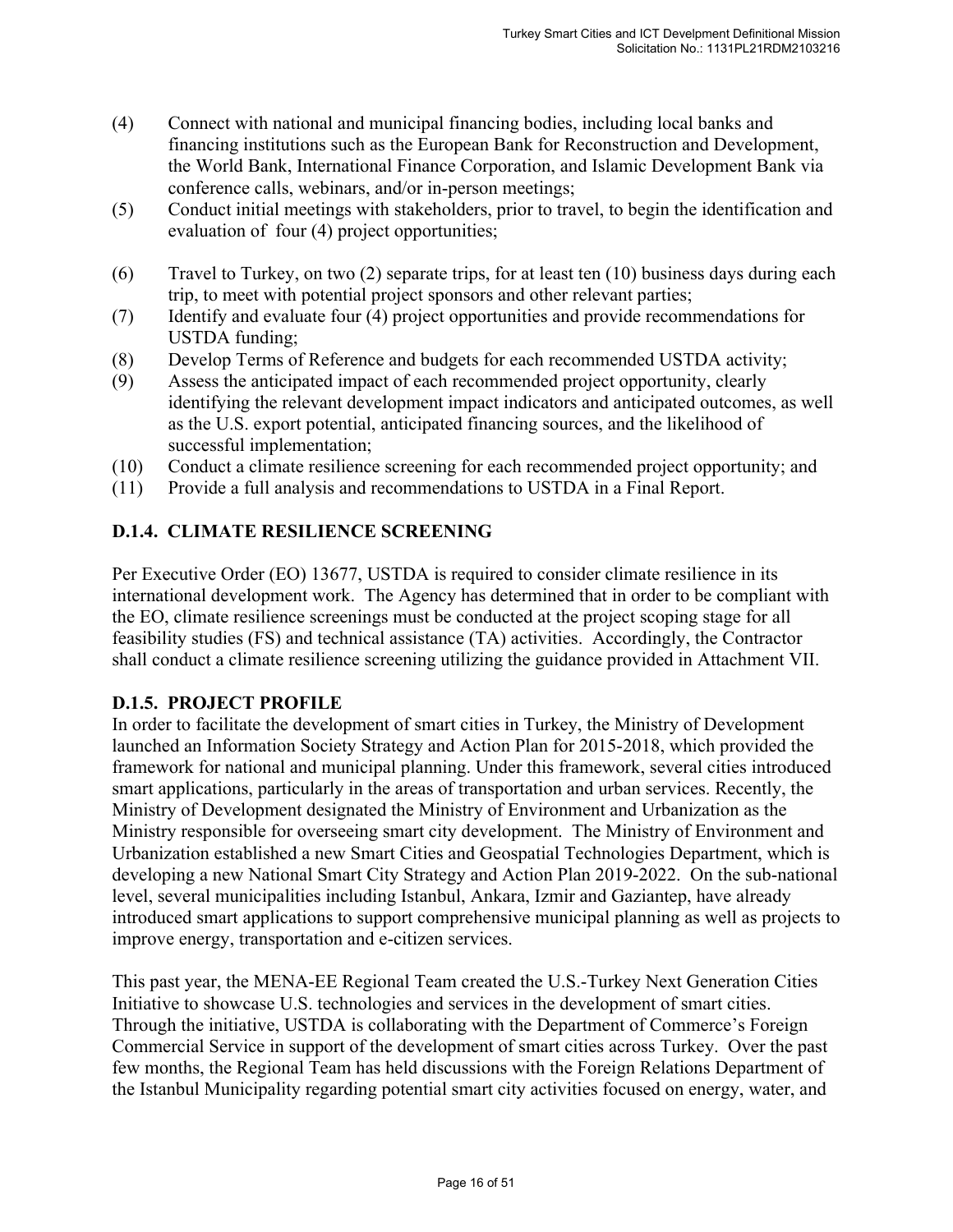urban planning. In addition, the Regional Team seeks to explore opportunities with Turkish Municipalities. For example the Izmir Municipality is seeking support for smart city investments related to the development of intelligent transportation systems and command centers.

Beyond smart cities, the Turkish Government is prioritizing investment in the ICT sector, specifically focused on 5G, fiber optic solutions, and cybersecurity solutions. In 2019, the Turkish government allocated \$5 billion in spending on 5G technologies. Turkey's Information and Communication Technologies Authority (BTK) is leading 5G efforts in Turkey. In addition, Turkey's telecom operators are seeking to enhance ICT infrastructure through expansion of fiber optic infrastructure in the coming years. BTK and Turkey's Ministry of Communications and Transportation are leading the government's cybersecurity efforts and are seeking to incorporate ICT security systems within Ministries. The Turkish Government plans to invest in hardware and software to enhance cybersecurity systems.

The DM would focus on municipal level smart city planning and recommend potential USTDA projects to support integrated planning focused on intelligent transportation, smart utilities (energy and water management), and operations management. In addition, the DM would focus on ICT development, including 5G, fiber optic solutions, and cybersecurity. The proposed DM would initially connect with relevant U.S. companies interested in smart cities and ICT development projects in Turkey and prospective grantees and other stakeholders via conference calls and/or webinars. Due to the ongoing COVID travel restrictions, it is expected that this period of remote contact may extend for many months. **The DM will be expected to develop projects to the greatest extent possible during this period.** When travel restrictions are lifted, the proposed DM would travel to Turkey on two (2) separate trips, for at least ten (10) business days each, to meet with relevant stakeholders. The recommendations would include Terms of References (TOR) and budgets for four (4) activities related to smart cities and ICT development. It is expected that at least one and potentially more of these activities would be fully developed prior to travel to Turkey.

# **D.1.6. METHODOLOGY:**

In the course of carrying out this DM, the Contractor must take the following steps:

D.1.6.1. **NON-DISCLOSURE AGREEMENT AND KICKOFF** Upon award, the Contractor shall be required to sign a Non-Disclosure Agreement. To the extent that the work under this contract requires that the contractor be given access to confidential information or proprietary data from the Government or other companies, the Contractor agrees to treat such information and data as confidential and to use the information only for the contemplated purpose. After signing the Non-Disclosure Agreement, the Contractor shall contact USTDA's COR to schedule a meeting or call to discuss details of the Contract assignment. The COR shall provide the Contractor with names and addresses of the potential project sponsor(s), other pertinent entities to contact in the United States and overseas, and any other relevant details or proposals that may impact the design and/or evaluation of the proposed activity(ies).

After reviewing these materials, contact the assigned COR to discuss initial observations and raise any questions or concerns about the proposal and the Project.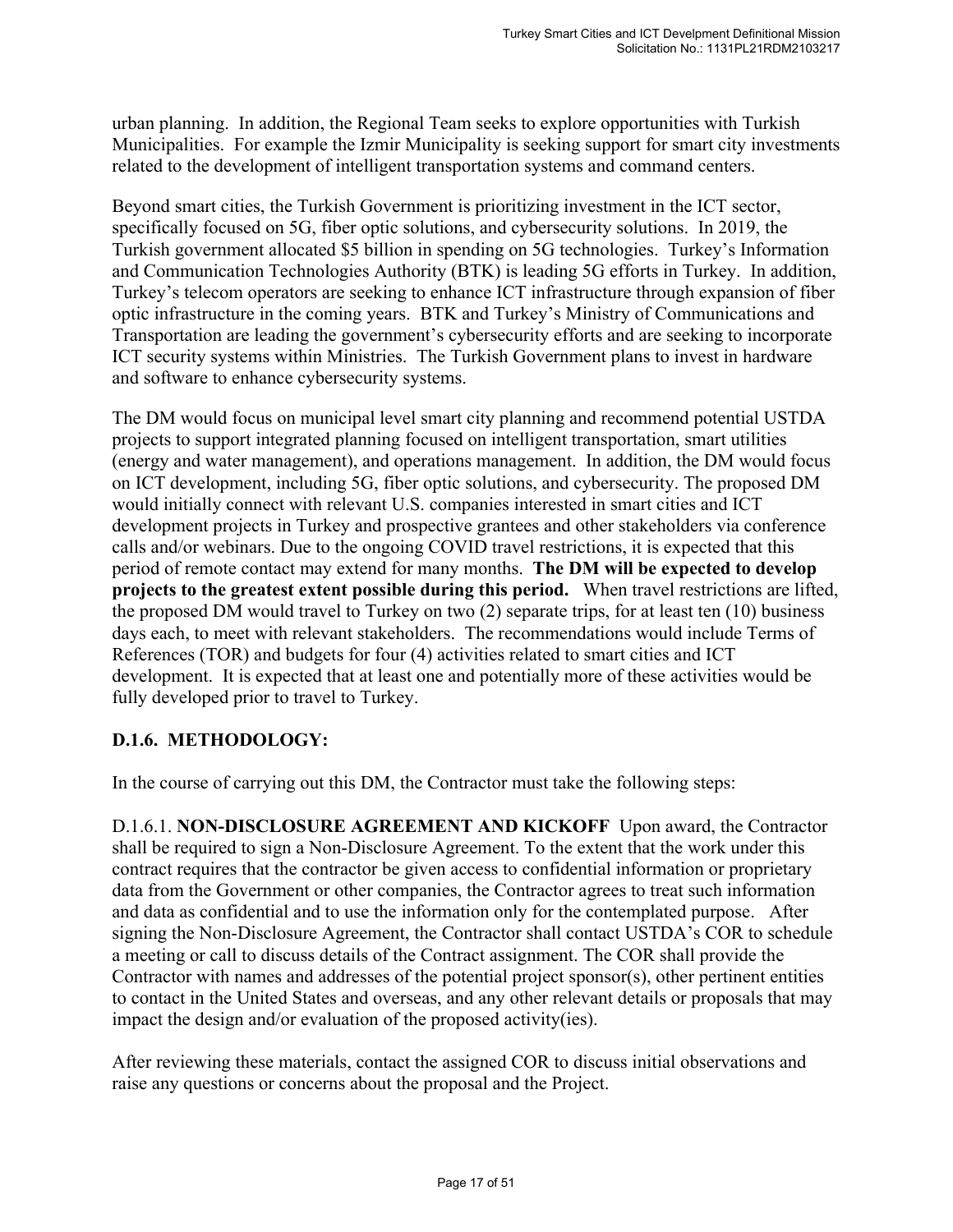# D.1.6.2. **PRE-CALL AND PRE-VISIT REPORT**

No less than *one week* prior to commencing initial virtual meetings/conference calls with host country stakeholders, the Contractor shall provide the Contracting Officer (CO) and the COR a pre-call written report containing:

- a) Strategy for engaging stakeholders virtually;
- b) A list of stakeholders to be contacted;
- c) A list of questions and agenda to be utilized for virtual meetings/conference calls; and
- d) U.S. company interest in the project(s) and information about the sector in the host country, in general.

No less than *one week* prior to each departure to the host country, the Contractor shall provide the Contracting Officer (CO) and the COR a pre-visit written report containing:

- a) The proposed schedule or itinerary;
- b) Preliminary strategies or findings on viability of the project(s);
- c) Financing options;
- d) U.S. company interest in the project(s) and information about the sector in the host country, in general;
- e) Summaries of proposed activity(ies) for USTDA's funding consideration to support the project(s) identified;
- f) A list of contacts to be made during the visit;
- g) A pre-visit checklist of issues, information and questions to be utilized during the visit; and
- h) A preliminary version of Attachment VIII (in Excel format), which will provide substantive comments on U.S. company interest in the project(s) and in the host country in general. Please note that the "comments/quotes" column is of particular importance. The Contractor is expected to provide substantial detail regarding the contact person's interest or lack of interest in the project(s) discussed.

# D.1.6.3. **COMMUNICATION WITH U.S. EMBASSY/CONSULATE IN HOST COUNTRY**

Communications with U.S. and foreign embassy officials prior to the award of this contract and completion of the kickoff meeting with USTDA in relations to the requirements of this contract is strictly prohibited.

# D.1.6.4. **HOST COUNTRY VIRTUAL ENGAGEMENT AND TRAVEL**

Prior to travel to the host country, the Contractor shall set up virtual meetings/conference calls to connect with relevant Turkish project officials, interested U.S. companies, and with the U.S. Embassy and/or Consulate in execution of this DM. It is the Contractor's responsibility to arrange all meetings. The Commercial or Economic Section staff will be as supportive as possible and will assist the Contractor in arranging initial meetings with host country officials. The Contractor shall coordinate with the Commercial and/or Economic Sections in scheduling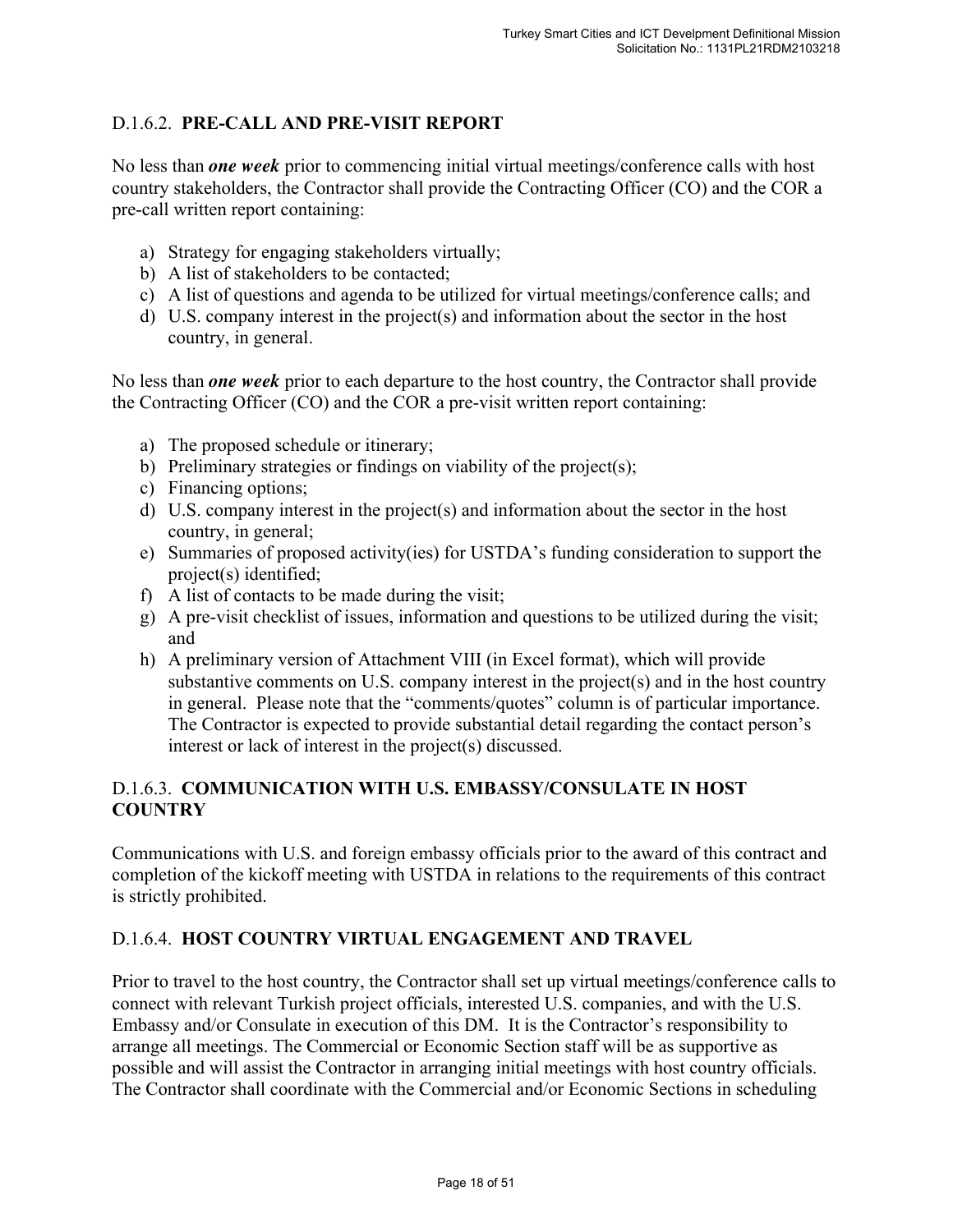virtual meetings/conference calls for briefing. The Contractor shall include the Commercial and/or Economic Sections in all virtual meetings/conference calls and communications with relevant Turkish project officials and stakeholders and copy the U.S. Embassy team on all planning emails with stakeholders. The Contractor shall commence scheduling virtual meetings/conference calls within 30 days of the contract award, unless otherwise agreed to in writing by the COR.

The Contractor shall travel to the host country to meet with relevant project officials and with the U.S. Embassy and/or Consulate in execution of this DM. The Contractor shall contact the Commercial and/or Economic Sections upon arrival and prior to departure for briefing and debriefing meetings. It is the Contractor's responsibility to arrange all meetings. The Commercial or Economic Section staff will be as supportive as possible and may be able to assist the Contractor in arranging some initial meetings with host country officials. The Contractor is also responsible for arranging its own logistics for the visit (e.g. lodging, transportation, interpretation services, etc.). In some instances, the USTDA Contractor may find it useful to purchase the Gold Key or Business Facilitation Services offered at the U.S. Embassy or Consulate. In some cases, the Contractor may need to contract with a local entity to assist with trip logistics and/or for interpretation services. However, substantive technical work may not be subcontracted to local entities. Contractor's travel shall commence after consultation with the COR when travel restrictions are no longer in place, unless otherwise agreed to in writing by the COR.

The Contractor is required to acquire the following travel insurance coverage for personnel traveling overseas in support of this requirement:

 Defense Base Act (DBA) Insurance and Medical Evacuation Insurance (for Contractors when they perform work overseas).

# D.1.6.5. **CONTACTS**

The Contractor shall submit a list of individuals contacted during the Definitional Mission, and include at a minimum mailing addresses, phone and fax numbers, e-mail addresses, and a substantive summary of key comments that support the Contractor's recommendations. The list shall be submitted in Excel format and in accordance with to the specifications outlined in Attachment XIII, "U.S. Company Contacts" and Attachment I, "Definitional Mission: Final Report Requirements."

# D.1.6.6. **DEFINITIONAL MISSION TIPS**

The Contractor is encouraged to review the Definitional Mission tips on USTDA's website via the following link to better understand USTDA's expectations for this Definitional Mission: https://www.ustda.gov/business-opportunities/small-business-info/dm-proposal-tips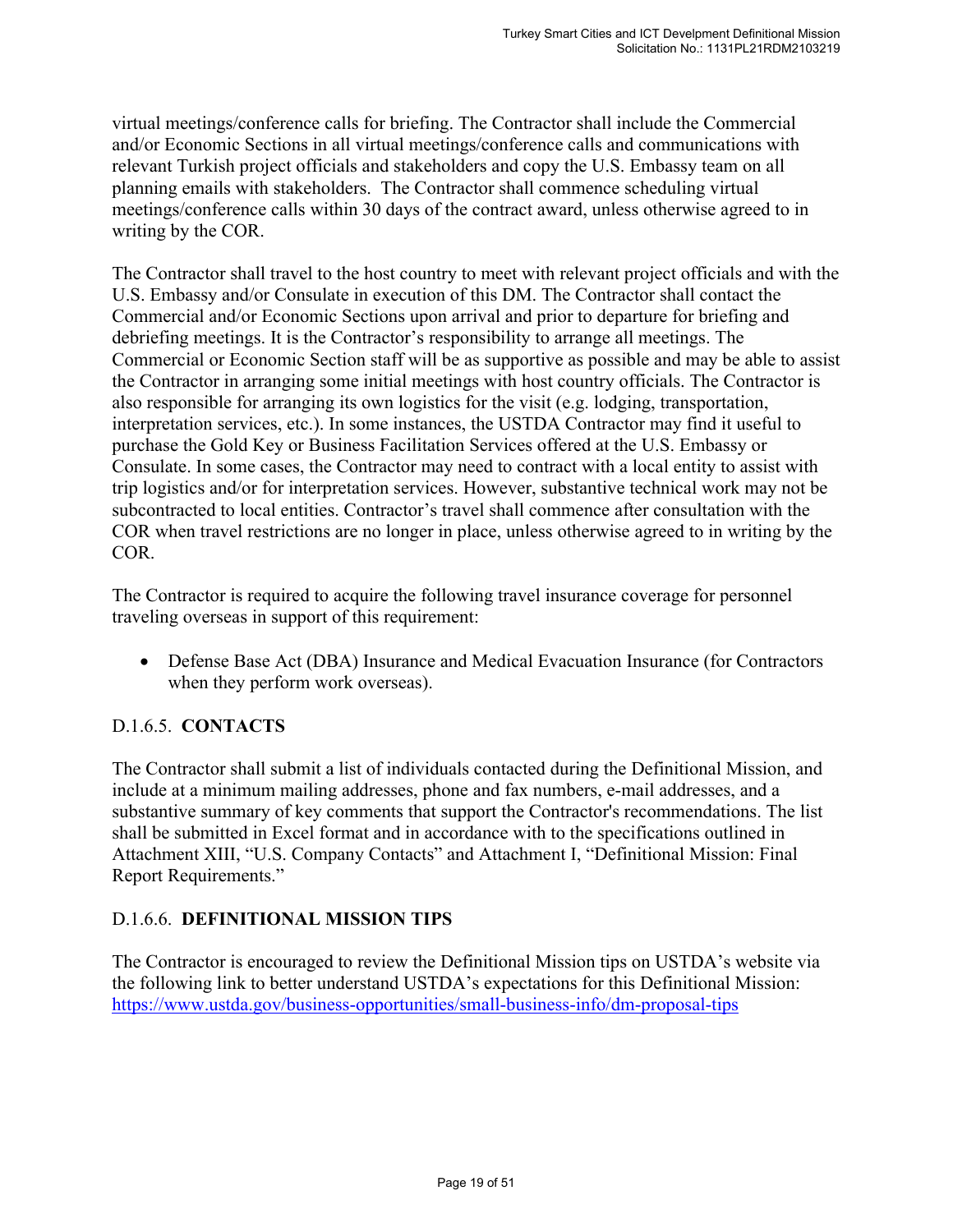# **D.1.7. DELIVERABLES**

The Contractor shall provide written updates to the COR on a regular basis. The deliverables may also take the form of information, advice, opinions, alternatives, analyses, evaluations, recommendations, Final Reports, or other oral or written work products needed for successful performance. The Contractor shall respond in a timely manner to reasonable requests for updates and information from the COR.

The Contractor shall provide the following reports to USTDA:

- *(a)* One Project Report for each activity selected by USTDA for a Project Report. The Contractor shall submit each Project Report to the COR on a rolling basis. Each Project Report will be treated as business confidential and must conform to the guidelines established in this PWS.
- *(b)* Final Report. The Final Report shall consist all of the Project Reports, inclusive of the Required Budget in individual Microsoft Excel files, that have been approved by USTDA **must** conform to the outline found in Attachment I and provide the requested information and analysis, unless otherwise agreed to in writing by USTDA. Further Final Report requirements are detailed in section D.1.7.2, Final Report.

Unless otherwise agreed to by USTDA, the Contractor shall submit all reports under this Contract to the COR on or about forty-five (45) calendar days upon return from final travel. If it is anticipated that Project Report(s) cannot be provided within this timeframe, the Contractor shall immediately contact the COR to discuss the reasons for the delay.

# D.1.7.1 **PROJECT REPORT**

For each Project Report, the Contractor shall develop and prepare a report that complies with and satisfies all elements in the following PWS components:

|   | a) PWS Section D.1.3.   | <b>USTDA Funding Criteria</b>                            |
|---|-------------------------|----------------------------------------------------------|
|   | b) PWS Section D.1.4.   | <b>Climate Resilience Screening</b>                      |
|   | c) PWS Attachment I.    | Project Report Outline, including Attachment V (Required |
|   |                         | Budget Format) and Attachment VI (Task Completion        |
|   |                         | Schedule)                                                |
|   | d) PWS Attachment II.   | Impact on U.S. Labor                                     |
|   | e) PWS Attachment III.  | <b>USTDA Nationality Requirements</b>                    |
| f | PWS Attachment VII.     | Guidance on Climate Resilience Screening                 |
|   | g) PWS Attachment VIII. | U.S. Companies Contacted During the Course of the        |
|   |                         | <b>Definitional Mission</b>                              |

Additionally, the Contractor shall collect, review, and analyze all necessary information acquired from the following sources: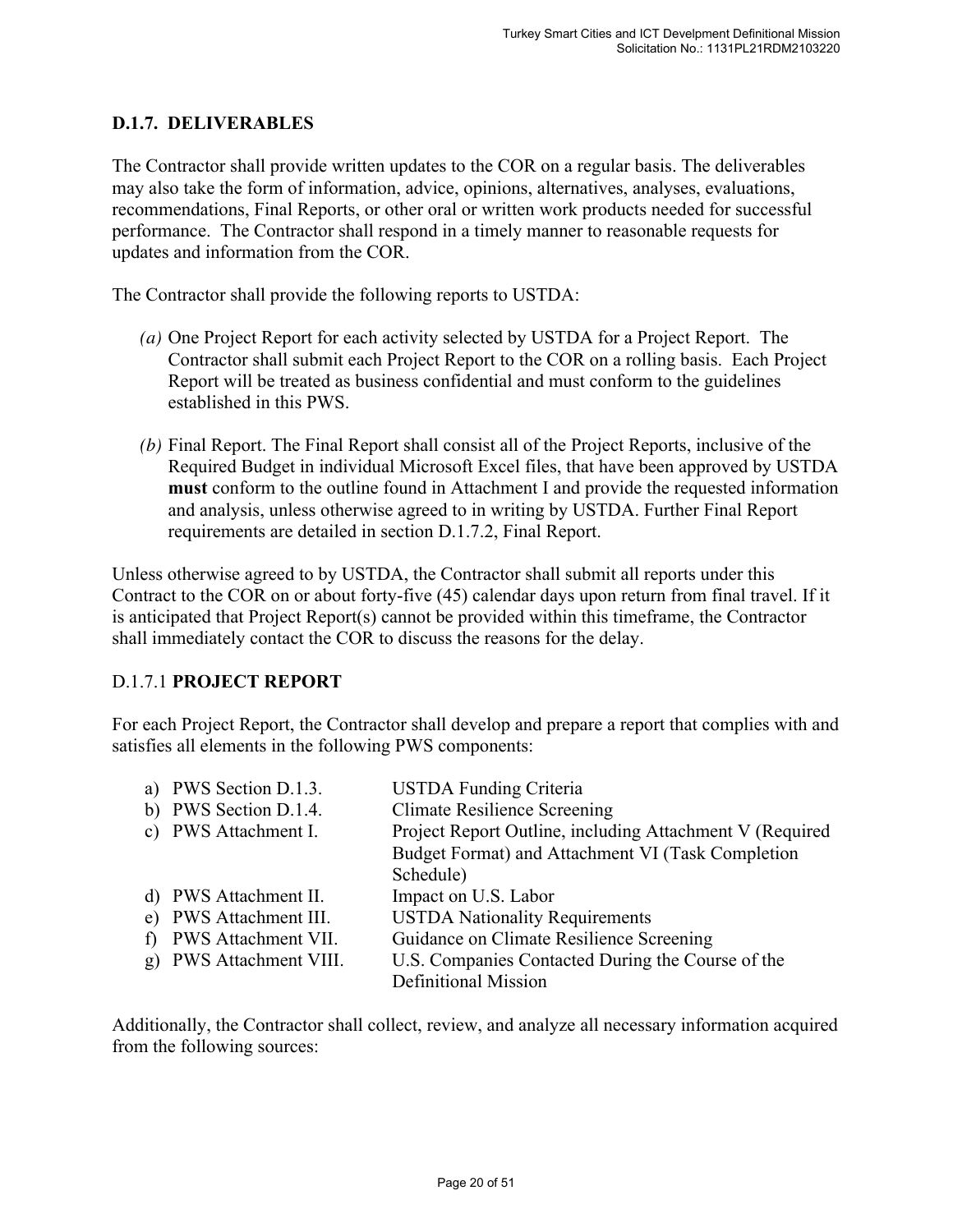- a) Proposal and supporting documentation provided by Project Sponsor(s) and related project parties; and
- b) Meetings (including conference calls) with prospective Grantees, interested U.S. companies in the relevant sectors, as well as project finance sources.

**Prior to initiating a Project Report**, the Contractor shall obtain an official letter of interest/commitment from the Grantee demonstrating their commitment to the Project and working with USTDA and the selected U.S. Contractor on the Activity. If a letter cannot be obtained, the Contractor shall discuss and receive written approval from the COR prior to initiating the Project Report. Project Reports will not be approved by USTDA unless the official letter or written approval from USTDA authorizing the Project Report is included.

Following the completion of all Project Reports, the Contractor shall submit to USTDA a Final Report, which compiles all of the Project Reports that have been approved by USTDA. The Final Report submission shall also include the Required Budget Format for each Project Report in individual Microsoft Excel documents.

# D.1.7.2 **FINAL REPORT**

The Contractor shall submit a DM Final Report that includes a complete description of the mission detailing the following:

- (a) All projects reviewed during the course of the mission;
- (b) All Project Reports, including the TOR and budgets the Contractor has developed in coordination with the Project Sponsor and U.S. firm for each project;
- (c) Summaries of all meetings held in the U.S. and overseas for each Project Report;
- (d) List of all persons attending the meetings and their contact information for each Project Report; and
- (e) A brief explanation for any activity(ies) or project(s) that were reviewed and were not recommended for USTDA funding.

If it is anticipated that the Final Report cannot be provided within three (3) weeks following final travel to the Host Country, the Contractor shall immediately contact the COR to discuss the reasons for the delay. The COR may also request the Contractor to provide portions of the Final Report before the submission of the entire Final Report.

Upon direction from the COR, the Contractor shall submit electronic copy of Final Report(s) to USTDA. **No hardcopy submissions will be accepted**. All reports must be paginated, clearly labeled, and submitted electronically in Adobe PDF format to USTDA via the following email:

#### **finalreports@ustda.gov**

The email subject line must include the title of the definitional mission and the project number so that it is easily identifiable. Any copies of Project proposal materials must be returned to USTDA with the submission of the Final Report.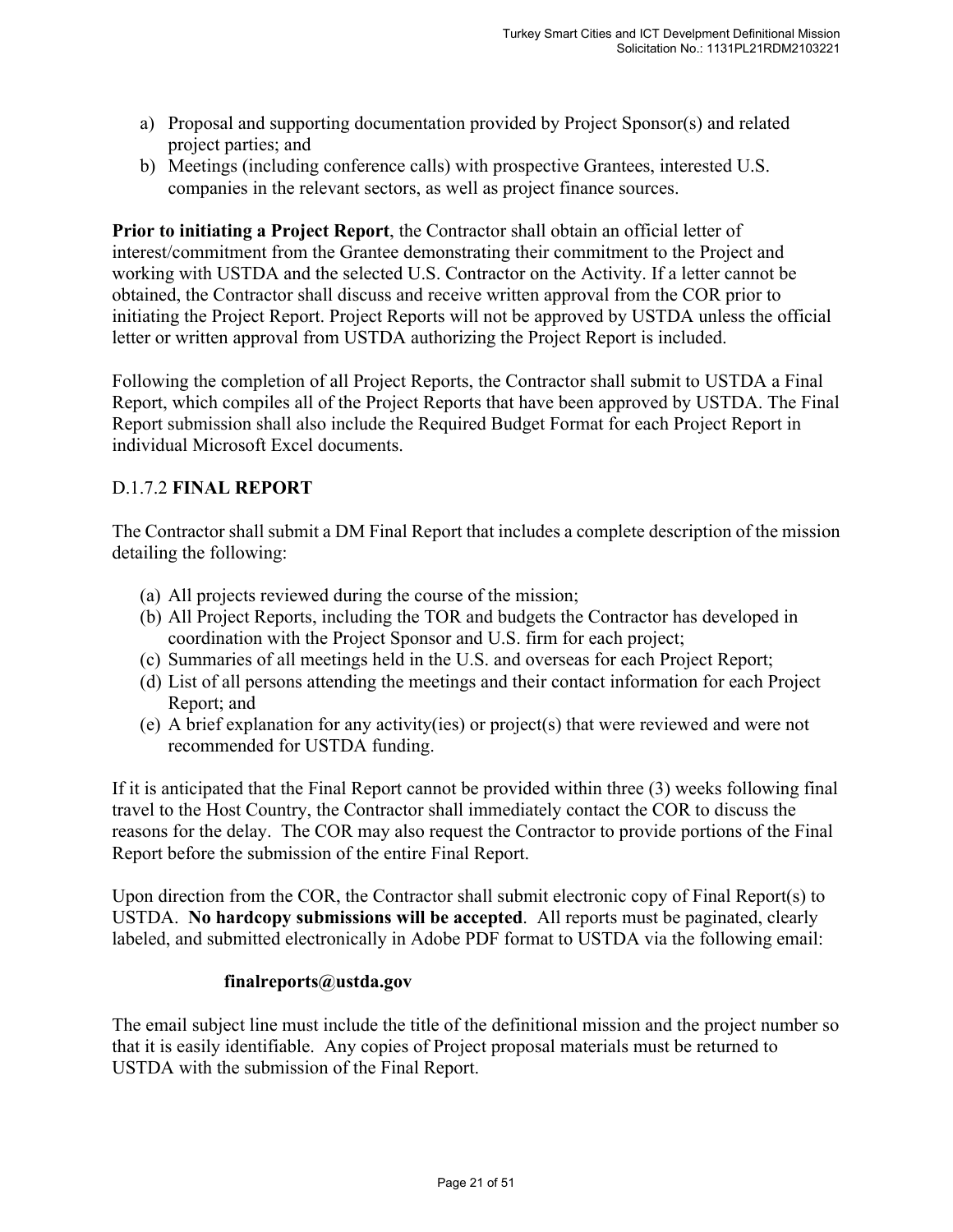Upon government acceptance of the Final Report, the Contractor shall submit an invoice to USTDA via the Invoice Processing Platform (IPP), https://www.ipp.gov.

#### **D.1.8. QUALITY CONTROL AND PERFORMANCE ASSESSMENT**

#### **D.1.8.1. Quality**

The deliverables shall be grammatically and factually correct in all respects, internally consistent, and all statements and tables shall be clear and easily understood by a competent reader, and contain no typographical errors. The Contractor is responsible for quality control actions necessary to achieve quality in the delivery of the required services, which may include the services of a professional editor. The COR will reject any deliverable that does not conform in all respects to the Contract requirements, including but not limited to, the written quality of the Final Report. The Contractor shall correct all deficiencies at no additional cost to the Government.

#### **D.1.8.2. Performance Assessment**

During the course of contract period, the COR will track Contractor's performance. At the end of the performance period, the COR will assess the Contractor's performance in accordance with FAR 42.15 and report to the Contracting Officer for submission to the Contractor Performance Assessment Reporting System (CPARS).

The COR will consider all pertinent information during the preparation of the Contractor's performance assessment. The Contractor will be afforded the opportunity to identify factual errors. The COR's assessment is not subject to negotiation and the COR will not engage in discussions with the Contractor. Any errors identified by the Contractor will be addressed by the Reviewing Official. A copy of the final performance assessment will be available in the Past Performance Information Retrieval System (PPIRS).

# **D.1.9. CONFIDENTIALITY**

The proposal of the U.S. firm is a proprietary document and should not be distributed without permission from USTDA and the U.S. firm. The Contractor shall treat any proposal and supporting information submitted by the U.S. firm as business confidential in its entirety, unless otherwise stated in writing by the U.S. firm. The Contractor shall not include any business confidential information in the Public Market Report and shall include the following confidentiality certification in the final invoice:

*"I hereby certify that the Public Market Report contains no business confidential information."* 

# **D.1.10. INTELLECTUAL PROPERTY**

This Contract is funded by the United States Government. All intellectual property generated and/or delivered pursuant to this Performance Work Statement shall be subject to appropriate federal acquisition regulations which entitle the Government to unlimited rights to technical data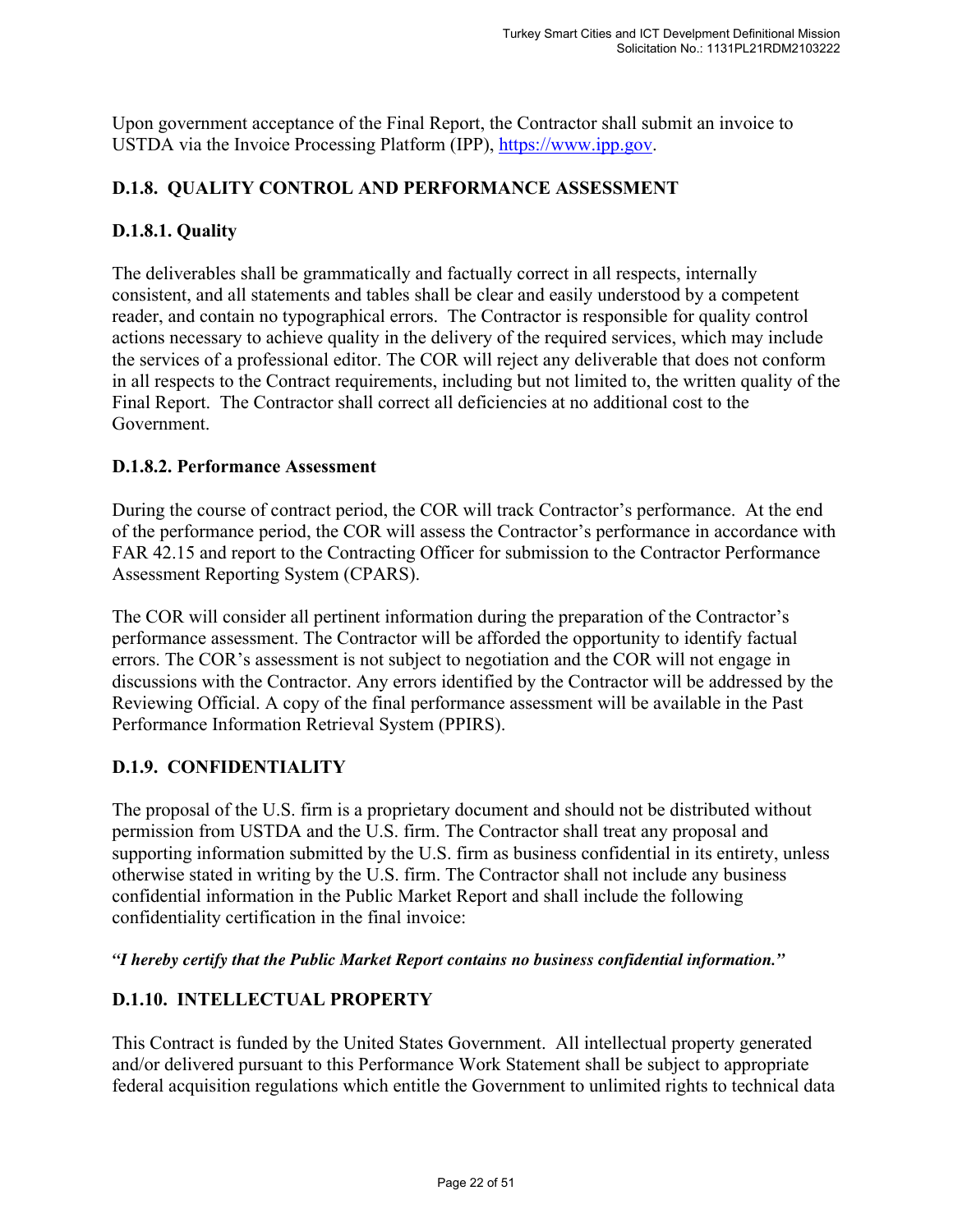developed exclusively with Government funds. The Government may: (1) use; (2) disclose; (3) reproduce; (4) prepare derivative works; (5) distribute copies to the public; (6) perform publicly; and (7) display publicly, the "data" in any manner and for any purpose, and have or permit others to do so (i.e., the Government may sublicense these rights to another contractor). See FAR 52.227-14(a).

# **D.1.11. IMPARTIALITY**

It is essential that the DM be conducted with complete impartiality and objectivity and that the Contractor and its Subcontractors not obtain an unfair competitive advantage in USTDA-funded activities resulting from this contract. In accordance with the principles of FAR Subpart 9.5 and USTDA policy, the contractor and its Subcontractors, if any, for this contract shall be ineligible to compete for, as a prime or subcontractor or otherwise, USTDA-funded activities that result from this contract, unless USTDA through its Office of Acquisition Management, shall have granted a waiver, based upon FAR 9.503, that preclusion of the Contractor or its Subcontractors from the follow-on activity would not be in the Government's interest. This restriction shall remain in effect for three (3) years from the termination of this contract or until the awarding of a USTDA-funded feasibility study resulting from this contract. The Contractor is responsible for including this restriction in all subcontracts under the Contract.

# **D.1.12. COORDINATION WITH OTHER CONTRACTORS**

The government may award other contracts for additional work not prescribed in this contract. The Contractor shall fully cooperate with such other contractors in performance of the requirement herein, and as directed by the Contracting Officer. The Contractor shall not commit or permit any act, which will interfere with the performance of work by any other USTDA Contractor.

# **D.1.13. PERIOD OF PERFORMANCE:**

The Period of Performance for this contract shall be 24 months from the date of the Contracting Officer's signature on the contract.

# **D.1.14. PLACE OF PERFORMANCE:**

The places of performance shall be in Turkey, and at the Contractor's facility.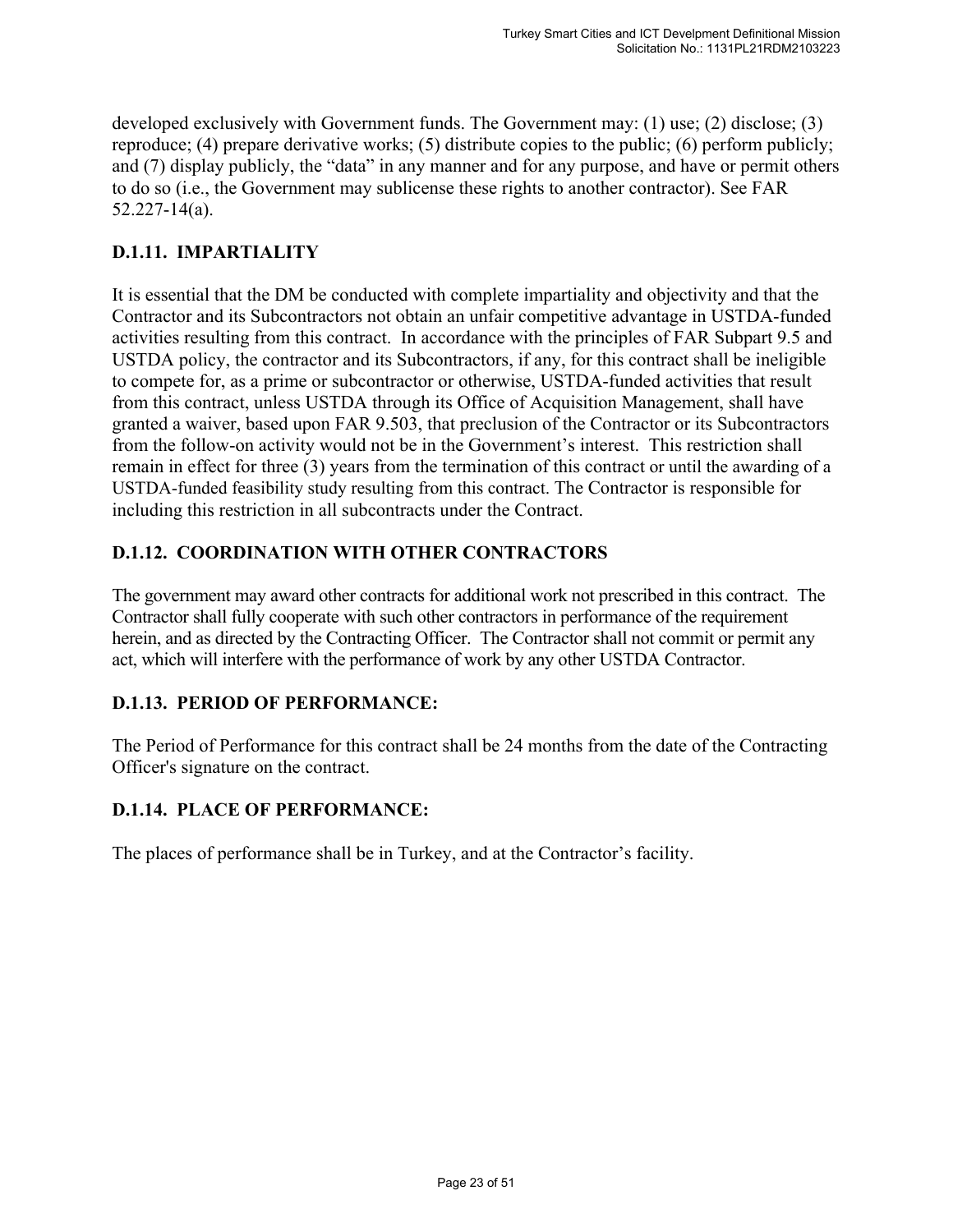# **D.2. ATTACHMENTS**

# ATTCH/ TITLE EXHIBIT

|  | <b>Project Report Outline</b> |  |
|--|-------------------------------|--|
|--|-------------------------------|--|

- II Impact on U.S. Labor Statement
- III USTDA Nationality Requirements<br>IV Required Budget Format
- Required Budget Format
- V Task Completion Schedule<br>VI Budget Narrative Requirem
- VI Budget Narrative Requirements
- VII Guidance on Climate Resilience Screening
	- VIII U.S. Companies Contacts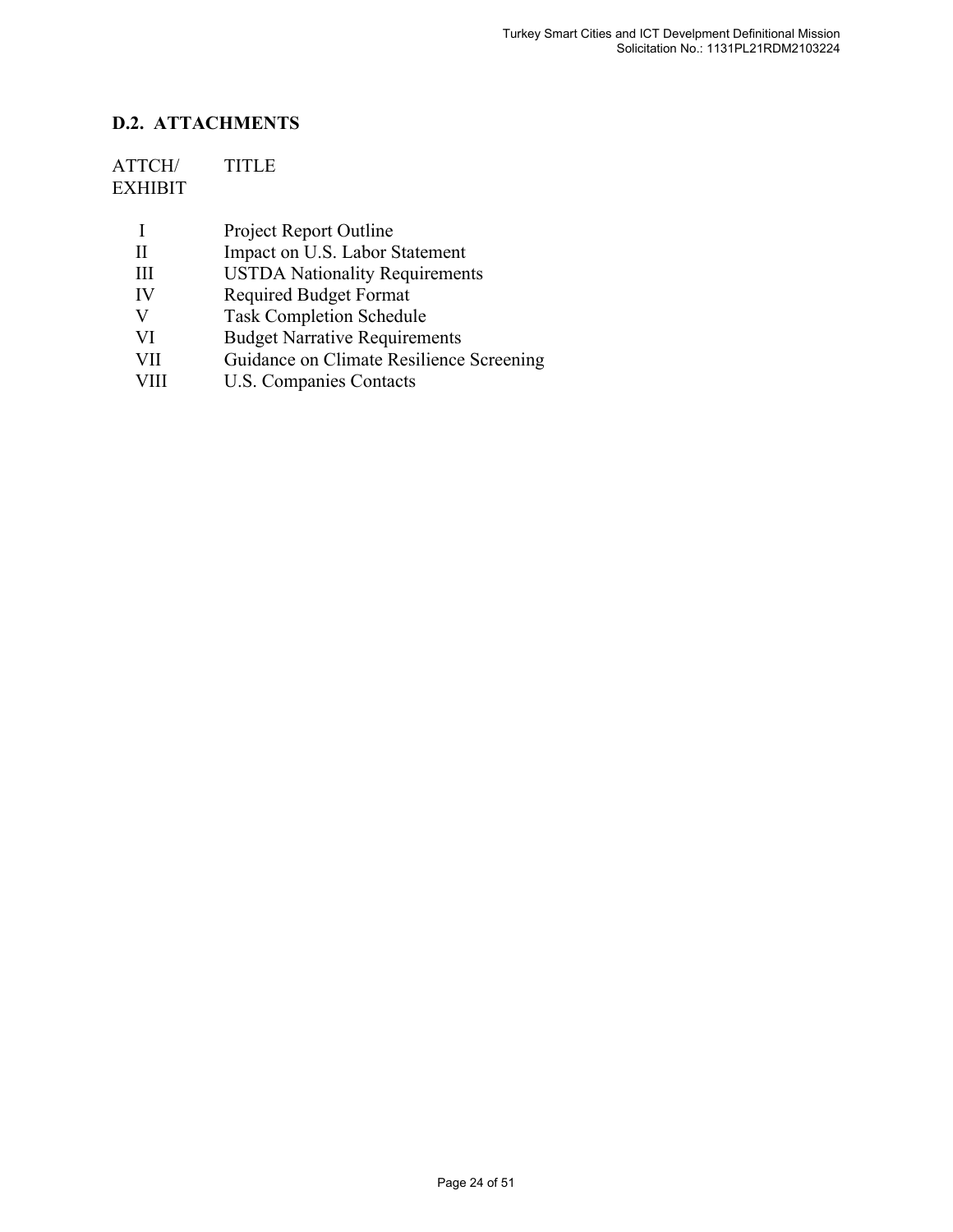# **Attachment I**

# **Project Report Outline: Business Confidential Analysis and Recommendation**

#### **A. Executive Summary.**

The Contractor shall provide an executive summary of its findings and recommendations.

#### **B. Project Description.**

The Contractor shall hold meaningful discussions with appropriate contacts to determine how USTDA's funding can be used most effectively to support the implementation of the project(s) identified in the host country.

The Contractor shall provide a brief description and history of the project (the "Project"). The Contractor shall describe the proposed technology from the U.S. firm to be used in the Project. The Contractor shall gauge the interest of potential project financiers and potential U.S. suppliers and assess whether the proposed USTDA activity(ies) will help accomplish the project(s) goals. The Contractor shall provide relevant information to potential project sponsors regarding USTDA's evaluation criteria, timeline, and due diligence requirements. The Contractor shall describe whether the proposed U.S. solution is technically viable and/or commercially available. If the Contractor finds the proposed U.S. solution is not technically viable and/or commercially viable, the Contractor shall discuss these issues with USTDA program staff before providing a recommendation.

The Contractor shall describe relevant issues to the Project [e.g. host country and/or other stakeholders, sector, Project location, source of raw materials, infrastructure requirements, proposed technological approach, legal and regulatory framework (licenses, permits, etc.), implementation schedule, economic fundamentals (estimated capital cost, operating costs, interest expense, taxes, expected revenues, etc.), the specific objectives of the proposed activity, how the proposed USTDA activity supports the Project implementation process, and any other variables or issues the Contractor deems critical as part of a thorough activity/Project evaluation.]

# **C. Project Sponsor's Capabilities and Commitment.**

This section describes the Project sponsor's commitment and capabilities to undertake the activity and the subsequent Project. The purpose is to understand the experience of the Project sponsor and any previous work undertaken by the Project sponsor in the sector. This section should also include a discussion of any potential risks of working with the Project sponsor that could delay Project implementation. This can take many forms but should at a minimum address the applicable points below:

 A thorough description of the host country Project sponsor, including its structure, capabilities, operations, and decision-making ability pursuant to the Project, and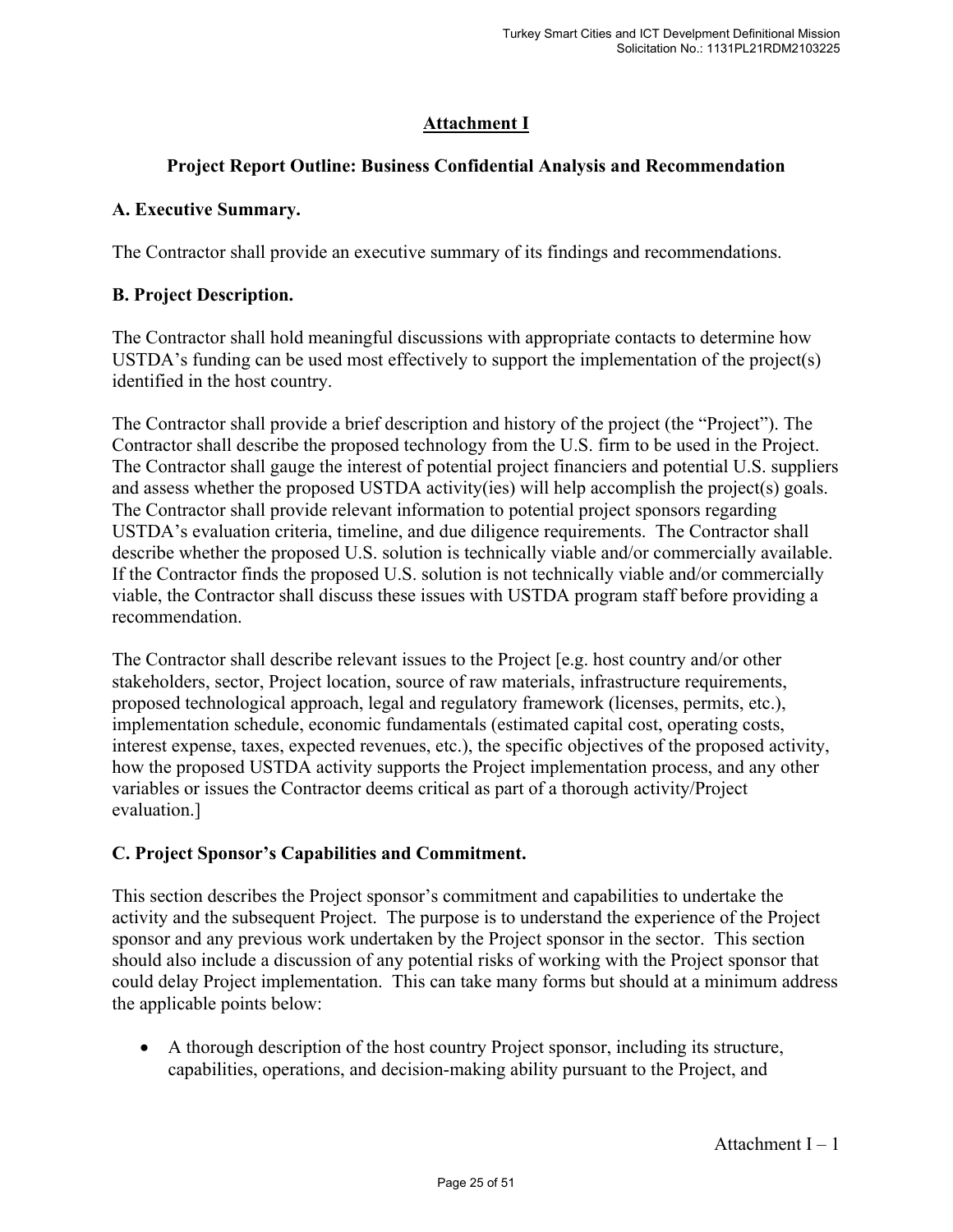An assessment of the Project sponsor's commitment and ability to implement the Project (e.g. the Project sponsor's previous experience, current commitments, responsiveness, business activities, and government mandate).

#### **D. Implementation Financing.**

This section describes the Project sponsor's plans to secure financing to implement the Project. This can take many forms but should at a minimum address the points below:

- An assessment of the overall cost estimate of the Project;
- For Projects involving potential equity investment, the Project's proposed debt-equity structure to ensure that it corresponds to the requirements of the prospective lenders (this aspect is critical to USTDA's decision making); and
- A review of the financing options for Project implementation.

The Contractor is required to contact officials from the potential financing institutions, including, where appropriate, multilateral lending institutions, Export Import (Ex-Im) Bank, Overseas Private Investment Corporation (OPIC), and private/commercial sources, to ensure that the Project sponsor(s) has adequately explored all financing options. The Contractor shall provide names and phone numbers of contacts at the potential financing institutions and summarize their comments. The Contractor must determine the most likely source(s) of implementation financing for the Project. The Contractor must ensure that the Terms of Reference (TOR) for the activity fulfill the requirements of the most likely financing source(s).

#### **E. U.S. Export Potential.**

This section describes the U.S. export potential that may result if the Project is implemented. The purpose is to estimate the U.S. export potential in order to justify USTDA funding for the activity. This can take many forms but should at a minimum address the points below:

The Contractor shall provide a best estimate of potential procurement of U.S. goods and services for Project implementation. This estimate should be supported by a breakdown by category and dollar value of goods and services likely to be imported for the Project and an illustrative list of potential U.S. suppliers of the goods and services for those goods and services listed as likely U.S. exports. The Contractor shall include U.S. content in their evaluation of U.S. exports, including an analysis of U.S. manufacturing and services sourced from the United States that would most likely be used for the Project. The Contractor shall cross-check the U.S. firm's estimates of U.S. export potential with independent relevant sources, such as:

- USTDA program staff and USTDA's evaluations data;
- The U.S. Department of Commerce's International Trade Administration;
- Industry and trade associations; and
- Outreach with other U.S. suppliers in the sector.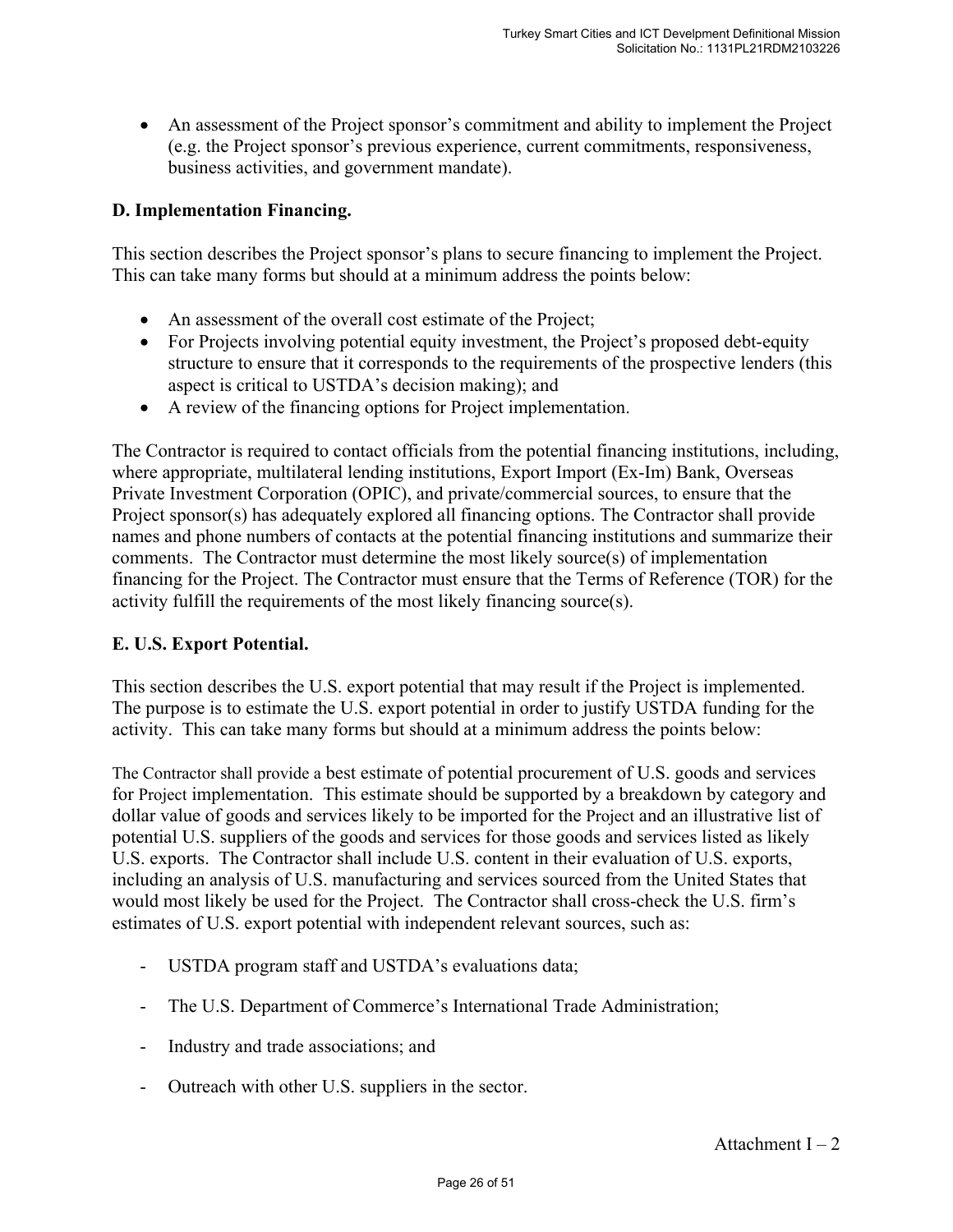The Contractor shall describe how procurements are typically conducted: 1) in the sector; 2) by the Project sponsor; and 3) in the host country. The Contractor shall confirm whether there are local content requirements or procurement restrictions in this sector or for the Project and whether a local provider/distributor will be or is likely to be involved in Project implementation. The Contractor shall also list any import licensing requirements or permits needed by U.S. companies to participate and supply goods for the Project. The Contractor shall also identify any U.S. companies already working with the Project sponsor or working in the respective sector in the host country.

The Contractor shall provide a report that summarizes its discussions with U.S. companies that provide goods or services for the Project, and their level of interest in the Project should also be included. The Contractor shall take note on not only the U.S. company's general interest in the relevant sector or country, but also interest in the specific Project. The Contractor shall analyze how competitive the U.S. company's goods or services would be if the Project reaches the implementation stage. To ensure no one is given unfair advantage to compete for USTDA's funding or the Project implementation, the Contractor should be sensitive to disclosing information about the proposed USTDA activity.

The Contractor shall submit a complete list of U.S. companies and other entities contacted, with the name and contact information of individuals interviewed and their responses.

# **F. Foreign Competition and Market Entry Issues.**

This section describes foreign competition and market entry issues in the host country. The purpose is to demonstrate why USTDA funding may be needed in order to level the playing field for U.S. companies. This can take many forms but should at a minimum address the points below.

The Contractor shall provide a discussion of the foreign competition for goods and services likely to be procured for Project implementation by category. The Contractor shall include a discussion of U.S. industry competitiveness in each category, taking into account geographic factors, host country industry capabilities, technology and licensee issues, past procurement tendencies of the Project sponsor, and how the procurement is likely to be conducted. Where relevant, the Contractor shall discuss the extent to which market entry issues impede exports and trade and how the activity will help overcome these obstacles.

# **G. Evaluation Strategy.**

This section describes the strategy by which the Project, if implemented, should be evaluated. The purpose is to concisely describe the baseline goals and objectives of the Project, along with any potential risks or timeline hindrances, so the actual implementation results can be evaluated accordingly. This can take many forms but should at a minimum address the points below:

- Goals and objectives:
	- o Clearly define the goals of the Project and identify what will constitute success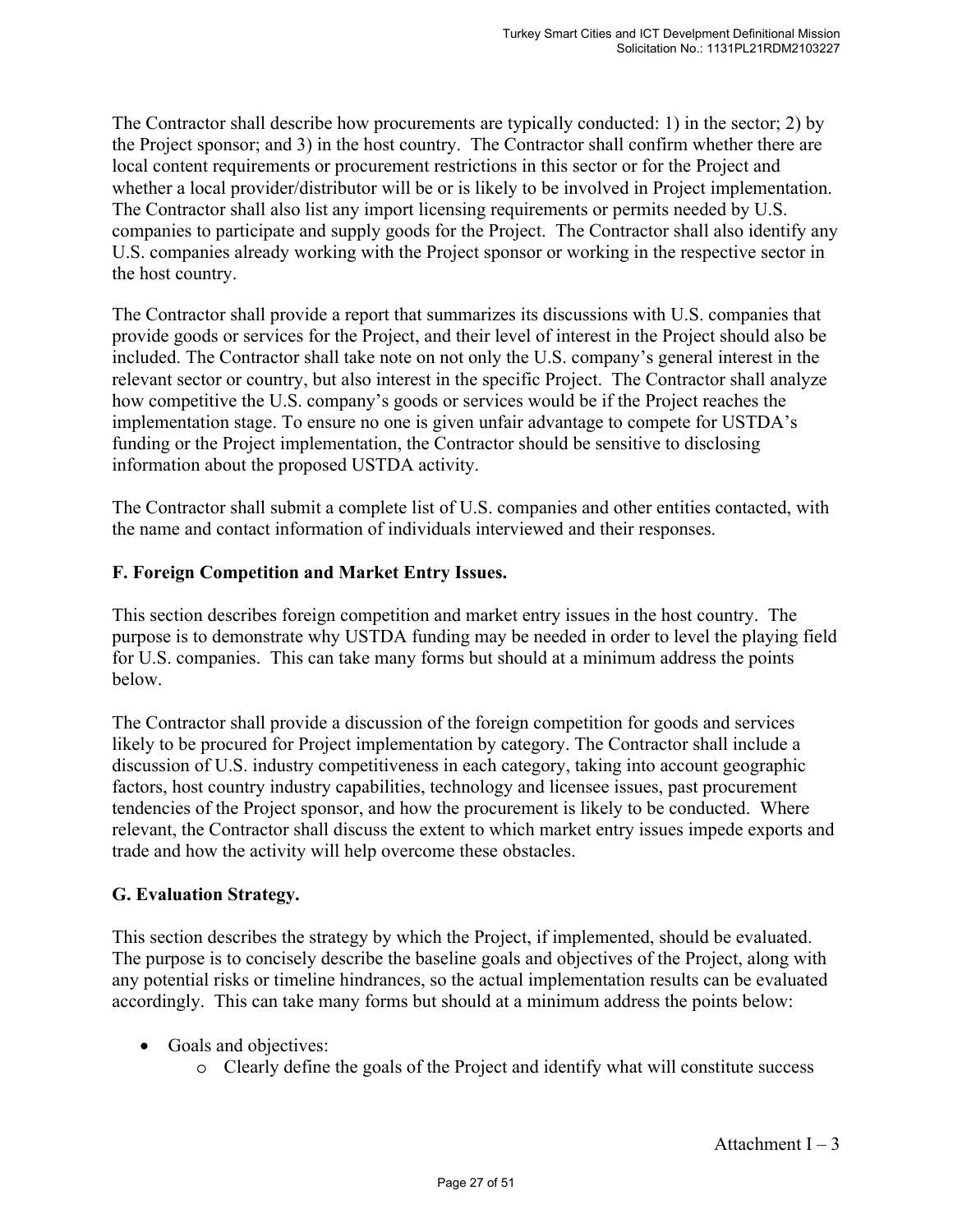- Ex: For trade capacity building or legal project, any change in law as result of Project
- o Identify key sources for information needed to determine if USTDA's activity attained its objective
- o Identify potential methods of measurement for evaluation specific to the Project
- Process and Timeline:
	- o What is the step-by-step process the Project will follow to be implemented, following USTDA's funding?
	- o What is the anticipated Project development timeline? This may change, but it is important to know what the original goal is as it will influence USTDA's evaluation effort.
	- o How are procurements typically conducted in the sector for this host country?
	- o Will there be local content requirements?
	- o Will a local provider/distributor be involved?
	- o Will there be one big procurement or several smaller ones? Will other entities be involved if the procurements are small?
- Risks:
	- o Identify potential difficulties in measuring results and ways to mitigate those difficulties
	- o Is any regulation needed before the Project can be developed (e.g. power purchase agreement standards)?
	- o Are there other entities that must authorize/approve implementation? List them according to their priority in the approval chain.
- Key Leads:
	- o Are there US companies that already have business with the Project sponsor or in the sector? If so, what is USTDA's added value for these companies' ability to pursue additional business?
	- o Are there any companies short-listed for procurements? If so, are they short listed via direct sales, distributor, etc.?

# **H. Developmental Impact.**

The COR shall identify at least one viable and quantifiable Development Impact Measure that will result from the Project being implemented based on the recommendations of the USTDA activity. The Contractor shall provide the following information for each indicator identified by the COR for each activity: 1) current status, prior to USTDA's activity and Project implementation (Baseline); 2) anticipated outcomes should the Project be implemented, based on the recommendations of the USTDA activity; 3) the anticipated timeline for the realization of these outcomes; and, 4) how such information can be measured and what sources could be utilized to determine whether the outcome was realized.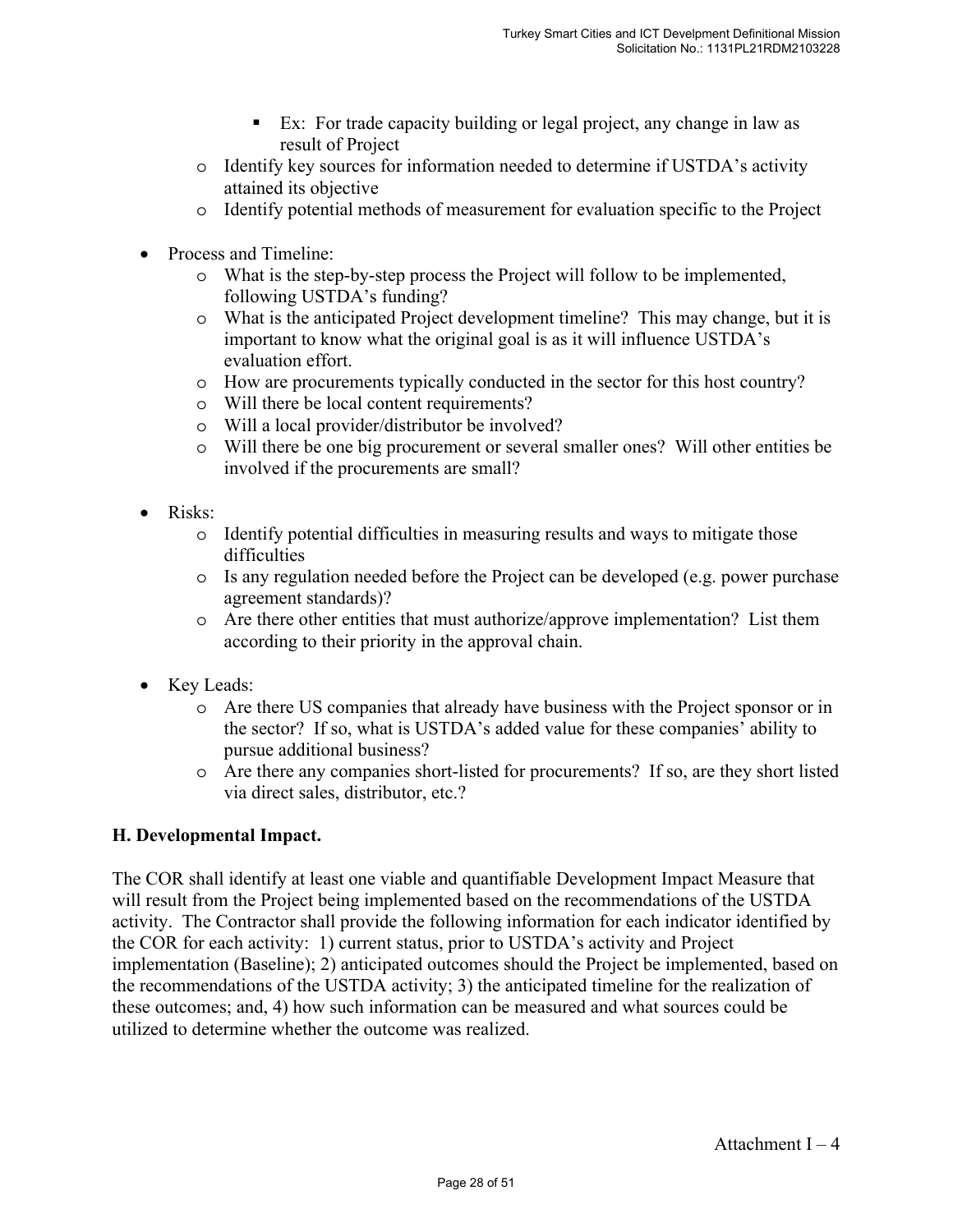#### **I. Impact on the Environment.**

The Contractor shall provide a statement regarding the likely consequences the proposed Project may have on the environment. The Contractor shall ensure that the TOR for the activity includes, at a minimum, a preliminary review of the Project's impact on the environment, with reference to local requirements and requirements of potential financing source(s) of the Project. The Contractor should identify potential negative impacts and discuss the extent to which they can be minimized or mitigated.

The Contractor shall conduct a climate resilience screening utilizing the guidance provided in Attachment VII and, based on climate resilience screening results, provide details, including rationale, on whether (a) an in-depth analysis is recommended; (b) an in-depth analysis is not recommended; or (c) whether or not the climate resilience screening has indicated that a proposed Project should not move forward. If in-depth analysis is recommended, the Contractor shall propose language for the TOR (see section O, #4).

#### **J. Impact on U.S. Labor.**

The Contractor shall provide an assessment of the impact of the Project on U.S. labor. The Contractor shall address the legislative prohibitions on the use of Foreign Assistance funds described in Attachment II and any implication such prohibitions may have on the activity and/or Project.

#### **K. Qualifications.**

The Contractor shall provide a review of the capabilities of the U.S. firm submitting the proposal and the qualifications of the proposed U.S. firm's personnel.

#### **L. Justification.**

The Contractor shall provide an explanation of why USTDA's grant funding is needed, including a description of how the Project would support U.S. government policy priorities and promote trade, how USTDA's participation would add value to the Project's development, and how the success of the Project would be measured in terms of trade capacity and development impact.

#### **M. Recommendations.**

The Contractor shall provide analysis and recommendations as to whether or not the Project meets USTDA's basic funding criteria as defined in Section 3 in the Definitional Mission Performance Work Statement.

If the recommendation is that USTDA should fund the activity, but in a phased approach or only if certain outstanding issues are resolved or conditions met, those phases, issues or conditions should be clearly delineated and discussed in the recommendation.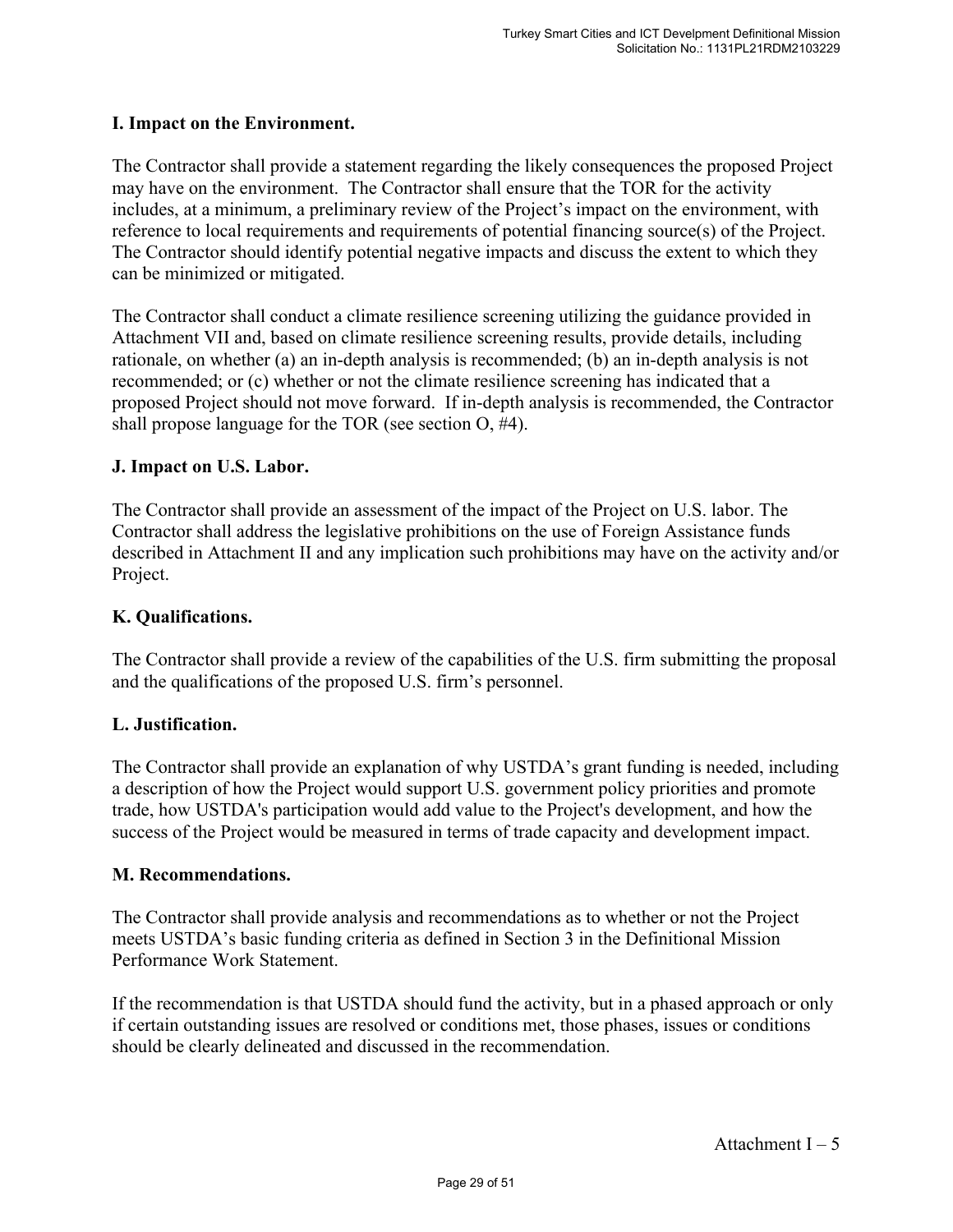# **N. Contacts.**

The Contractor shall provide a list of individuals contacted during the Definitional Mission and fill out Attachment VIII. The list shall include the address, phone and fax numbers, and e-mail address of each individual.

# **O. Terms of Reference.**

For Contractor shall be responsible for submitting to USTDA a Terms of Reference ("TOR") and budget for the activity that conforms to USTDA's requirements. This work shall entail working with the U.S. firm and the proposed Project sponsor to develop the TOR and budget for the activity using the U.S. firm's and Project sponsor's draft proposal as a basis. The TOR, which must be approved by the Project sponsor and the U.S. firm, should include, at a minimum, the following:

- 1. **Purpose and objective of the activity.** This section will contain a concise statement describing the activity.
- 2. **A technical assessment.** This section will include relevant background information and analysis that is pertinent to the technical feasibility of the Project (e.g. site selection, gap analysis, data collection, comparative analysis, parameters for pilot project implementation, baseline indicators and key performance indicators, a review of any previous reports or studies related to the Project, and an assessment of technologies to be used in pilot project implementation).
- 3. **An economic analysis of the Project.** This section will include a detailed analysis on all of the costs associated with the implementation of the Project, and relevant additional economic analyses relevant to the viability of the Project. This section shall provide all relevant information pertaining to the economic analysis of the Project (e.g. a cash flow analysis, analysis of market conditions, raw material availability, supply agreements, off-take agreements, competing alternative methods of achieving the same or similar Project objectives). This analysis should also include the internal rate of return under a variety of different assumptions (e.g. different interest rates, depreciation, licensing fees, and import duties). In addition, in order to provide the Project sponsor with sufficient information to responsibly implement, manage, and maintain the Project for the duration of the investment, this section will provide a Life Cycle Cost Analysis (LCCA) as part of the overall Project cost estimate. The LCCA shall examine the total initial capital costs to plan, design, develop, and build the Project, and also shall include a detailed analysis of the costs associated with the medium-term and long-term operation of the Project, which includes maintaining the facilities, equipment, and other assets financed as part of the Project. Such costs include, but are not limited to, warranties, operation, maintenance, acquisition, installation, refurbishment, and disposal costs that could be encountered throughout the life of the Project.
- 4. **A financing plan for the Project.** This section shall provide an analysis on the different types of financing (e.g. equity, debt) available for Project implementation.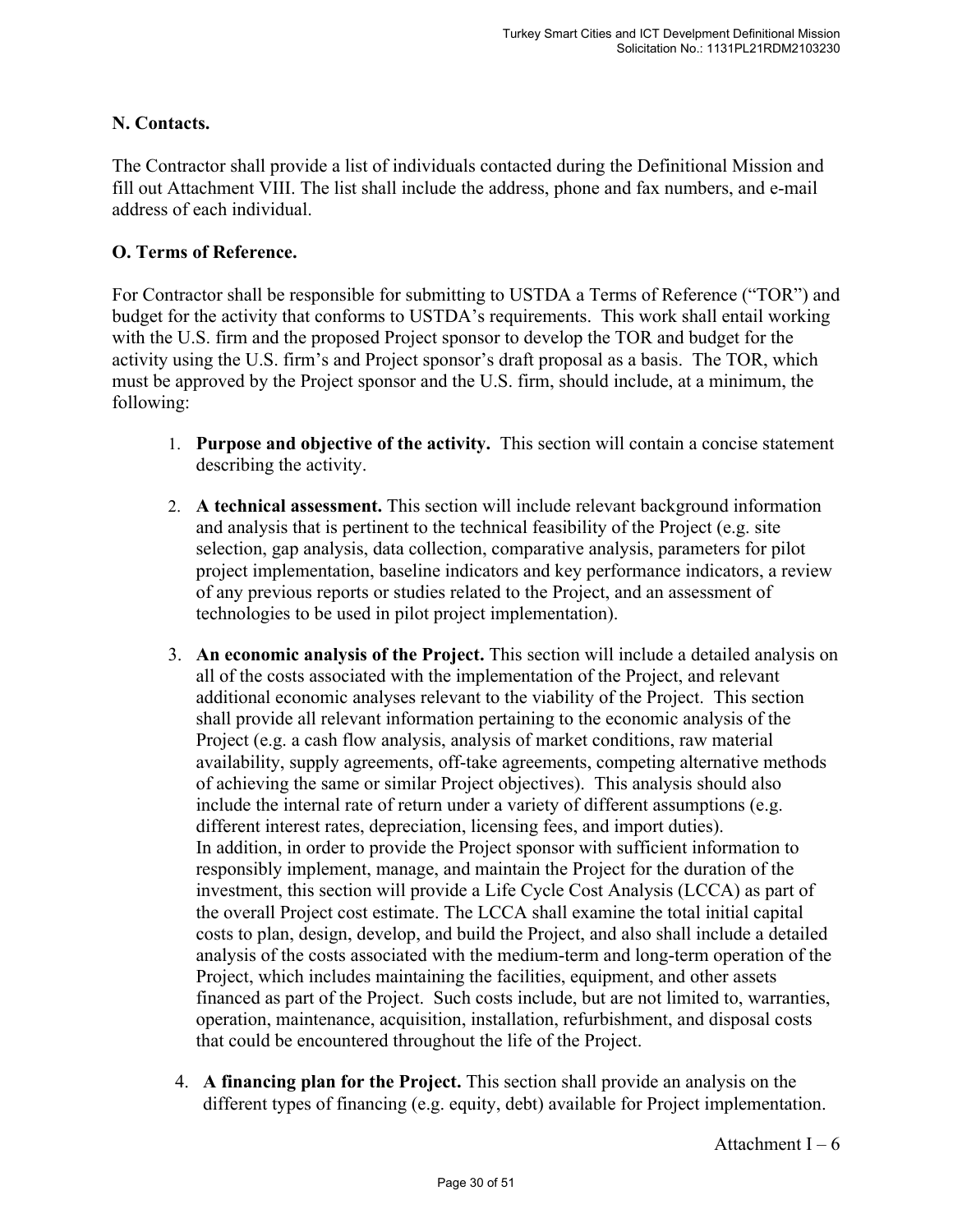This section will assess whether or not potential public and private financing organizations (e.g. the World Bank, relevant regional multilateral development banks, Ex-Im and OPIC) are interested in providing financing for Project implementation. This section shall include a financing plan and a financing strategy, including several approaches to securing financing for the Project based on discussions with the Project sponsor, potential lenders and potential financiers. This section shall outline the rationale for the financing plan and financing strategy and shall take into account a number of relevant factors (e.g. timing, interest rates, and potential financing terms). This section shall also provide a recommendation for the most effective financing sources for the Project.

This section shall include a sensitivity analysis of the return on investment (ROI). The sensitivity analysis shall account for the cost recovery indicators based on different assumptions for key Project variables, such as electricity tariffs, sales volumes, capital and operating cost estimates, and interest rates and investment requirements.

If sources of financing are not yet confirmed, this section shall identify the potential sources of financing. The U.S. firm, with the Project sponsor's express permission, shall contact the potential sources of financing to assess the likelihood of receiving financing from such sources. This section shall outline the sources including, but not be limited to, bilateral financing institutions, multilateral financing institutions, international financing institutions and local and regional commercial banks.

This section shall also identify any and all Project risk factors and including a risk avoidance/reduction plan for each factor by means of insurance and bonding or other means. The plan shall meet the requirements of the potential financing sources, including host country sources, multilateral financiers, international financing institutions and others.

- 5. **An appropriate preliminary environmental analysis of the Project.** This section shall include a preliminary review of the Project's anticipated impact on the environment with reference to host country requirements and those of potential financiers (e.g. the World Bank). This review would identify potential negative impacts, discuss the extent to which they can be mitigated. The U.S. firm shall develop plans for a full environmental impact assessment if and when the Project moves forward to the implementation stage. This includes the identification of steps that will need to be undertaken by the Project sponsor subsequent to the activity's completion and prior to Project implementation. Based on the Contractor's climate resilience screening, if an in-depth analysis for the Project is needed, then the Contractor shall propose language detailing how the U.S. firm should complete such an in-depth analysis for the Project (see Attachment VII).
- 6. **A review of regulatory issues and the legal framework related to the Project.**  This section shall include a discussion of the relevant regulatory structure needed, including an assessment of any regulations that would impact the Project's viability, a prognosis to move forward, and a need for additional regulations. Unless otherwise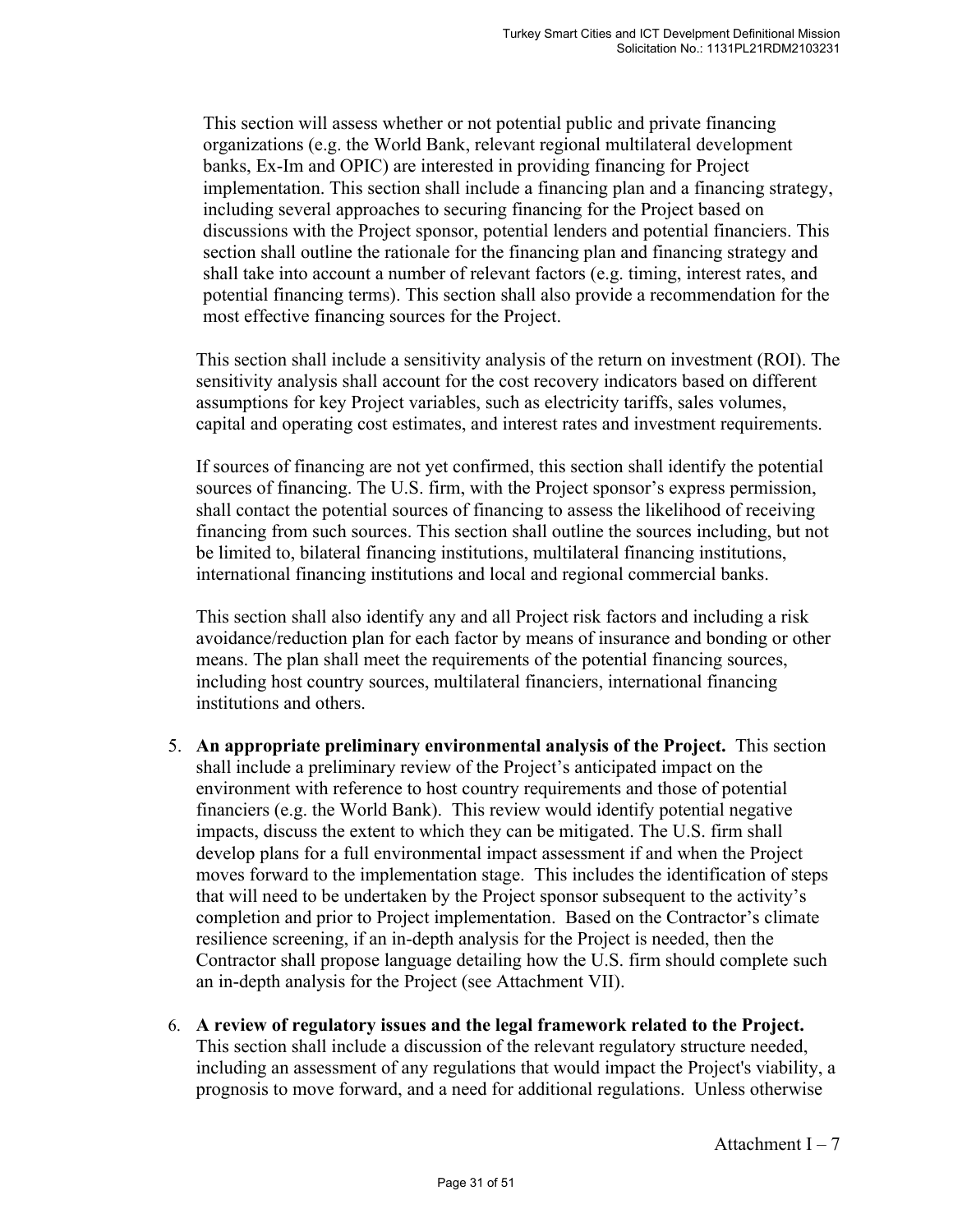specified, this review shall include a review of current and proposed regulations, permitting requirements, licensing requirements, legal framework, construction approvals, foreign participation regulations, regulations that impact environmental requirements, and any other regulatory issues that may have a significant impact on the Project. This section shall identify policy and/or legislative actions that could either act as potential barriers to the implementation of the Project or would be necessary for implementation of the Project. This section shall also review any pending or potential regulatory actions that may impede Project implementation. If the Project does not meet all requirements, the U.S. firm shall identify methods to overcome those deficiencies.

7. **An analysis of key host country development impacts.** This section of the TOR shall detail the anticipated host country impacts of the Project. This task shall incorporate the baseline information gathered by the Contractor, and provide clear instructions to the Project sponsor and U.S. firm to update this baseline information to accurately reflect new projections based on the analysis of Project feasibility and recommendations set forth in other tasks. The Contractor shall draft task language along the following lines: The Contractor shall work closely with the Project sponsor during this task to ensure that the projected development impacts are viable and measurable. The Contractor shall provide quantitative and qualitative assessments of the potential impact of implementing the Project, with specific attention to the following indicators: improved digital communication access and improved data management and security, among others to be proposed by the Contractor and ultimately approved by USTDA. For the qualitative assessment, the Contractor shall provide narrative descriptions of how the implementation of the Project is anticipated to impact each of the above indicators. For the quantitative assessment, the Contractor shall provide a baseline measurement and anticipated outcome for each of the above indicators. The assessment shall clearly articulate the anticipated timeline for the realization of these outcomes, how such information can be measured, and what sources could be utilized to determine whether the outcome was realized. The Contractor may propose alternate indicators, as appropriate, based on the results of the technical analysis with USTDA approval.

Deliverable: The Contractor shall provide a report of all work performed under this Task, including, but not limited to, an assessment of the potential development impact in the host country if the Project is implemented according to the Study recommendations.

8. **U.S. sources of supply.** This section of the TOR shall contain a task for an assessment of U.S. sources of supply for all goods and services required to implement the Project. This section shall include a list that includes (i) the possible U.S. sources of supply and/or services for the Project, (ii) a detailed description of relevant products, solutions and/or services to be provided, and (iii) contact information for the party or parties responsible for marketing/sales in the host country. The business name, point of contact, address, telephone number, and e-mail address shall be included for each identified party. This shall include different types of U.S. suppliers that would be relevant to the implementation of the Project (e.g. technology license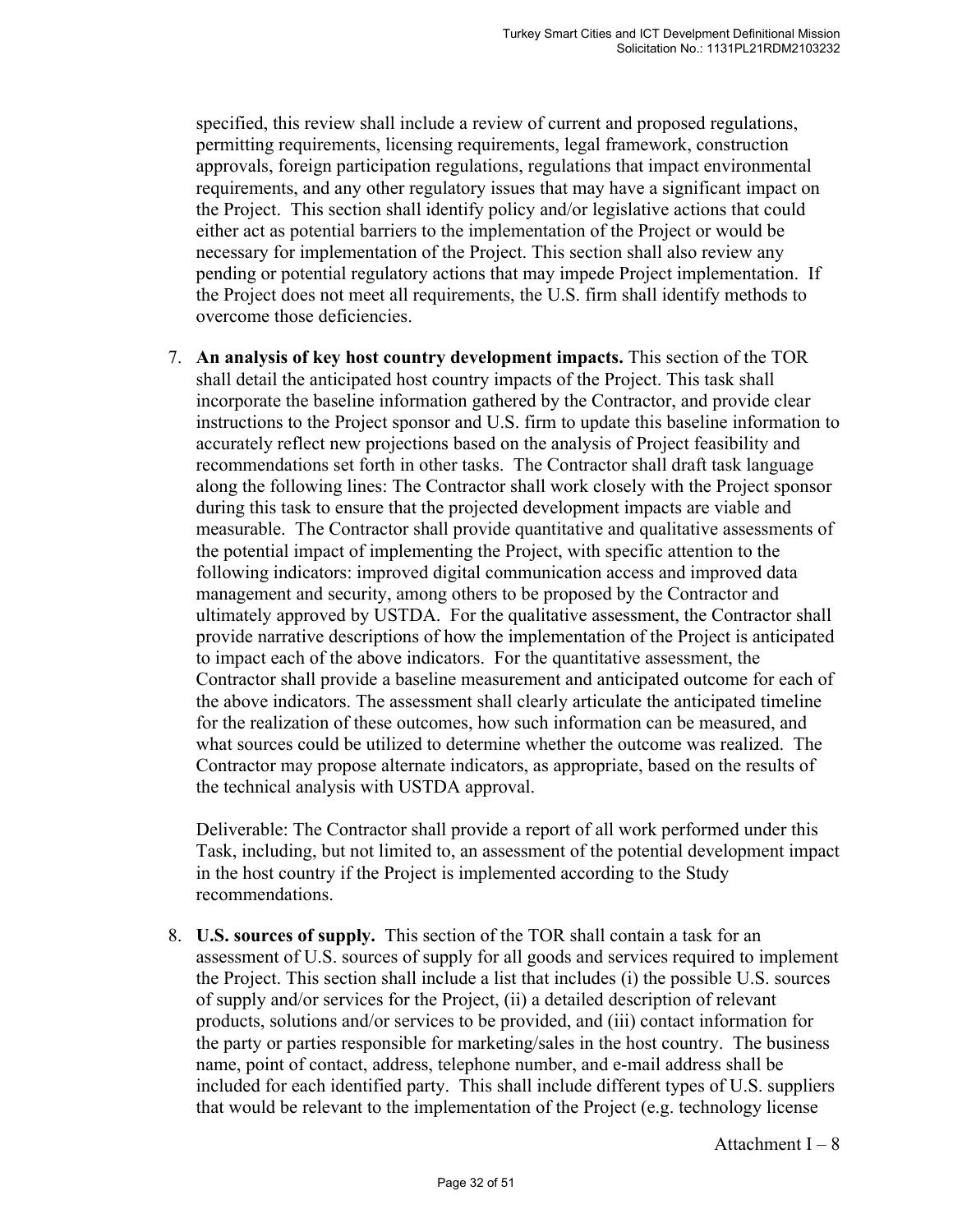providers, engineering and construction companies, project management and oversight companies; equipment providers; and U.S. suppliers of environmental protection and compliance equipment). The list may also include information on potential U.S sources of services that the Project sponsor may need for the successful technical and commercial operation of the Project, such as operating management, maintenance management, product quality control, and product marketing assistance.

The U.S. firm shall be expected to be in direct contact with potential U.S. suppliers. The U.S. firm shall meet with U.S. companies to better understand their interest in the Project. The U.S. firm shall also identify any potential challenges for U.S. suppliers and ways to mitigate these challenges. For competed projects, the U.S. firm shall prepare a Project announcement that can be publicly distributed to various U.S. based equipment and service firms announcing the Project and the requirements (at an informational level).

The U.S. firm shall engage relevant potential suppliers in discussions and analyze their interest in supplying equipment and services for the Project. The U.S. firm shall inform the Project sponsor of which U.S. suppliers have expressed interest in the Project.

9. **An implementation plan.** This section shall include the work required, after the conclusion of the activity, to implement the Project, with a corresponding timeline of when each step is anticipated to occur. This section shall include all relevant information pertaining to the implementation of the Project and specifically address any gaps and inefficiencies identified during the course of the activity. The implementation plan shall provide the Project sponsor with a detailed description of the gaps and the options to mitigate each of them, coupled with a cost/benefit breakdown for each option (e.g. technology procurement, installation, site preparation, any facility renovations/construction, civil modifications required during construction, short and long-term training requirements, operations and maintenance, a proposed annual budget requirement for the Project, any relevant changes to the Project sponsor's corporate structure that could bolster the implementation of the Project, Key Performance Indicators including their baselines and proposed annual targets, power purchase agreements, and construction requirements). The implementation plan shall also include a detailed strategy on how the Project will meet any regulatory, licensing, permitting, and environmental requirements identified in Tasks 4 and 5. The implementation plan shall be of sufficient scope and detail for presentation to potential financing source(s).

The U.S. firm's implementation plan and budget shall be based on the final agreedupon strategy for Project implementation as recommended by the U.S. firm and adopted by the Project sponsor.

10. **Final Report.** The U.S. firm shall prepare and deliver to the Project sponsor and USTDA a substantive and comprehensive final report of all work performed under the TOR. The final report shall be organized according to the above tasks, and shall include all deliverables and documents that have been provided to the Project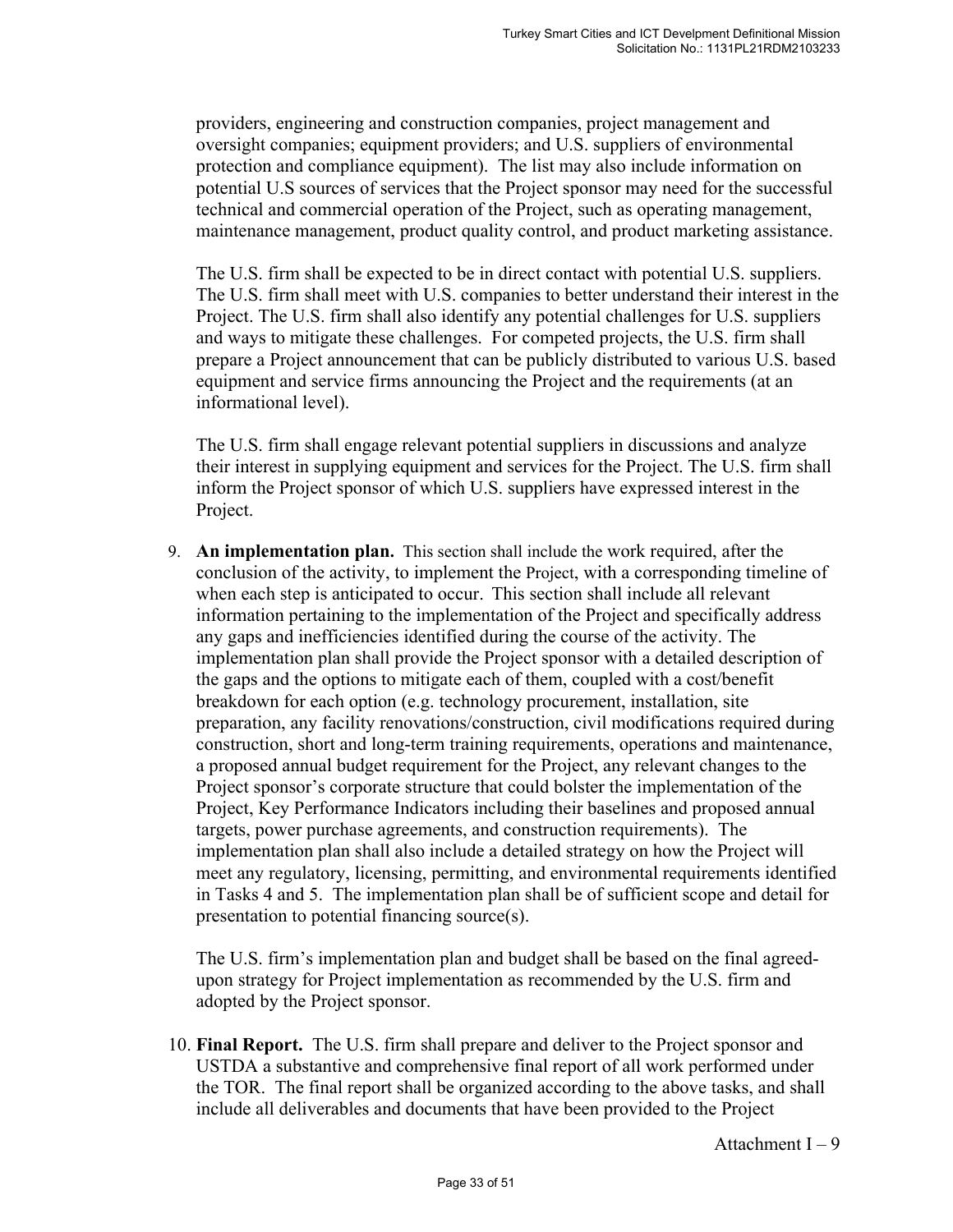sponsor. The final report also shall include an Executive Summary. The final report shall be prepared in accordance with Clause I of Annex II of the Grant Agreement.

*The TOR must be designed to meet the requirements of the most likely source(s) of implementation financing. The requirements of some of the potential financing sources may be found at the following web sites:* 

www.opic.gov/finance.home.html www.exim.gov/tools.index.html www.ifc.org/proserv www.adb.org/PrivateSector/finance/default.asp www.ebrd.com/applyindex.html www.iadb.org www.afdb.org/opportunities/business\_generic\_proc\_notices\_country.htm

# **P. ACTIVITY BUDGET (2-3 PAGES)**

#### **Activity Budget Format**

The Contractor shall provide a detailed budget that is divided into two parts: a line item budget and task breakdown (Attachment IV) and a Task Completion Schedule (Attachment V)

All costs in the budget should be reasonable and allocable to the work being performed, and should cover all of the work required under the activity's TOR. The budget should be supported with sufficient detail to enable USTDA staff or others reviewing the material to understand completely, not only the budgeted amounts, but also the methodology that justifies the budget amounts. The budget should be provided in accordance with the format in Attachment IV and should include:

- Labor, budgeted by position title and task for each of the positions on the U.S. firm's team. Positions should be identifiable, with descriptions of the positions and proposed team members included in the proposal. Person-Days should reflect the proposed number of days of work effort proposed for each position for each task. The labor cost shall be derived as set forth in Attachment IV. The proposed budget may not include fee or profit.
- Itemization for per diem, transportation, communications, purchased services/contracts, translation of final report, and other direct costs. Per diem must be based on U.S. Government rates, which are available on the State Department web site (https://aoprals.state.gov/web920/per\_diem.asp).
- For each line item, the Contractor shall must include an explanation for how all costs were derived.

The Task Completion Schedule should list each major task to be performed in support of the activity's TOR. The duration of each task is to be graphically presented in a bar chart as illustrated in Attachment V.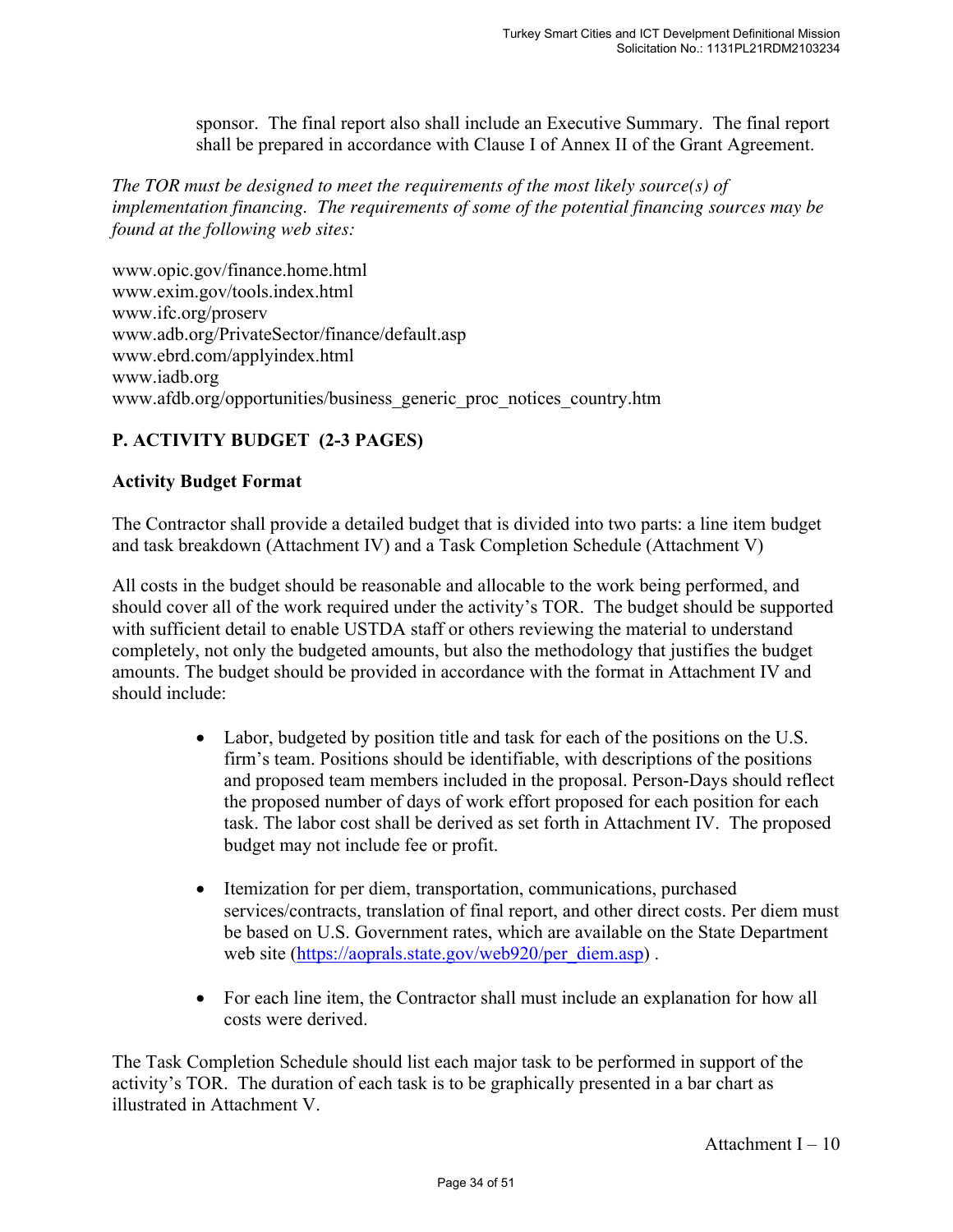The budget narrative should provide a detailed budget explanation and justification presenting how all costs have been derived in accordance with the sample provided in Attachment IV. The narrative must include an explanation for every line item. In general, each narrative statement should describe, in as much detail as possible:

- What the specific item is
- How the specific item relates to the activity
- How the amount shown in the budget was arithmetically determined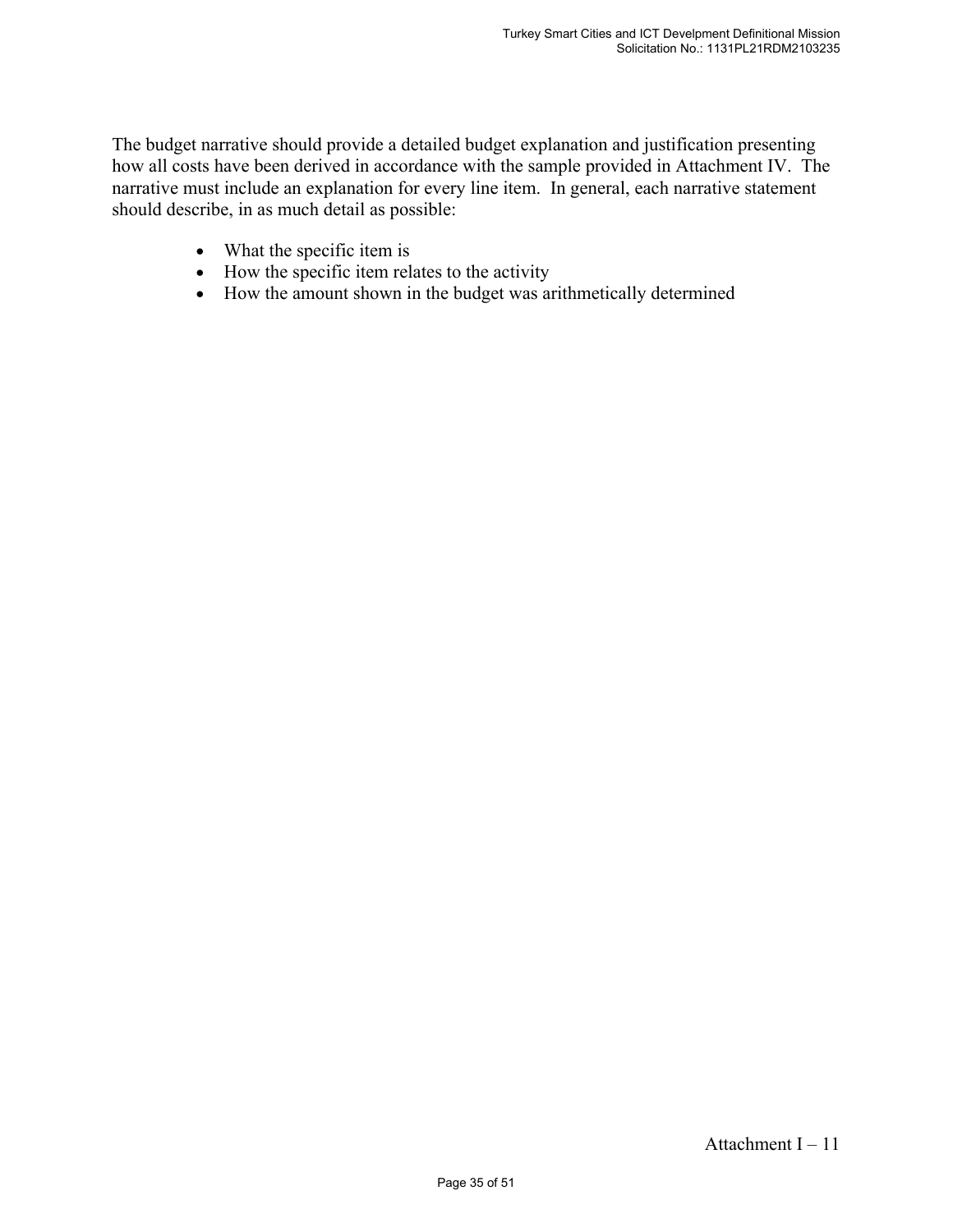# **Attachment II**

#### **Impact on U.S. Labor Statement**

The Foreign Operations, Export Financing and Related Programs Appropriations legislation restricts U.S. foreign assistance from being used to provide:

(a) any financial incentive to a business enterprise currently located in the United States for the purpose of inducing such an enterprise to relocate outside the United States if such incentive or inducement is likely to reduce the number of employees of such business enterprise in the United States because United States production is being replaced by such enterprise outside the United States;

(b) assistance for any program, project, or activity that contributes to the violation of internationally recognized workers' rights, as defined in section 507(4) of the Trade Act of 1974, of workers in the recipient country, including any designated zone or area in that country: *Provided*, That the application of section 507(4)(D) and (E) of such Act should be commensurate with the level of development of the recipient country and sector, and shall not preclude assistance for the informal sector in such country, micro and small-scale enterprise, and smallholder agriculture;

(c) any assistance to an entity outside the United States if such assistance is for the purpose of directly relocating or transferring jobs from the United States to other countries and adversely impacts the labor force in the United States; or

(d) for the enforcement of any rule, regulation, policy, or guidelines implemented pursuant to—

(A) the third proviso of subsection 7079(b) of the Consolidated Appropriations Act, 2010;

(B) the modification proposed by the Overseas Private Investment Corporation in November 2013 to the Corporation's Environmental and Social Policy Statement relating to coal; or

(C) the Supplemental Guidelines for High Carbon Intensity Projects approved by the Export-Import Bank of the United States on December 12, 2013, when enforcement of such rule, regulation, policy, or guidelines would prohibit, or have the effect of prohibiting, any coal fired or other power-generation project the purpose of which is to: (i) provide affordable electricity in International Development Association (IDA)-eligible countries and IDA-blend countries; and (ii) increase exports of goods and services from the United States or prevent the loss of jobs from the United States.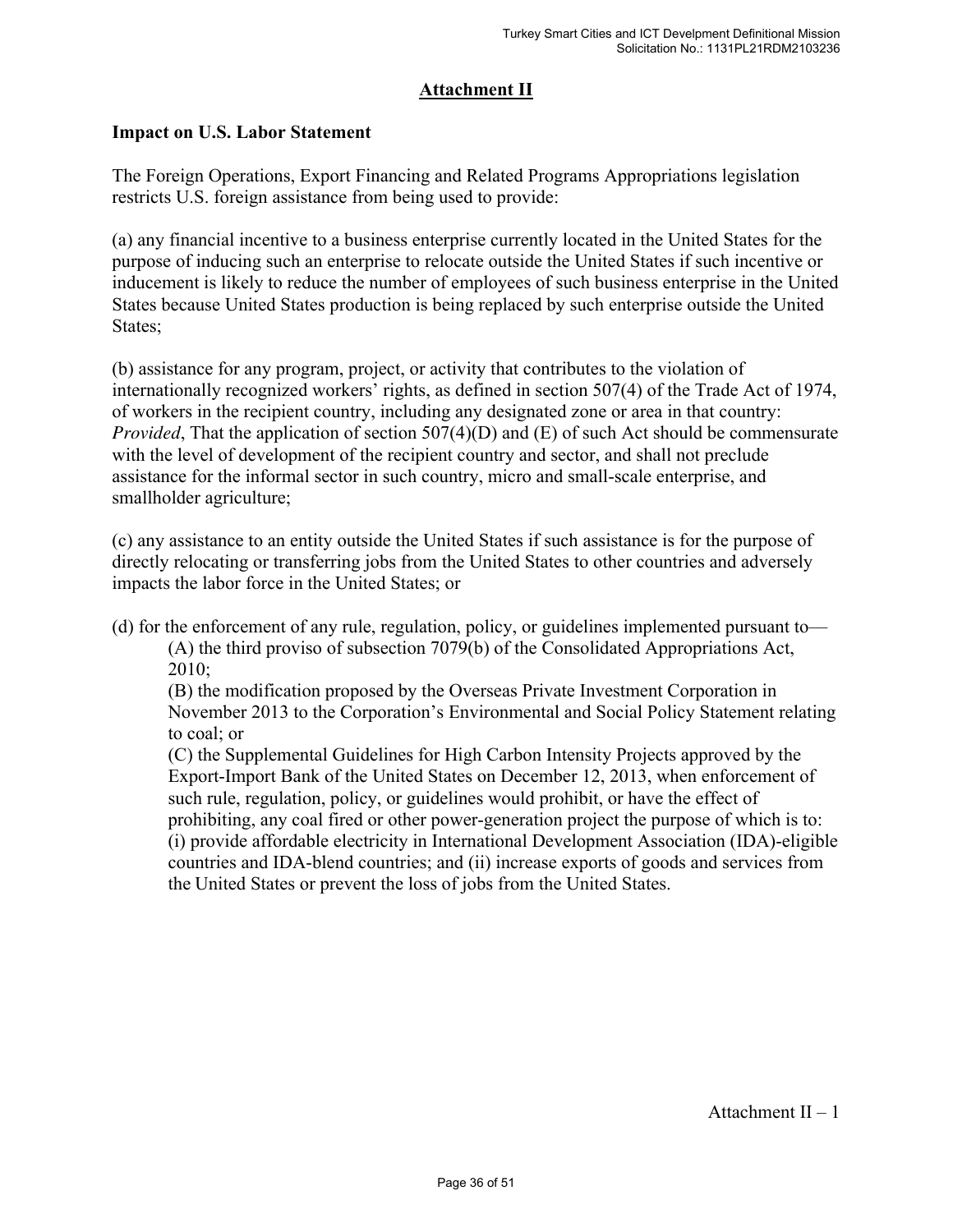# **Attachment III**

# **USTDA Nationality Requirements**

The purpose of USTDA's nationality, source, and origin requirements is to assure the maximum practicable participation of American contractors, technology, equipment and materials in the pre-feasibility, feasibility, and implementation stages of a project.

Award is limited to U.S. firms or U.S. individuals. Contractor and U.S. subcontractor employees used shall be either U.S. citizens or non-U.S. citizens lawfully admitted for permanent residence in the United States. Contractor use of subcontractors is limited to less than fifty percent of the proposed price. International transportation and insurance must have their nationality, source and origin in the United States. Local lodging, food, and transportation in the host country are not subject to this restriction.

#### **Nationality:**

# Definitions

A "U.S. individual" is (a) a U.S. citizen, or (b) a non-U.S. citizen lawfully admitted for permanent residence in the United States (a green card holder).

A "U.S. consultant" is (a) a U.S. citizen whose principal place of business is in the United States, or (b) a non-U.S. citizen lawfully admitted for permanent residence in the United States (a green card holder) whose principal place of business is in the United States.

A "U.S. firm" is a privately owned firm that is incorporated in the U.S., with its principal place of business in the U.S., and which is either (a) more than 50% owned by U.S. citizens and/or non-U.S. citizens lawfully admitted for permanent residence in the United States, or (b) has been incorporated in the U.S. for more than three (3) years prior to the issuance date of the request for proposals; has performed similar services in the U.S. for that three (3) year period; employs U.S. citizens in more than half of its permanent full-time positions in the U.S.; and has the existing capability in the U.S. to perform the work in question.

A partnership that is organized in the U.S., has its principal place of business in the U.S., and is more than 50% owned by U.S. citizens and/or permanent residents, qualifies as a "U.S. firm".

A nonprofit organization, such as an educational institution, foundation, or association, also qualifies as a "U.S. firm" if it is incorporated in the U.S. and managed by a governing body, a majority of whose members are U.S. citizens and/or permanent residents.

Attachment III – 1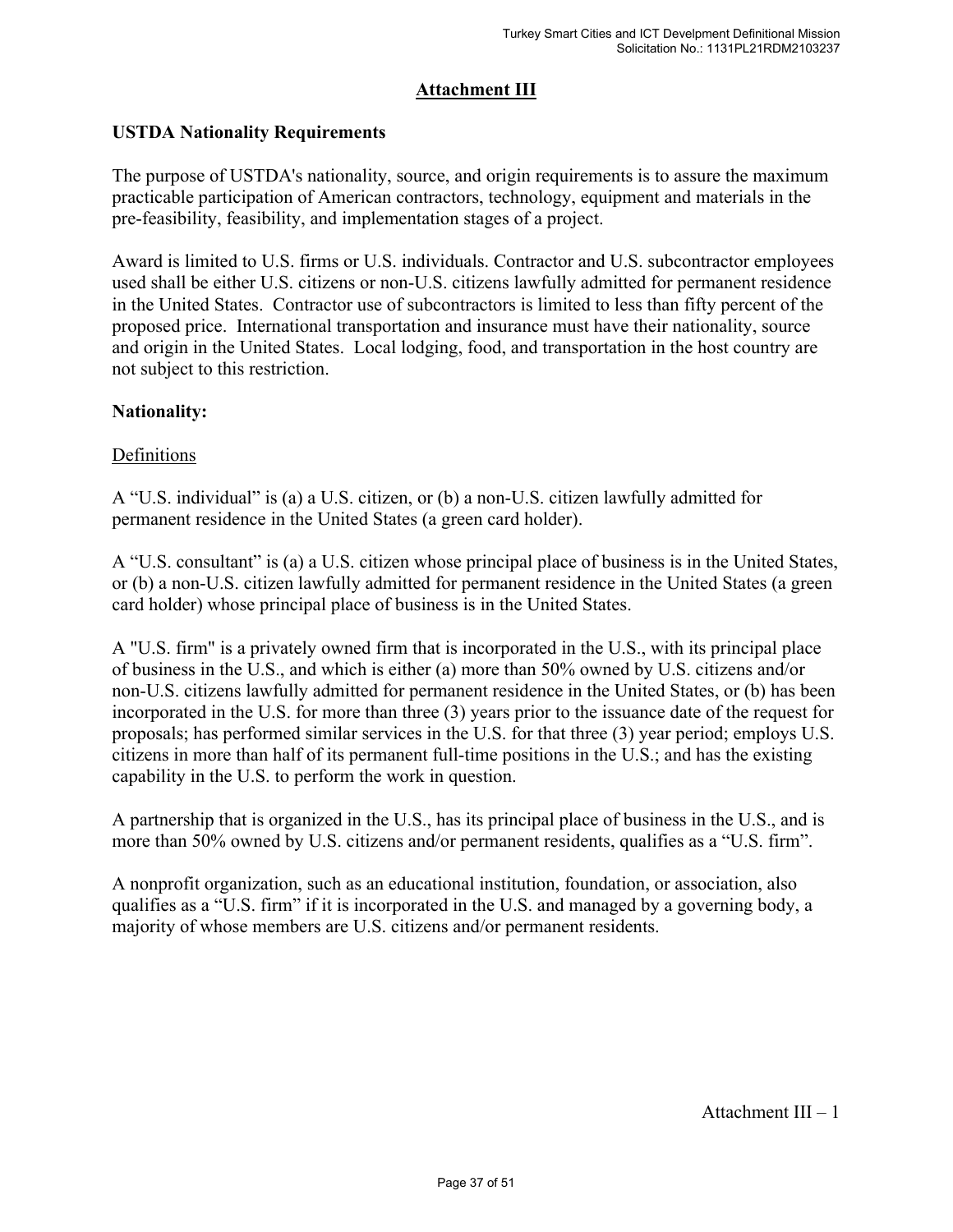#### **Attachment IV**

#### **REQUIRED BUDGET FORMAT**

#### **DIRECT LABOR COSTS:**

|                 | <b>TOR Task TOR Task Name</b>    |                              | <b>Primary Contractor (Employee) Labor</b> |                   |
|-----------------|----------------------------------|------------------------------|--------------------------------------------|-------------------|
|                 | Task                             | (Position A)<br>(Position B) | Total Person Days x Daily Rate* $=$        | <b>TOTAL COST</b> |
| <b>TOR Task</b> | <b>TOR Task Name</b>             | <b>TOTALS:</b>               | <b>Non-Employee Labor</b>                  |                   |
|                 | Task                             | (Position A)<br>(Position B) | Total Person Days x Daily Rate $** =$      | <b>TOTAL COST</b> |
|                 |                                  | <b>TOTALS:</b>               |                                            |                   |
|                 | <b>TOTAL DIDECT LABOD COSTS.</b> |                              |                                            |                   |

#### **TOTAL DIRECT LABOR COSTS: \_\_\_\_\_\_\_\_\_\_\_\_\_** l

#### **OTHER DIRECT COSTS:**

| <b>Purchased Services/Contracts***</b>                   |                  | Tasks            | <b>TOTAL COST</b> |
|----------------------------------------------------------|------------------|------------------|-------------------|
|                                                          |                  |                  |                   |
| <b>Travel</b>                                            | <b>Trips</b>     | <b>Trip Cost</b> | <b>TOTAL COST</b> |
| <b>International Air Travel</b><br>In-Country Air Travel |                  |                  |                   |
| Ground Transportation                                    |                  |                  |                   |
|                                                          | <b>Trip Days</b> | Per Diem Rate    | <b>TOTAL COST</b> |
| Per Diem                                                 |                  |                  |                   |
| Other (local travel, etc.)<br>Interpreters               |                  |                  |                   |
| Other                                                    |                  |                  | <b>TOTAL COST</b> |
| Reproduction and Binding                                 |                  |                  |                   |
| <b>Courier Services</b>                                  |                  |                  |                   |
| Visa Services                                            |                  |                  |                   |
| Communication                                            |                  |                  |                   |
| <b>TOTAL OTHER DIRECT COSTS:</b>                         |                  |                  |                   |
| TOTAL COSTS (DIRECT LABOR COSTS + OTHER DIRECT COSTS):   |                  |                  |                   |

#### TOTAL U.S. COMPANY COST SHARE (IF APPLICABLE):

#### **USTDA GRANT:**

\* Primary Contractor (Employee) Labor Costs = Salary + Overhead + Benefits (no fee or profit if sole source contract)<br>\*\* Non-Employee Labor Cost = Salary + Overhead + Benefits Benecaphile Eee or Profit)

Non-Employee Labor Cost = Salary + Overhead + Benefits Reasonable Fee or Profit)

\*\*\* Purchased Services/ Contracts may include engineering drawings, lab work, surveys, translation, etc., which would not be included in Non-Employee Labor Cost above.

#### [PLEASE NOTE: BUDGET MUST COMPLY WITH USTDA NATIONAL SOURCE AND ORIGIN REQUIREMENTS, INCLUDING 20% HOST COUNTRY MAXIMUM]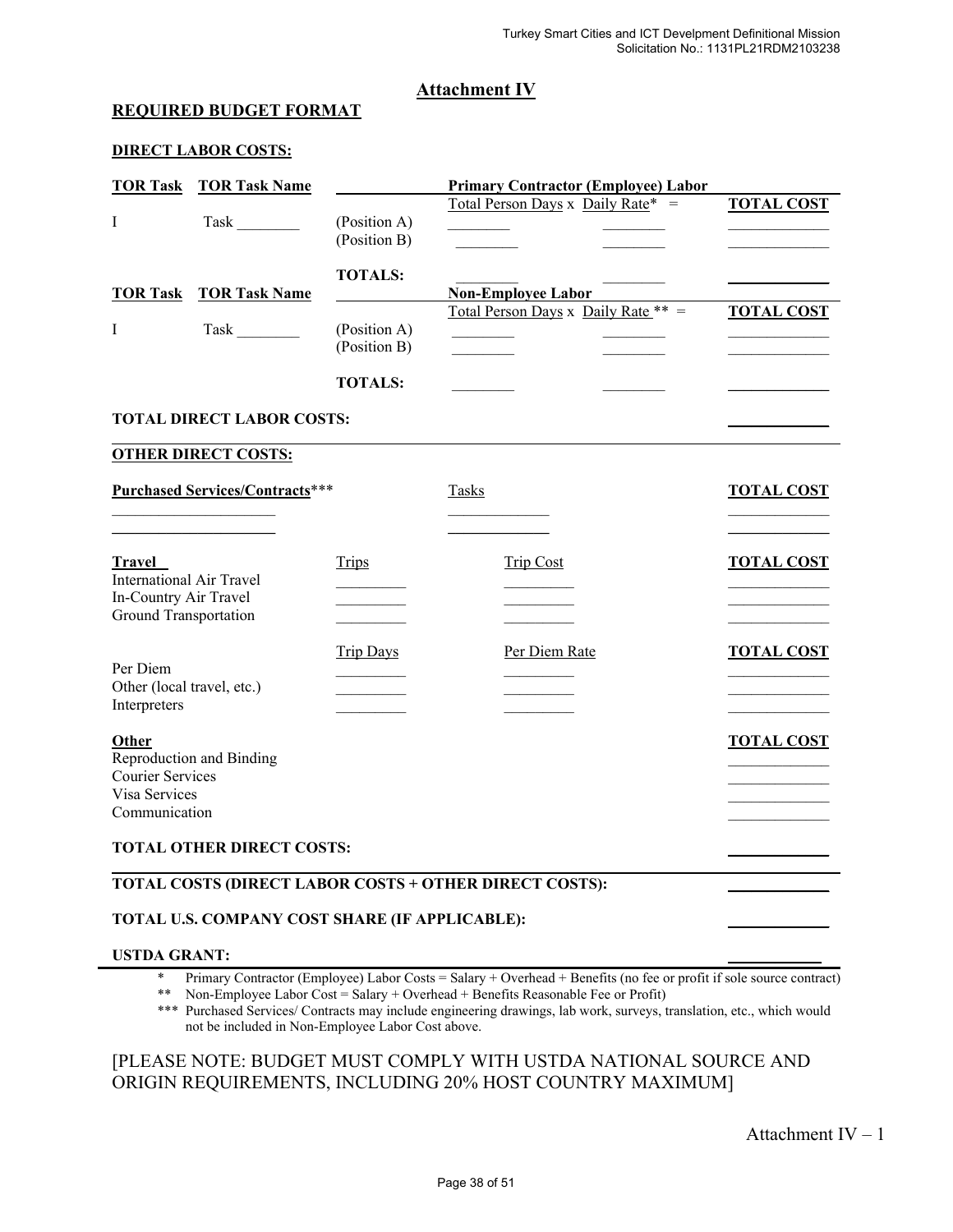# **Attachment V**

# Weeks 1 2 3 4 5 6 7 8 Task I Task II Task III Final Report

# **Task Completion Schedule**

#### **Instructions**

List each major task to be performed. The duration of each task is to be graphically represented. For example, in the illustrative schedule, Task 1 is to begin in Week 1 and end in Week 4. Preparation of the Final Report begins in Week 6 and is completed in Week 8.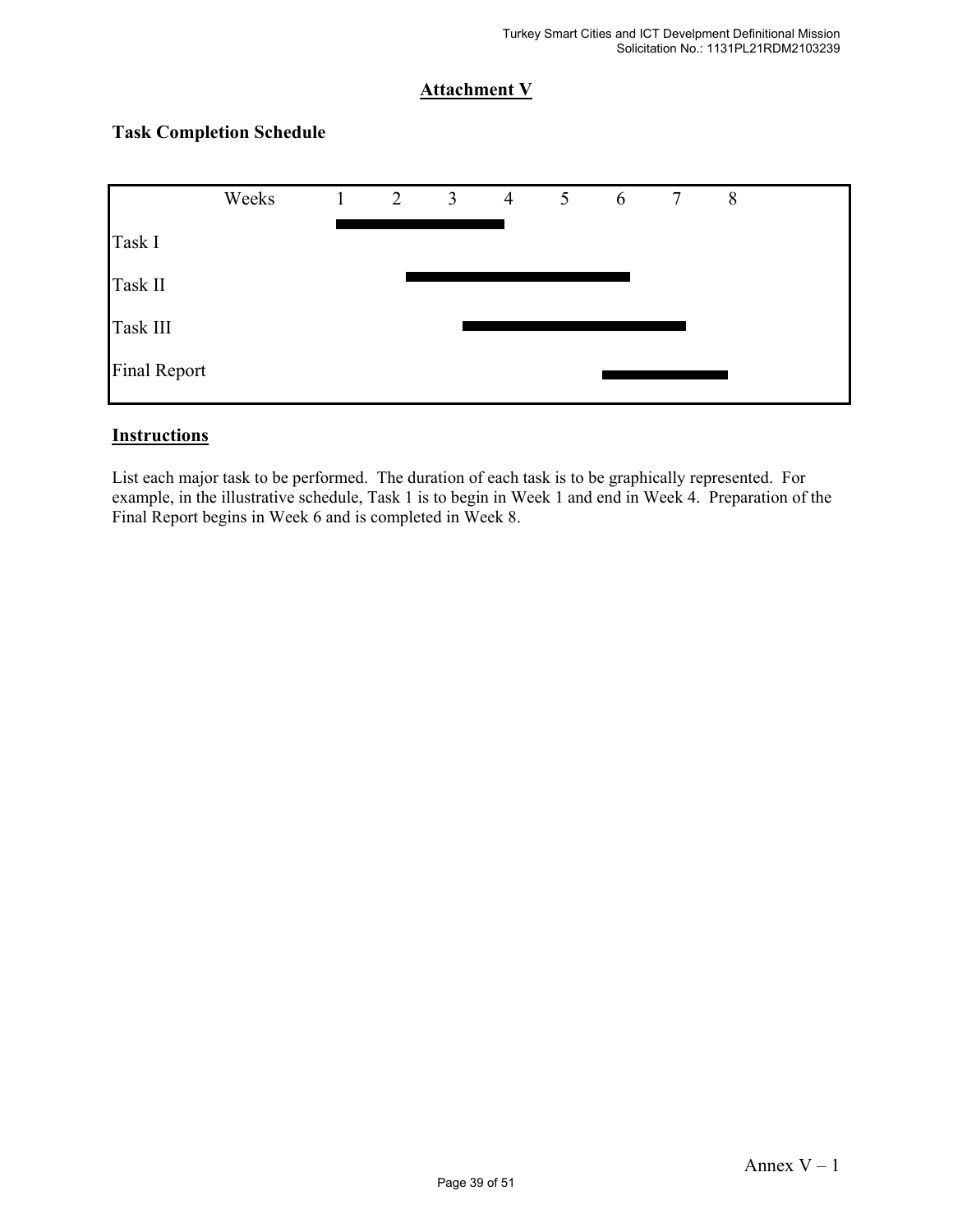# **Attachment VI**

# **BUDGET NARRATIVE REQUIREMENTS**

# **DIRECT COSTS**

**Direct Labor** - Only salaries and wages for employees of the proposed U.S. firm should be identified here. Provide the job title; the names of the individuals, if known; the experience and training that describes the individual's capabilities for the activity and supports the proposed daily rate; and an explanation of what work the individual will perform under the Terms of Reference. For each, provide the mathematics for how the loaded rate was developed.

#### Examples:

Project Manager/Senior Engineer – This individual will provide necessary guidance and support to the activity to ensure successful completion of the System Design and oversee the completion of the Terms of Reference. The proposed individual has 15 years' experience managing telecommunications projects. It is estimated that 130 days will be required at a daily rate of \$1455. The rate was calculated with a base salary of \$776 a day and includes a fringe benefit rate of 25% and an overhead rate of 50%.

Junior Engineer – This individual will work with the Senior Engineer to develop the system design and provide documentation for the feasibility study. It is estimated that 75 days will be required at a daily rate of \$728 a day. The rate was calculated with a base salary of \$388 a day and includes a fringe benefit rate of 25% and an overhead rate of 50%.

**Other Direct Labor** – Consultants and other Non-Employee Labor should be identified here. Provide the job title; names of the individuals, if known; primary organization affiliation, if applicable; experience and training that describes the individual's capabilities for the activity and supports the proposed daily rate; and an explanation of what work the individual will perform under the Terms of Reference. A small profit/fee may be added, if justified. For each, provide the mathematics for how the loaded rate was developed.

#### Example:

Independent Consultant – This individual will develop questionnaires and surveys to gather data from local participants and officials for the marketing plan. The individual will have experience developing and administering questionnaires and knowledge of the host country. It is estimated that 30 days will be required at a daily rate of \$577 a day. The rate was calculated with a base salary of \$300 a day and includes a fringe benefit rate of 30% and an overhead rate of 45%. A fee of \$11 a day is included because [note: *justification should be included here*].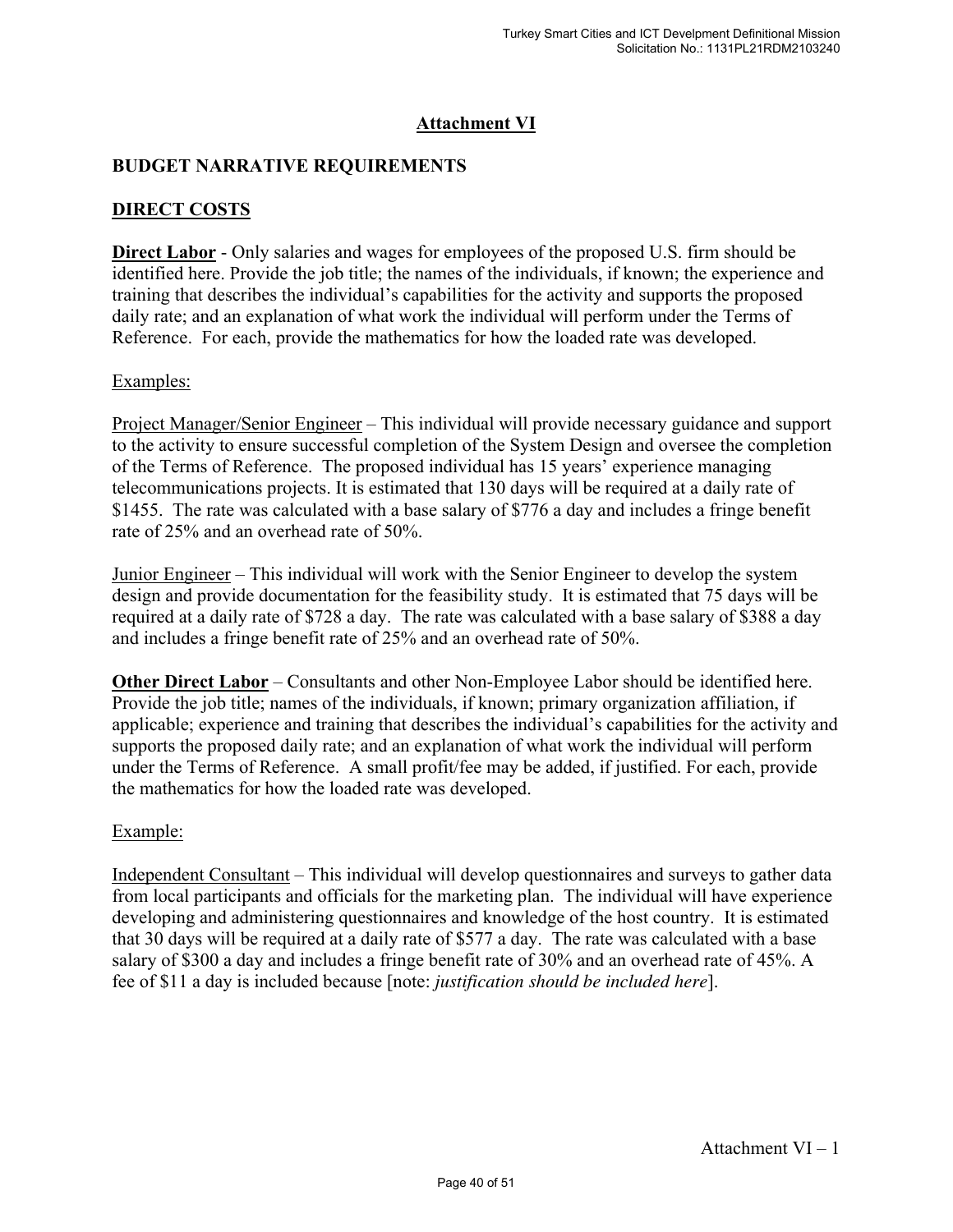# **OTHER DIRECT COSTS**

#### **Purchased Services/Contracts** –

For each purchased service or contract, include a clear description of the work to be performed as it relates to the Terms of Reference and a separate detailed budget. If the contractor or vendor is known, provide a basis for selection.

#### Examples:

Translation Services – A translation service provider will be hired to translate the final report. Generally, it is estimated that 1000 pages will be translated at \$1.00 a page.

ABC Marketing, Inc. – This contractor was selected because they have 10 years' experience developing marketing plans with significant experience in the host country. ABC Marketing will develop the marketing plan utilizing the data collected from questionnaires and surveys. Attached is ABC Marketing's detailed budget of \$15,324.

#### **Domestic and Foreign Travel**

Include the destination and its relationship to the Project and the direct relevance to the Terms of Reference. Itemized costs must be included for each trip.

#### Examples:

The Project Manager/Senior Engineer and the Junior Engineer will travel to the host country for the Kick-Off Meeting and two subsequent trips for System Design Work. The Independent Consultant will travel to the host country for the Kick-Off Meeting and two subsequent trips for collection of data for the Marketing Plan.

One Kick-Off Meeting to be attended by the Project Manager/Senior Engineer, Junior Engineer, and Independent Consultant Roundtrip Airfare (Economy Class): \$2,973/per Trip X 3 People = \$8,919 Per Diem:  $$182 \text{ X } 10 \text{ days } X \text{ 3 People} = $5,460$ Local Transportation:  $$250/trip$  X 9 Trips =  $$2,250$ Transportation to/from Airport:  $$100/Trip X 4 Trips = $400$ 

Two System Design Trips (10 days each) for the Project Manager/Senior Engineer and Junior Engineer Roundtrip Airfare (Economy Class):  $$2,973$  X 2 Trips X 2 People =  $$11,892$ Per Diem:  $$182 X 2$  Trips X 10 days X 2 people =  $$7,280$ Local Transportation:  $$250/trip$  X 18 Trips =  $$4,500$ Transportation to/from Airport:  $$100/trip X 4 trips = $400$ 

Two Data Gathering Trips for the Marketing Plan (10 days each) for the Project Manager/Senior Engineer and Independent Consultant Roundtrip Airfare (Economy Class):  $$2,973$  X 2 Trips X 2 People =  $$11,892$ Per Diem:  $$182 X 2$  Trips X 10 days X 2 people =  $$7,280$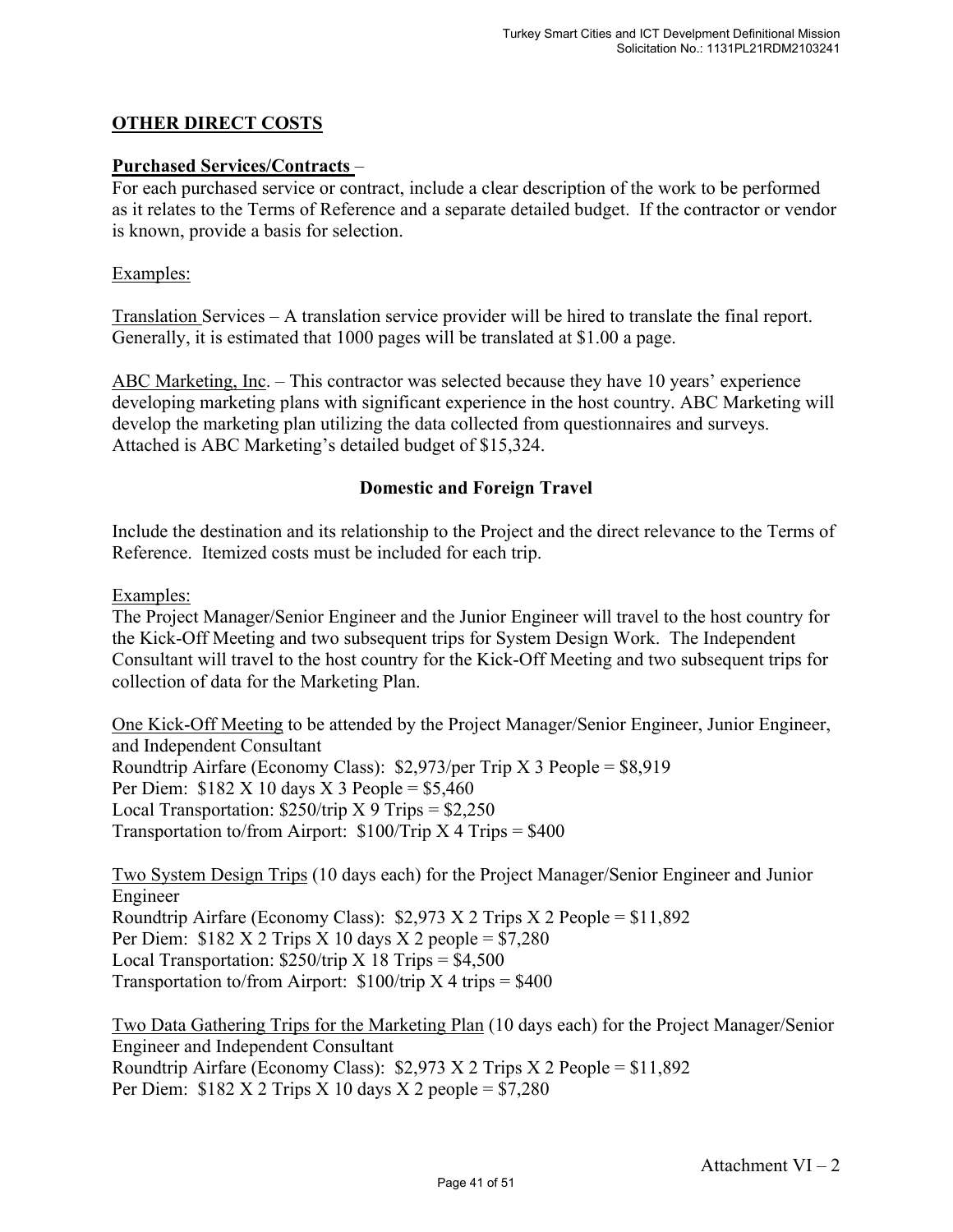Local Transportation:  $$250/trip$  X 18 Trips =  $$4,500$ Transportation to/from Airport:  $$100/trip X 2 trips = $200$ 

#### **Other Expenses**

Other expenses may include such items as reproduction, publishing costs, and telephone calls. Provide a detailed explanation for each item as to how it directly relates to the Terms of Reference and include calculations on how the numbers have been derived.

Example:

Reproduction of the Final Report – Eight copies of the final report will be reproduced and bound in accordance with the final report specifications provided by USTDA.

Reproduction: 1000 Pages  $X $.10/per$  Copy  $X 8$  Copies = \$800 Binding and Final Report Specifications: \$20/per Copy X 8 Copies = \$160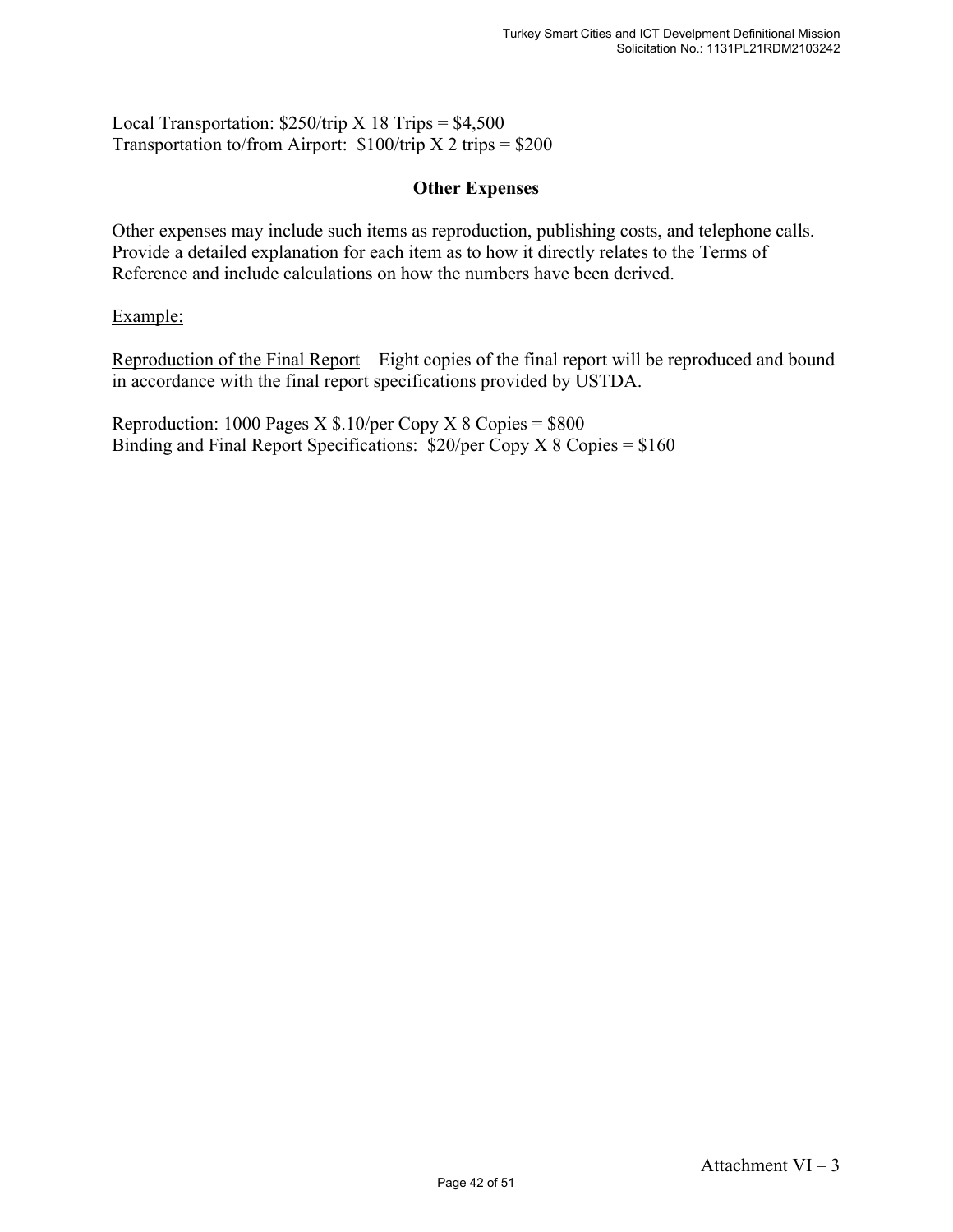# **GUIDANCE ON CLIMATE RESILIENCE SCREENING**

Under EO 13677, USTDA is required to incorporate climate resilience considerations in its international development work. The Agency has determined that in order to be compliant with the EO, climate resilience screenings must be conducted at the project scoping stage for all feasibility studies (FS) and technical assistance (TA) projects. Categorical exclusions to climate resilience screening include: Global Procurement Initiative activities, *de minimis* training grants, and International Business Partnership Programs (i.e. reverse trade missions, conferences, and workshops). As a project planning agency, USTDA recognizes the importance of identifying risks and opportunities early on in the project scoping stage and already includes a requirement for environmental impact assessments. This related requirement will increase the resilience and impact of USTDA activities by further promoting sustainable development over the lifetime of an investment.

#### **What does USTDA mean by Climate Resilience Screening?**

A climate resilience assessment looks at the impact of climate on a potential project and involves two phases: (1) screening and (2) in-depth analysis.

**Screening** identifies potential climate risks, vulnerabilities, and opportunities pertaining to a program or investment, determines if additional analysis is required, and if so, helps to scope that analysis. In other words, it is intended to either identify what further study is required or determine that further analysis is not warranted. Screening should occur early enough in the development process (e. g., at the strategic and/or project concept stage) to influence the analysis and decisions that follow. For that reason, screening should be fairly high level and quick, broadly characterizing current and future climate risks and their interaction with proposed investments. In some cases, screening may directly influence design.

Where needed, **In-Depth Analyses** evaluate relevant technical, social, economic, and political aspects of climate risks, uncertainties, and design options. They produce recommendations on how to address the climate risks identified, both in the short term and the long term.

# **Elements of Effective Climate Resilience Screening<sup>1</sup>**

- 1) Current and projected climate conditions and trends at proposed project location(s). Based on existing information, the analysis should consider current climate trends and future scenarios at the proposed project location(s). The analysis should focus on those climate parameters that are relevant for certain projects. Climate screening should consider vulnerabilities to extreme events as well as longer-term changes. Screening should consider current and future conditions, bearing in mind the relevant timeframe for the project. Key climate parameters include:
	- a) Temperature
	- b) Precipitation and runoff (e. g. , droughts, floods, available water)
	- c) Sea level rise and storm surge
	- d) Ocean acidification (pH)
	- e) Wind and other storm related threats

In evaluating these parameters, screeners may need to consider timing, intensity, and duration; both averages and extremes may be relevant.

<sup>&</sup>lt;sup>1</sup> This guidance reflects the U.S. government's most current climate resilience guidance and may be subject to change.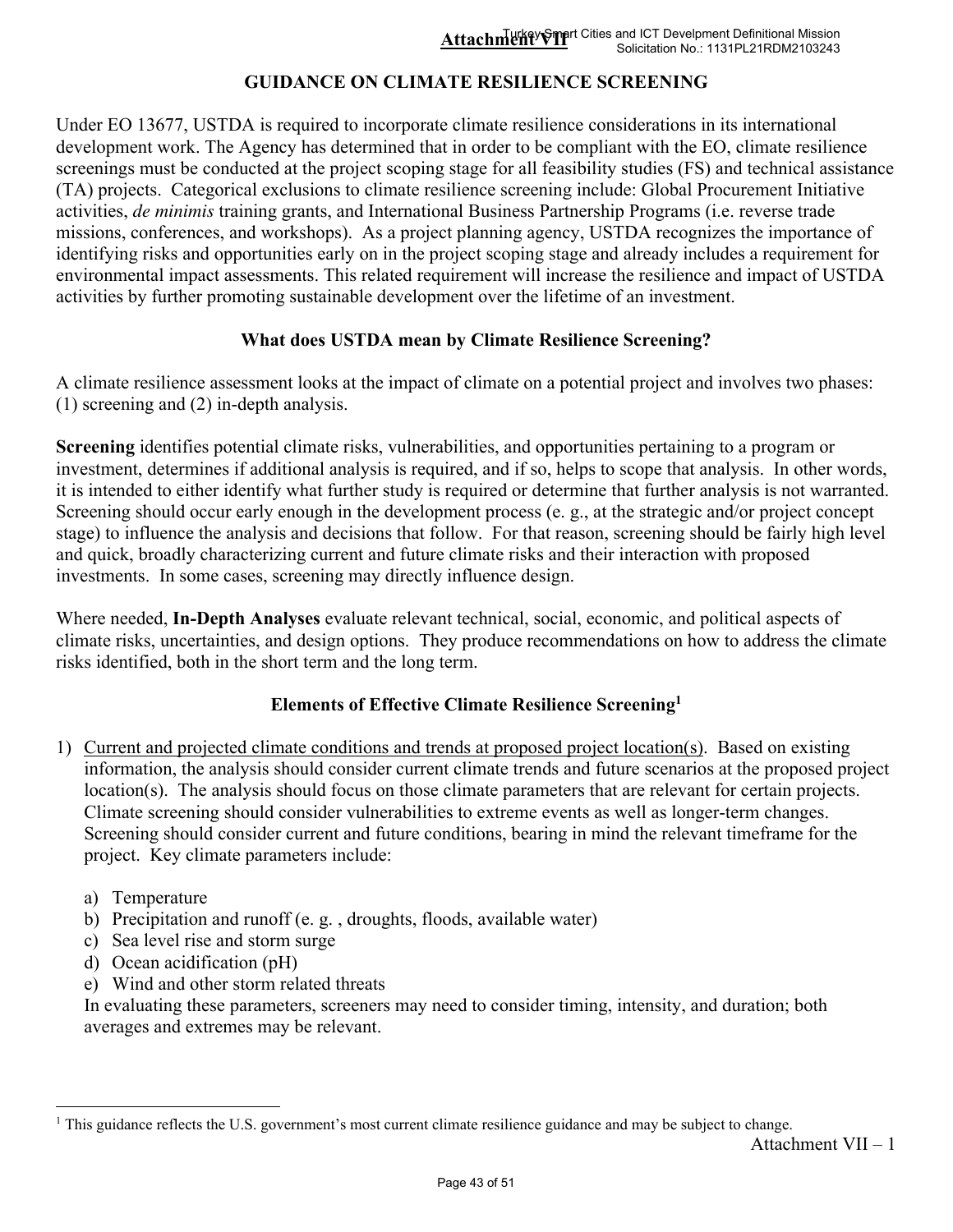2) Potential impacts of climate on the project. Climate impacts depend on the nature of a project and the nature of current and projected climate changes at the location of the project. Effects may compound over time. Projects in different sectors, even if at the same location, may face different impacts from a changing climate. Solicitation No.: 1131PL21RDM2103244

Note that at this early stage in development, projects and their potential locations may not be well-defined. Practitioners should use available information about the project to conduct their screening. Screening may need to be repeated if key project attributes change substantially.

# **Optional Elements**

These elements reflect good practice and screeners are encouraged to consider them when appropriate.

1) Local adaptive capacity (institutional readiness) of relevant host country organizations. Adaptive capacity is the ability of systems, institutions, humans, and other organisms to adjust to potential damage, to take advantage of opportunities, or to respond to consequences. The adaptive capacity of host country institutions can help reduce the risk of potential impacts to investments. An advantage of considering local adaptive capacity is that it can help identify opportunities to manage climate change risks through policy and institutional interventions of relevant host country organizations.

For efficiency, some institutions link climate screening with other factors that go beyond screening for climate adaptation risks. Opportunities include:

- 2) Reducing greenhouse gas emissions.<sup>2</sup> Both the EO and the IFC Performance Standards encourage agencies to consider opportunities to reduce greenhouse gas emissions. In addition, agencies are already required to take action to reduce emissions within their own operations and contracts (e. g., under EO 13693 - Planning for Federal Sustainability in the Next Decade).
- 3) Other environmental and social risks and/or impacts. Some institutions embed climate in their more general environmental and social risk management systems.
- 4) General disaster risks. Some organizations find it useful to screen simultaneously for a bundle of climate and non-climate disaster risks.

# **How Should the TOR of the FS/TA Address Climate Resilience?**

If the DM Contractor performs the climate resilience screening and determines that an in-depth analysis is warranted, the contractor shall provide language in the proposed TOR for the completion of an in-depth analysis for the project. It is envisioned that the in-depth analysis would be part of the Environmental Impact Assessment. The in-depth analysis will evaluate a more complete range of technical, social, economic, and political aspects of climate risks, uncertainties, and adaptation options. It can consider alternatives and produce recommendations on how to best move forward with the project based on the assessment.

If the climate resilience screening indicated that an in-depth analysis is not required, the DM Contractor should provide rationale as to why it is not needed.

In cases where the climate resilience screening has indicated that a proposed FS or TA project should not move forward, the Contractor shall note this and provide an explanation in the final DM report prepared for USTDA.

# **How Will This Affect the Final Report For the FS or TA?**

<sup>&</sup>lt;sup>2</sup> While this is an optional element under climate screening, greenhouse gas emissions should be captured under USTDA's development impacts requirement (see Attachment VIII).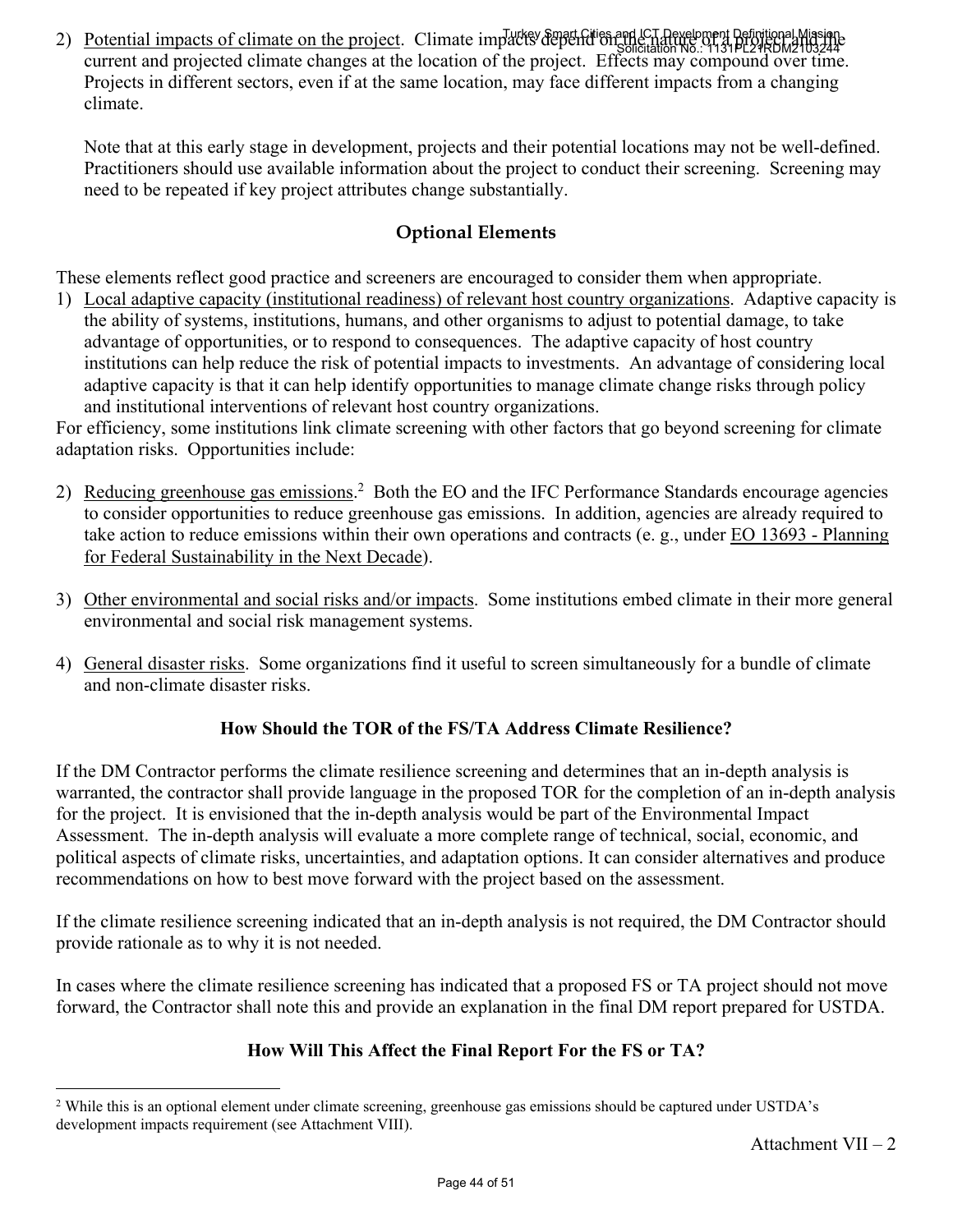The Final Report for the FS or TA shall include "Climate Resilience" as a sub-section under the Environmental Impact Assessment section. This sub-section shall include information on the in-depth analysis conducted and the findings. Alternatives and recommendations on how to mitigate climate risks and maximize climate opportunities that were identified during the analysis should be included. Solicitation No.: 1131PL21RDM2103245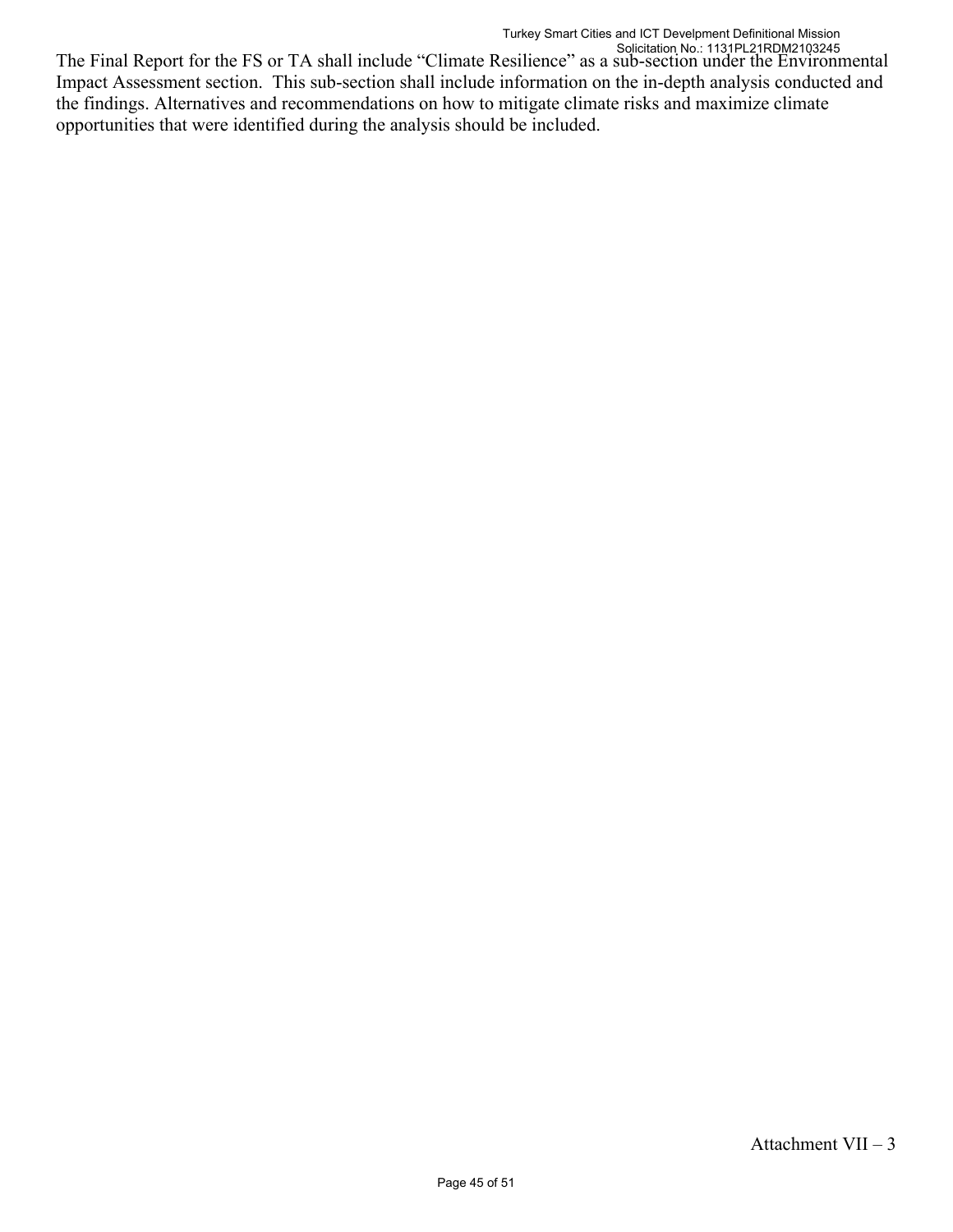|                         | Firm /<br>Organization | Contact<br>Person<br>(First<br>Name) | Contact<br>Person<br>(Last<br>Name) | Contact<br>Person<br>(Title) | <b>Address 1</b> | <b>Address 2</b> | City | Zip | Country | Phone<br><b>Number</b> | Fax<br><b>Number</b> | E-mail<br><b>Address</b> | Date(s)<br>of<br>Contact | Comments/<br>Quotes |
|-------------------------|------------------------|--------------------------------------|-------------------------------------|------------------------------|------------------|------------------|------|-----|---------|------------------------|----------------------|--------------------------|--------------------------|---------------------|
| $\mathbf{1}$            |                        |                                      |                                     |                              |                  |                  |      |     |         |                        |                      |                          |                          |                     |
| $\overline{\mathbf{2}}$ |                        |                                      |                                     |                              |                  |                  |      |     |         |                        |                      |                          |                          |                     |
| $\overline{\mathbf{3}}$ |                        |                                      |                                     |                              |                  |                  |      |     |         |                        |                      |                          |                          |                     |
| $\overline{\mathbf{4}}$ |                        |                                      |                                     |                              |                  |                  |      |     |         |                        |                      |                          |                          |                     |
| $\overline{\mathbf{5}}$ |                        |                                      |                                     |                              |                  |                  |      |     |         |                        |                      |                          |                          |                     |
| $\overline{6}$          |                        |                                      |                                     |                              |                  |                  |      |     |         |                        |                      |                          |                          |                     |
| $\overline{\mathbf{7}}$ |                        |                                      |                                     |                              |                  |                  |      |     |         |                        |                      |                          |                          |                     |
| $\overline{\mathbf{8}}$ |                        |                                      |                                     |                              |                  |                  |      |     |         |                        |                      |                          |                          |                     |
| $\overline{9}$          |                        |                                      |                                     |                              |                  |                  |      |     |         |                        |                      |                          |                          |                     |
| 10                      |                        |                                      |                                     |                              |                  |                  |      |     |         |                        |                      |                          |                          |                     |
| $-11$                   |                        |                                      |                                     |                              |                  |                  |      |     |         |                        |                      |                          |                          |                     |
| 12                      |                        |                                      |                                     |                              |                  |                  |      |     |         |                        |                      |                          |                          |                     |
| 13                      |                        |                                      |                                     |                              |                  |                  |      |     |         |                        |                      |                          |                          |                     |
| $\overline{14}$         |                        |                                      |                                     |                              |                  |                  |      |     |         |                        |                      |                          |                          |                     |

#### **Attachment VIII - U.S. Companies Contacted During the Course of the Definitional Mission**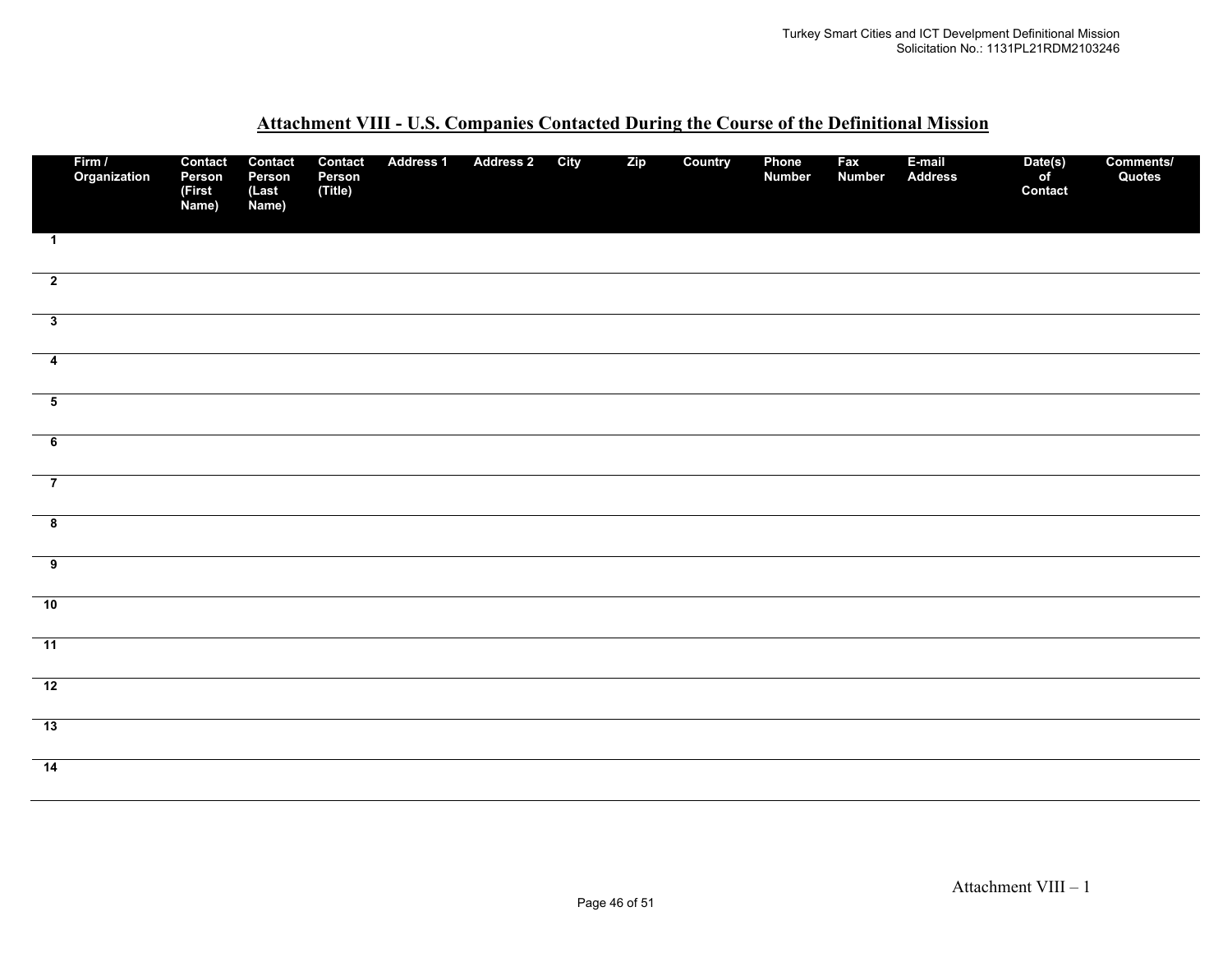# **SECTION E: INSTRUCTION TO OFFERORS**

THE FOLLOWING ITEMS REPRESENT THE "PROPOSAL PACKAGE" THAT SHOULD BE RETURNED IN RESPONSE TO THIS SOLICITATION (Addendum to FAR 52.212-1, Instructions to Offerors – Commercial Items (JUN 2020).

#### **E.1. Offer Submission:**

Send your offer by email to **contractproposals@ustda.gov** which is **due no later than 12:00 Noon, local Washington, DC time on Monday, January 25, 2021.** Proposals submitted by facsimile or to alternate email addresses will NOT be accepted. Late proposals will be processed in accordance with Federal Acquisition Regulation guidance.

#### **E.2. Questions Relating to This Solicitation:**

All questions must be emailed to the POC listed in the solicitation at awilliams@ustda.gov no later than **12 Noon, Monday, January 18, 2021**. **Please reference the Solicitation Number and Project Title in the SUBJECT LINE of your email.**

#### **E.3. Notice Regarding Suspension/Debarment/Ineligibility:**

Any contract awarded to a contractor who, at the time of award was suspended, debarred, and ineligible for receipt of contract with Government Agencies or in receipt of a notice of proposed debarment from any Government Agency, is voidable at the option of the Government.

#### **E.4. Inspection and Acceptance:**

All services are subject to the COR's and/or ACOR's final approval. All work will be inspected and accepted at USTDA's Office, Arlington, VA.

#### **E.5. Deliveries or Performance:**

The Contractor shall submit all deliverables under this contract to the Contracting Officer's Representative (COR) as stated in the Performance Work Statement**.**

#### **E.6. Proposal Content:**

*Technical Proposal* – Technical proposal, not exceeding 10 pages, that at minimum meets the requirements listed in the Performance Work Statement.

*Price-Proposal -* SF 1449, Solicitation/Contract/Order for Commercial Items

**(a)** Offerors should ensure the CAGE CODE and DUNS Numbers are placed in Block 17A and complete blocks 23 and 24 (**PRICE QUOTE**), 30A, 30B, and 30C. Finally, the offeror should sign and date in blue or black ink while ensuring that all changes made are initialed.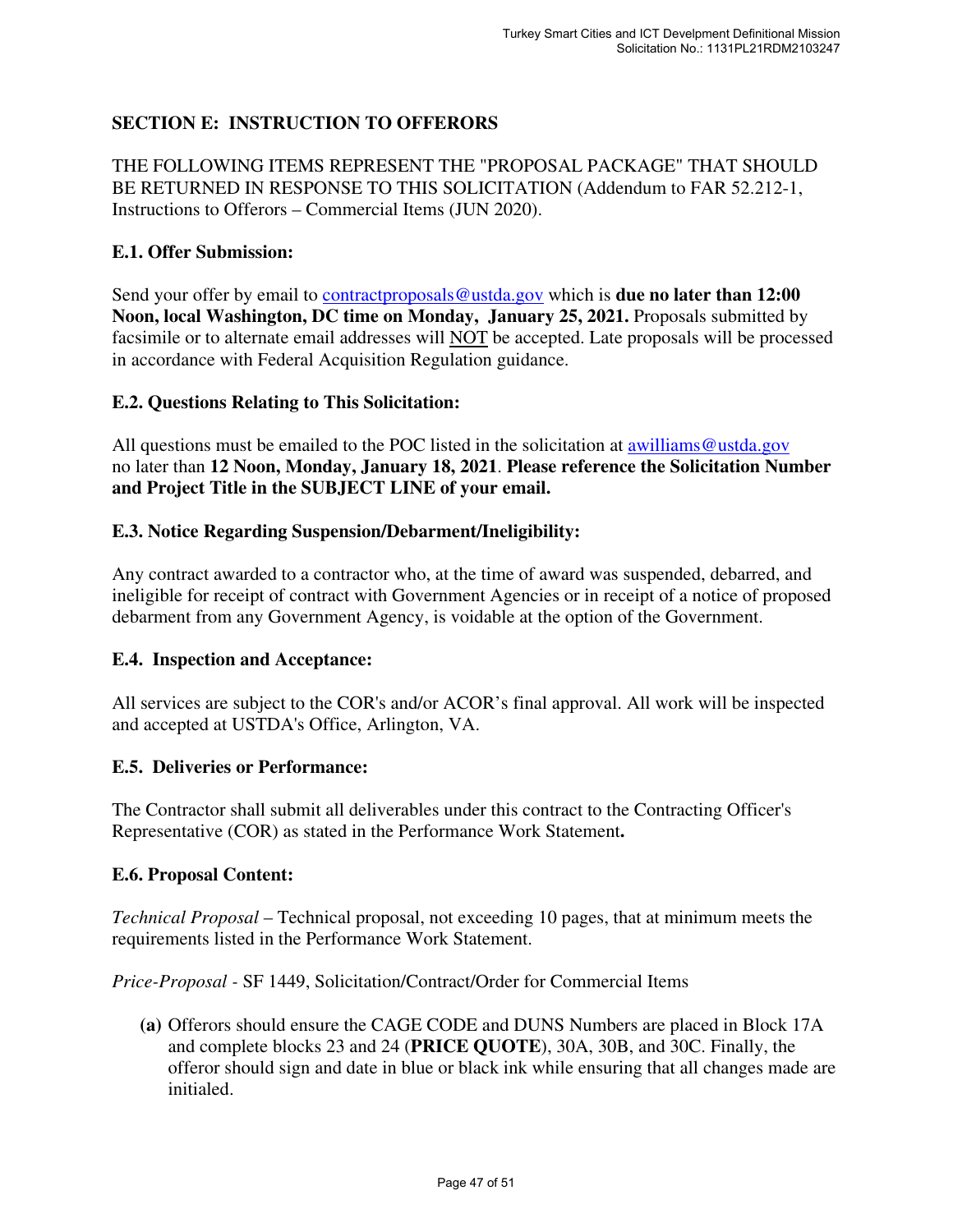**(b)** Offerors shall also submit a breakdown of the price proposal in a Microsoft Excel Spreadsheet complete with traceable formulas. The price proposal excel spreadsheet must be accompanied with narratives (to support the price proposal) in a word document. **ALL PRICE NUMBERS SHALL BE ROUNDED UP, (NO CENTS)**. **PLEASE DO NOT SUBMIT YOUR PRICES IN ANY OTHER FORMAT**.

#### **E.7. Past Performance:**

*Past Performance Information* – Please include reference information for at least one but not more than three clients for relevant work of similar size, scope, and complexity you have performed in the last three years. The name and contact information of Offeror's references will not count towards the page limit.

*Past Performance Questionnaire* - The Offeror shall provide information for a maximum of three (3) contracts and/or subcontracts held within the last three (3) years. Also, ensure the attached Past Performance Questionnaire is forwarded by the Offeror to the contract POC for which the past performance reference is being provided. The government will use information submitted by the Offeror's past performance POC, such as other Federal Government offices and commercial sources, to assess performance. The attached Past Performance Questionnaire MUST be completed by the POC providing the reference. Upon completion, the past performance POC should forward the completed questionnaire to USTDA via email to contractproposals@ustda.gov no later than **12 NOON, Washington D.C. time on January 25, 2021.** 

**E.8. Evaluation Factors for Award:** FAR 52.212-2, Evaluation, Commercial Items (available at www.farsite.hill.af.mil under FAR), The following non-price factors are of equal importance and will be used to evaluate all offers. **All evaluation factors, other than cost or price, when combined, are significantly more important that cost or price.**

# **(1) TECHNICAL:**

#### **Sub-Factor 1: Relevant Technical Experience and Expertise**

The Offeror shall have at least 10 years of relevant experience specifically related to the smart cities and ICT development related to intelligent transportation, smart utilities (energy and water management), and operations management, as well as 5G, fiber optic solutions, and cybersecurity projects.

#### **Sub- Factor 2: Prior Country or Regional Experience**

The Offeror's relevant experience of the country/region as it relates to the PWS; and smart cities and ICT development.

#### **Sub-Factor 3: Language Proficiency**

The Offeror shall have at least one (1) employee proficient (i.e. speaking and reading) in Turkish at the advanced professional proficiency level (Level 4) (as defined by the U.S. Department of State) (i.e., for speaking: able to use the language fluently and accurately on all levels; and for reading: nearly native ability to read and understand extremely difficult or abstract prose). The Offeror may also satisfy this requirement through the use of interpreters.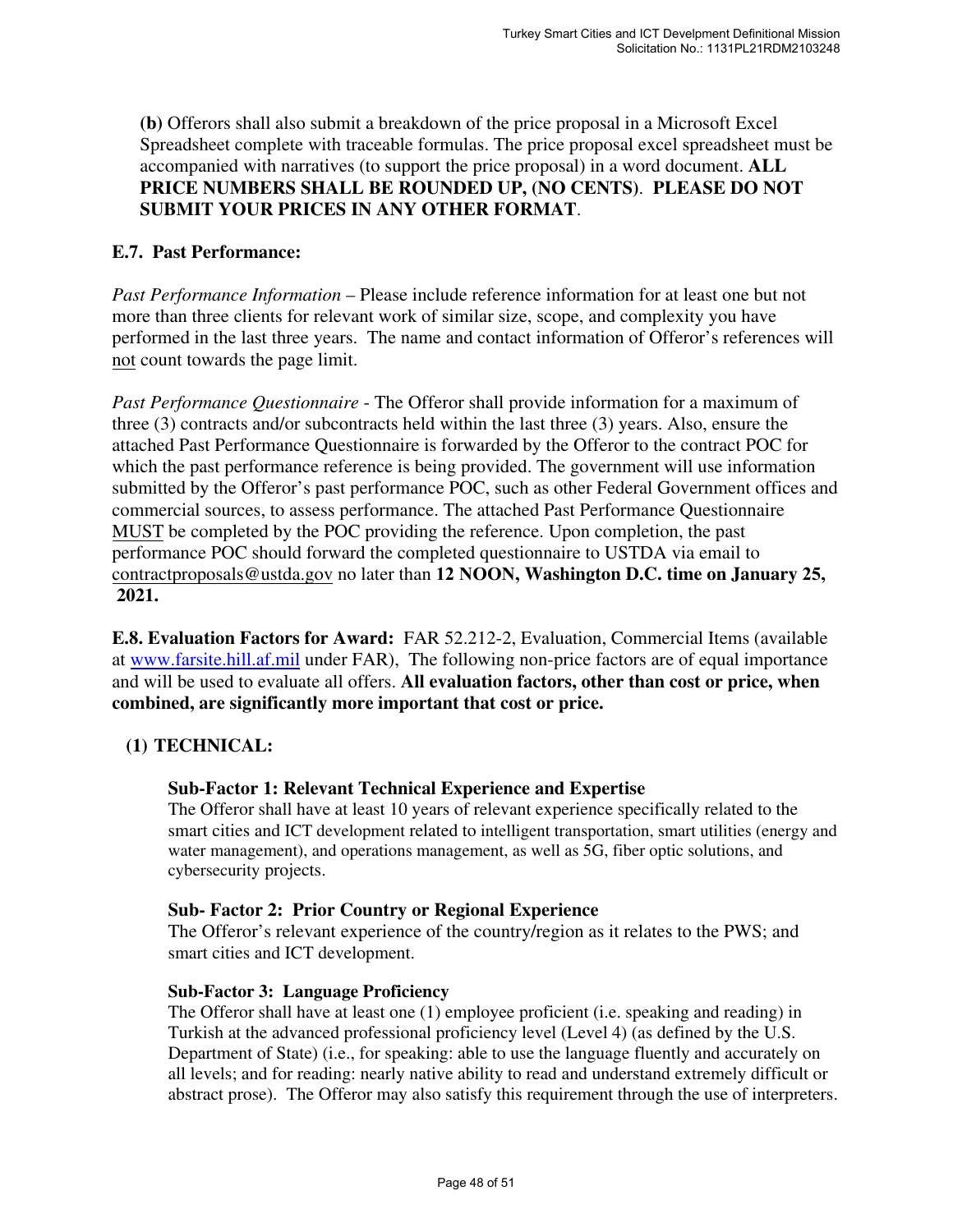# **(2) PAST PERFORMANCE**

- **(3) PRICE:** The Government will evaluate price to determine the following--
	- Completeness: All information required by the solicitation has been submitted and is accurate.
	- Reasonableness: Price is fair and reasonable in accordance with FAR.

**All evaluations factors, other than cost/price, when combined, are significantly more important than cost/price**. As technical merit of the proposals become more equal, cost/price may become a determining factor.

# **E.9. Evaluation Approach**

All proposals shall be subject to evaluation by Government personnel. The Government reserves the right to award without discussions based upon the initial evaluation of proposals. The proposals will be evaluated strictly in accordance with its written content. Proposals which merely restate the requirement or state that the requirement will be met, without providing supporting rationale, are not sufficient. Offerors who fail to meet the minimum requirements of the solicitation will be rated Marginal or Unacceptable and may be ineligible for award.

**E.9.1. Technical Evaluation Approach:** The proposal will be evaluated to determine:

a) The extent to which it demonstrates a clear understanding of requirements presented in the solicitation.

b) The extent to which the proposed approach is workable and the end results achievable. c) The level of confidence provided the Government with respect to the Offeror's methods and approach in successfully meeting and/or exceeding the requirements in a timely manner. d) Whether the Offeror's methods and approach have adequately and completely considered, defined, and satisfied the requirements specified in the solicitation.

| <b>Table 1. Technical Ratings</b> |                                                                                                                                                                                                                                                                              |  |  |  |
|-----------------------------------|------------------------------------------------------------------------------------------------------------------------------------------------------------------------------------------------------------------------------------------------------------------------------|--|--|--|
| <b>Rating</b>                     | <b>Description</b>                                                                                                                                                                                                                                                           |  |  |  |
| Outstanding                       | Proposal meets requirements and indicates an exceptional approach and<br>understanding of the requirements. Strengths far outweigh any                                                                                                                                       |  |  |  |
|                                   | weaknesses. Risk of unsuccessful performance is very low.                                                                                                                                                                                                                    |  |  |  |
| Good                              | Proposal meets requirements and indicates a thorough approach and<br>understanding of the requirements. Proposal contains strengths which                                                                                                                                    |  |  |  |
|                                   | outweigh any weaknesses. Risk of unsuccessful performance is low.                                                                                                                                                                                                            |  |  |  |
| Acceptable                        | Proposal meets requirements and indicates an adequate approach and<br>understanding of the requirements. Strengths and weaknesses are<br>offsetting or will have little or no impact on contract performance. Risk of<br>unsuccessful performance is no worse than moderate. |  |  |  |
| Marginal                          | Proposal does not clearly meet requirements and has not demonstrated an                                                                                                                                                                                                      |  |  |  |

Technical factor and sub-factors shall be evaluated using the following adjectival ratings: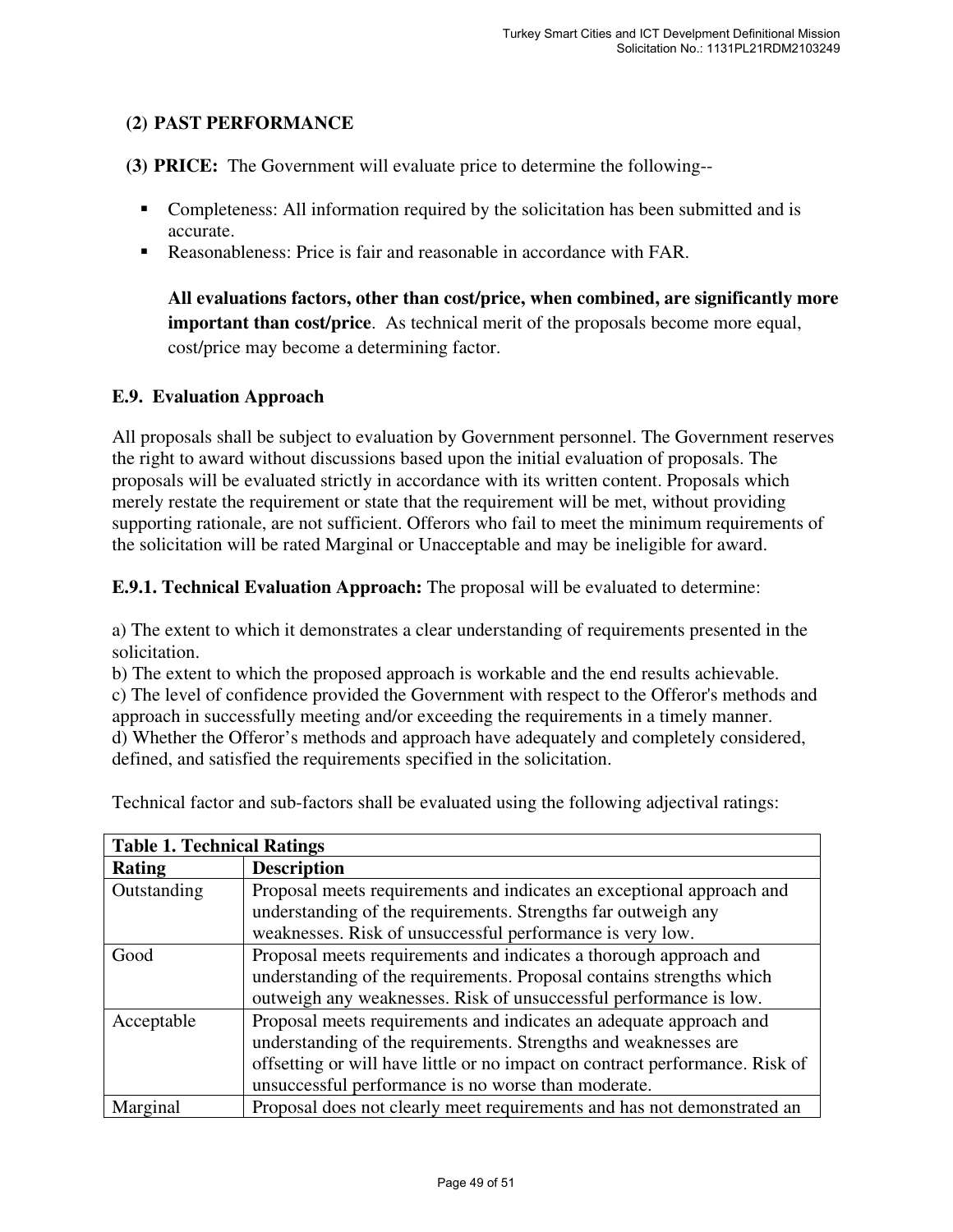|              | adequate approach and understanding of the requirements. The proposal<br>has one or more weaknesses which are not offset by strengths. Risk of<br>unsuccessful performance is high. |  |
|--------------|-------------------------------------------------------------------------------------------------------------------------------------------------------------------------------------|--|
| Unacceptable | Proposal does not meet requirements and contains one or more                                                                                                                        |  |
|              | deficiencies. Proposal is unawardable.                                                                                                                                              |  |

**E.9.2. Past Performance Evaluation Approach:** The Past Performance evaluation will assess the relative risks associated with an Offeror's likelihood of success in fulfilling the solicitation's requirements as indicated by that Offeror's record of past performance. In this context, "Offeror" refers to the proposed prime Contractor. The Government will conduct a performance risk assessment based on the quality, relevancy, and recency of the Offeror's past performance, as it relates to the probability of successful accomplishment of the required effort. The currency and relevance of the past performance information, source of the information, context of the data, and general trends in the Contractor's performance will be considered.

The Government reserves the right to obtain past performance information from any available source and may contact customers other than those identified by the Offeror when evaluating past performance. Because of the wide variety of past performance history of individual Offerors, the Government is not required to ensure that an equal number of references be obtained for each Offeror. Since the Government may not necessarily interview all of the sources provided by the Offerors, it is incumbent upon the Offerors to explain the relevance of the data provided. Offerors are reminded that the burden of proving low performance risk rests with the Offerors.

In the case of an Offeror without a record of relevant and recent past performance or for whom information on past performance is not available, the Offeror may not be evaluated favorably or unfavorably on past performance (i.e. will be determined as "neutral").

| <b>Table 2. Past Performance Confidence Assessments</b> |                                                            |  |  |  |
|---------------------------------------------------------|------------------------------------------------------------|--|--|--|
| <b>Rating</b>                                           | <b>Description</b>                                         |  |  |  |
| <b>Substantial Confidence</b>                           | Based on the offeror's recent/relevant performance         |  |  |  |
|                                                         | record, the Government has a high expectation that the     |  |  |  |
|                                                         | offeror will successfully perform the required effort.     |  |  |  |
| <b>Satisfactory Confidence</b>                          | Based on the offeror's recent/relevant performance         |  |  |  |
|                                                         | record, the Government has a reasonable expectation that   |  |  |  |
|                                                         | the offeror will successfully perform the required effort. |  |  |  |
| Limited Confidence                                      | Based on the offeror's recent/relevant performance         |  |  |  |
|                                                         | record, the Government has a low expectation that the      |  |  |  |
|                                                         | offeror will successfully perform the required effort.     |  |  |  |
| No Confidence                                           | Based on the offeror's recent/relevant performance         |  |  |  |
|                                                         | record, the Government has no expectation that the         |  |  |  |
|                                                         | offeror will be able to successfully perform the required  |  |  |  |
|                                                         | effort.                                                    |  |  |  |
| Unknown Confidence (Neutral)                            | No recent/relevant performance record is available, or     |  |  |  |
|                                                         | the offeror's performance record is so sparse that no      |  |  |  |

Past Performance factor shall be evaluated using the following adjectival ratings: